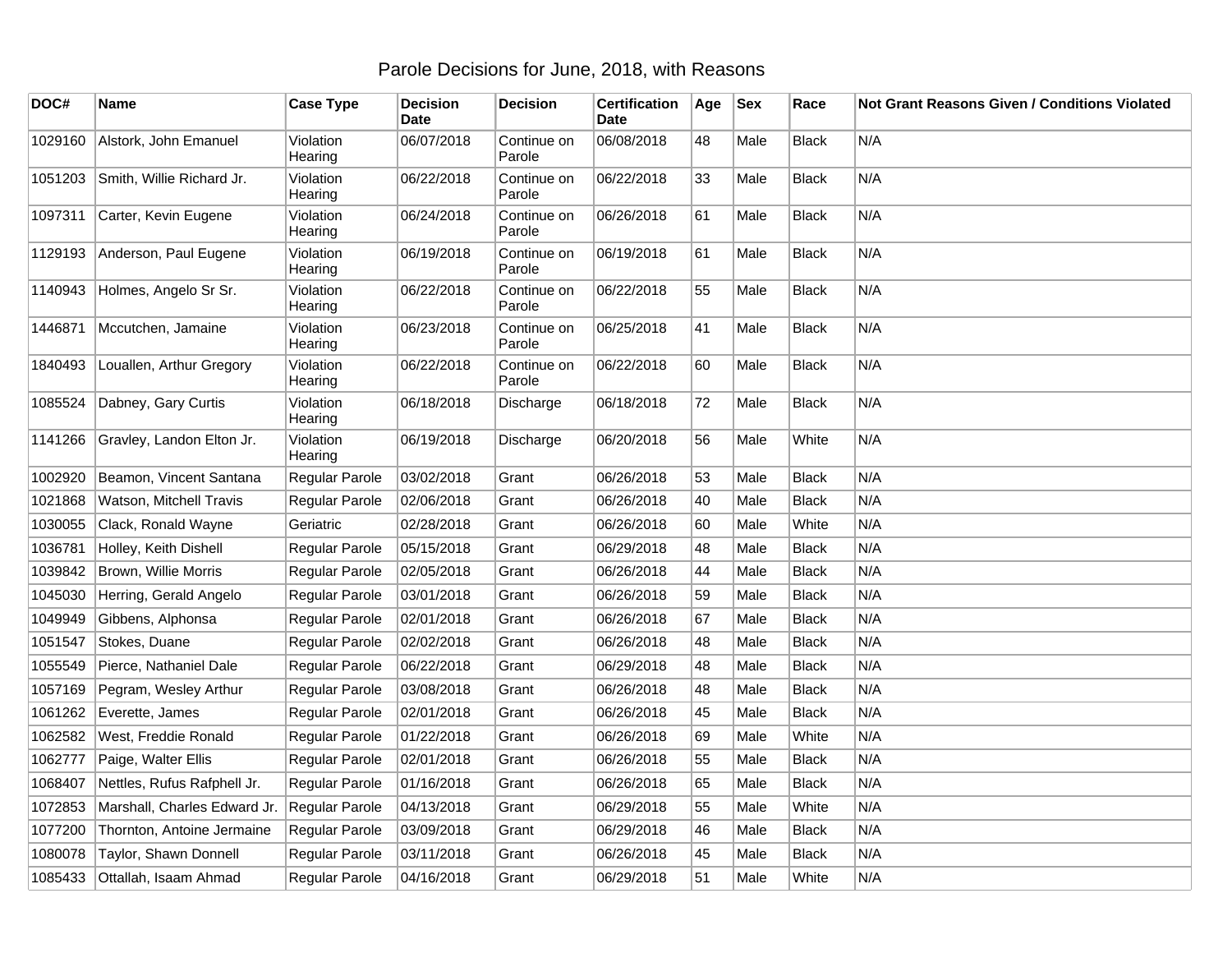| DOC#    | <b>Name</b>                    | <b>Case Type</b>      | <b>Decision</b><br><b>Date</b> | <b>Decision</b> | <b>Certification</b><br>Date | Age | <b>Sex</b> | Race         | <b>Not Grant Reasons Given / Conditions Violated</b>                                                                                                  |
|---------|--------------------------------|-----------------------|--------------------------------|-----------------|------------------------------|-----|------------|--------------|-------------------------------------------------------------------------------------------------------------------------------------------------------|
| 1097230 | Pleasants, Jeffrey Andre       | Regular Parole        | 04/10/2018                     | Grant           | 06/26/2018                   | 52  | Male       | <b>Black</b> | N/A                                                                                                                                                   |
| 1107899 | <b>Treffert, Jeffrey Scott</b> | Regular Parole        | 02/28/2018                     | Grant           | 06/26/2018                   | 56  | Male       | White        | N/A                                                                                                                                                   |
| 1108237 | Boyd, Bonnell B                | Geriatric             | 06/12/2018                     | Grant           | 06/26/2018                   | 84  | Male       | White        | N/A                                                                                                                                                   |
| 1111656 | Hinton, Joey Nathanie          | Geriatric             | 01/29/2018                     | Grant           | 06/26/2018                   | 62  | Male       | <b>Black</b> | N/A                                                                                                                                                   |
| 1123869 | Anderson, Anthony              | <b>Regular Parole</b> | 06/13/2018                     | Grant           | 06/14/2018                   | 50  | Male       | <b>Black</b> | N/A                                                                                                                                                   |
| 1126800 | Fields, Darryl                 | <b>Board Review</b>   | 05/24/2018                     | Grant           | 06/29/2018                   | 56  | Male       | <b>Black</b> | N/A                                                                                                                                                   |
| 1144296 | Nelson, Andre Brown            | Regular Parole        | 01/05/2018                     | Grant           | 06/29/2018                   | 56  | Male       | <b>Black</b> | N/A                                                                                                                                                   |
| 1148692 | Adkins, Robert                 | Regular Parole        | 02/04/2018                     | Grant           | 06/26/2018                   | 68  | Male       | <b>Black</b> | N/A                                                                                                                                                   |
| 1155906 | Strother, Orlando Lavonne      | Regular Parole        | 02/01/2018                     | Grant           | 06/26/2018                   | 57  | Male       | <b>Black</b> | N/A                                                                                                                                                   |
| 1158178 | Brown, Willie Andre            | Regular Parole        | 05/14/2018                     | Grant           | 06/14/2018                   | 51  | Male       | <b>Black</b> | N/A                                                                                                                                                   |
| 1158768 | Wright, Alvin B                | Geriatric             | 03/18/2018                     | Grant           | 06/29/2018                   | 64  | Male       | <b>Black</b> | N/A                                                                                                                                                   |
| 1159446 | Allen, Pete A.                 | Regular Parole        | 01/08/2018                     | Grant           | 06/29/2018                   | 48  | Male       | White        | N/A                                                                                                                                                   |
| 1165038 | Richardson, Sylvester A        | Regular Parole        | 04/07/2018                     | Grant           | 06/29/2018                   | 58  | Male       | <b>Black</b> | N/A                                                                                                                                                   |
| 1177403 | Wilson, Victor Renaldo         | Geriatric             | 04/11/2018                     | Grant           | 06/26/2018                   | 61  | Male       | <b>Black</b> | N/A                                                                                                                                                   |
| 1191234 | Hicks, Alexander Lawrence      | Regular Parole        | 03/09/2018                     | Grant           | 06/26/2018                   | 72  | Male       | <b>Black</b> | N/A                                                                                                                                                   |
| 1194532 | Brown, Curtis Daniel           | Geriatric             | 02/28/2018                     | Grant           | 06/26/2018                   | 62  | Male       | <b>Black</b> | N/A                                                                                                                                                   |
| 1001870 | Prosha, Leroy Thomas           | Geriatric             | 06/22/2018                     | Not Grant       | 06/25/2018                   | 64  | Male       | <b>Black</b> | Extensive criminal record                                                                                                                             |
|         |                                |                       |                                |                 |                              |     |            |              | History of substance abuse.                                                                                                                           |
|         |                                |                       |                                |                 |                              |     |            |              | History of violence.                                                                                                                                  |
|         |                                |                       |                                |                 |                              |     |            |              | Release at this time would diminish seriousness of<br>crime                                                                                           |
|         |                                |                       |                                |                 |                              |     |            |              | Serious nature and circumstances of your offense(s).                                                                                                  |
|         |                                |                       |                                |                 |                              |     |            |              | Your prior failure(s) and/or convictions while under<br>community supervision indicate that you are unlikely<br>to comply with conditions of release. |
| 1003152 | Thomas, Demetris               | Regular Parole        | 06/22/2018                     | Not Grant       | 06/26/2018                   | 50  | Male       | <b>Black</b> | Crimes committed - Sex Assault, Rape; Aggravated<br>Sexual Battery; Malicious Wounding                                                                |
|         |                                |                       |                                |                 |                              |     |            |              | History of violence.                                                                                                                                  |
|         |                                |                       |                                |                 |                              |     |            |              | Release at this time would diminish seriousness of<br>crime                                                                                           |
|         |                                |                       |                                |                 |                              |     |            |              | Serious nature and circumstances of your offense(s).                                                                                                  |
|         |                                |                       |                                |                 |                              |     |            |              | The Board concludes that you should serve more of<br>your sentence prior to release on parole.                                                        |
| 1003603 | Shabazz, Abdur B               | Regular Parole        | 06/19/2018                     | Not Grant       | 06/21/2018                   | 69  | Male       | <b>Black</b> | Extensive criminal record                                                                                                                             |
|         |                                |                       |                                |                 |                              |     |            |              | Release at this time would diminish seriousness of<br>crime                                                                                           |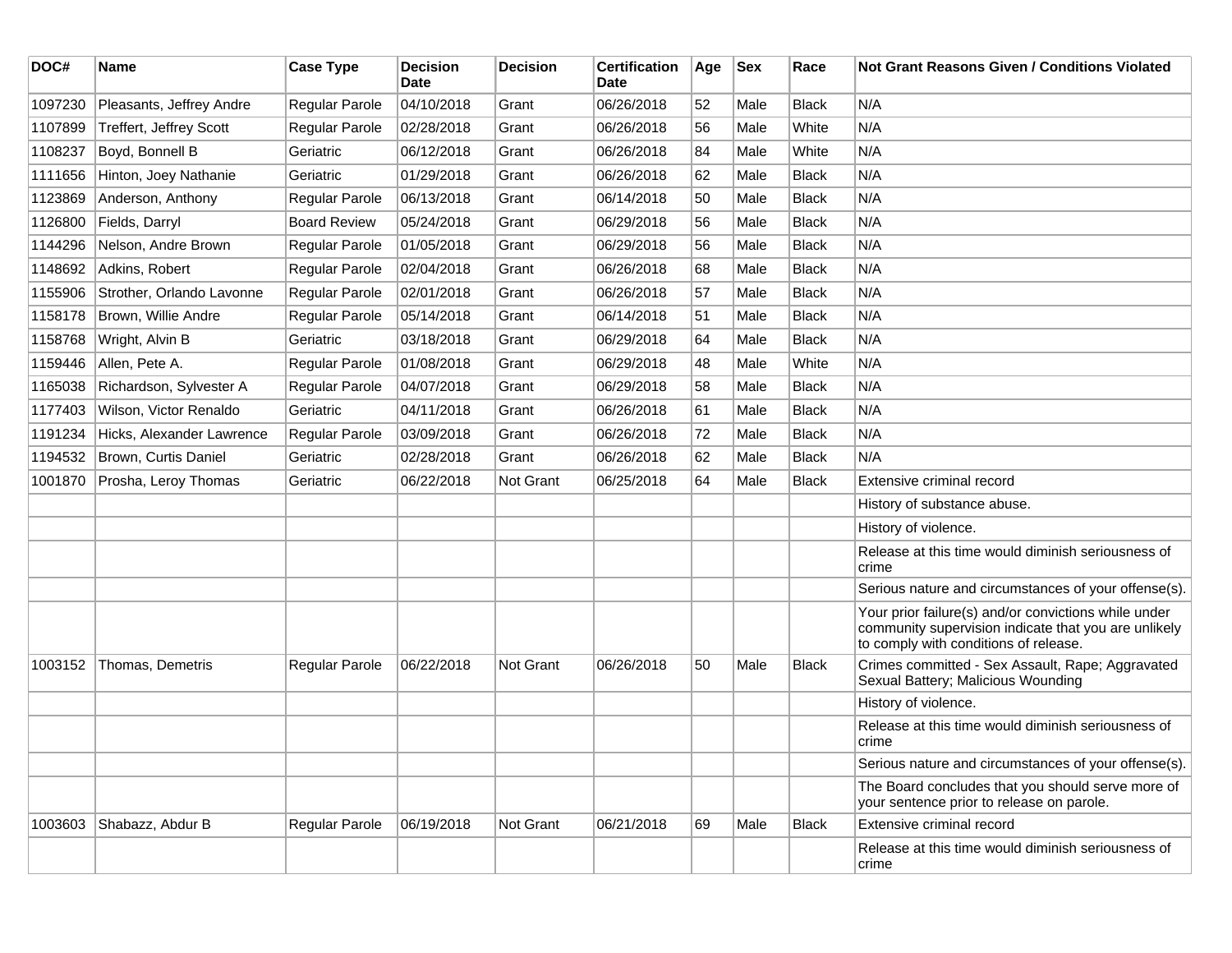| DOC#    | <b>Name</b>               | <b>Case Type</b> | <b>Decision</b><br><b>Date</b> | <b>Decision</b> | <b>Certification</b><br>Date | Age | <b>Sex</b> | Race         | <b>Not Grant Reasons Given / Conditions Violated</b>                                                                                                  |
|---------|---------------------------|------------------|--------------------------------|-----------------|------------------------------|-----|------------|--------------|-------------------------------------------------------------------------------------------------------------------------------------------------------|
| 1003603 | Shabazz, Abdur B          | Regular Parole   | 06/19/2018                     | Not Grant       | 06/21/2018                   | 69  | Male       | <b>Black</b> | Serious nature and circumstances of your offense(s).                                                                                                  |
|         |                           |                  |                                |                 |                              |     |            |              | The Board concludes that you should serve more of<br>your sentence prior to release on parole.                                                        |
|         |                           |                  |                                |                 |                              |     |            |              | Your prior failure(s) and/or convictions while under<br>community supervision indicate that you are unlikely<br>to comply with conditions of release. |
| 1003987 | Long, Richard Lee         | Regular Parole   | 06/21/2018                     | Not Grant       | 06/25/2018                   | 62  | Male       | <b>Black</b> | Crimes committed - Abduct-No Ransom Or Asslt;<br>Abduct-No Ransom Or Asslt; Sex Assault, Rape                                                         |
|         |                           |                  |                                |                 |                              |     |            |              | Extensive criminal record                                                                                                                             |
|         |                           |                  |                                |                 |                              |     |            |              | Release at this time would diminish seriousness of<br>crime                                                                                           |
|         |                           |                  |                                |                 |                              |     |            |              | Serious nature and circumstances of your offense(s).                                                                                                  |
|         |                           |                  |                                |                 |                              |     |            |              | The Board concludes that you should serve more of<br>your sentence prior to release on parole.                                                        |
|         |                           |                  |                                |                 |                              |     |            |              | The Board considers you to be a risk to the<br>community.                                                                                             |
| 1004139 | Reardon, Donald Dean      | Geriatric        | 06/27/2018                     | Not Grant       | 06/28/2018                   | 61  | Male       | White        | Crimes committed - Homicide-1st Degree; Sex<br>Assault, Rape; Controlled Drugs - Possession                                                           |
|         |                           |                  |                                |                 |                              |     |            |              | Release at this time would diminish seriousness of<br>crime                                                                                           |
|         |                           |                  |                                |                 |                              |     |            |              | Serious nature and circumstances of your offense(s).                                                                                                  |
| 1004354 | Hannah, Harold Walter Jr. | Geriatric        | 06/13/2018                     | Not Grant       | 06/14/2018                   | 71  | Male       | <b>Black</b> | Release at this time would diminish seriousness of<br>crime                                                                                           |
|         |                           |                  |                                |                 |                              |     |            |              | Serious nature and circumstances of your offense(s).                                                                                                  |
|         |                           |                  |                                |                 |                              |     |            |              | The Board concludes that you should serve more of<br>your sentence prior to release on parole.                                                        |
|         |                           |                  |                                |                 |                              |     |            |              | The Board considers you to be a risk to the<br>community.                                                                                             |
| 1004831 | Self, Keith Aleen         | Geriatric        | 06/21/2018                     | Not Grant       | 06/22/2018                   | 65  | Male       | White        | Crimes committed - Homicide-Capital; Robbery;<br><b>Statutory Burglary</b>                                                                            |
|         |                           |                  |                                |                 |                              |     |            |              | Extensive criminal record                                                                                                                             |
|         |                           |                  |                                |                 |                              |     |            |              | History of violence.                                                                                                                                  |
|         |                           |                  |                                |                 |                              |     |            |              | Release at this time would diminish seriousness of<br>crime                                                                                           |
|         |                           |                  |                                |                 |                              |     |            |              | The Board concludes that you should serve more of<br>your sentence prior to release on parole.                                                        |
|         |                           |                  |                                |                 |                              |     |            |              | The Board considers you to be a risk to the<br>community.                                                                                             |
|         |                           |                  |                                |                 |                              |     |            |              | Your prior failure(s) and/or convictions while under<br>community supervision indicate that you are unlikely<br>to comply with conditions of release. |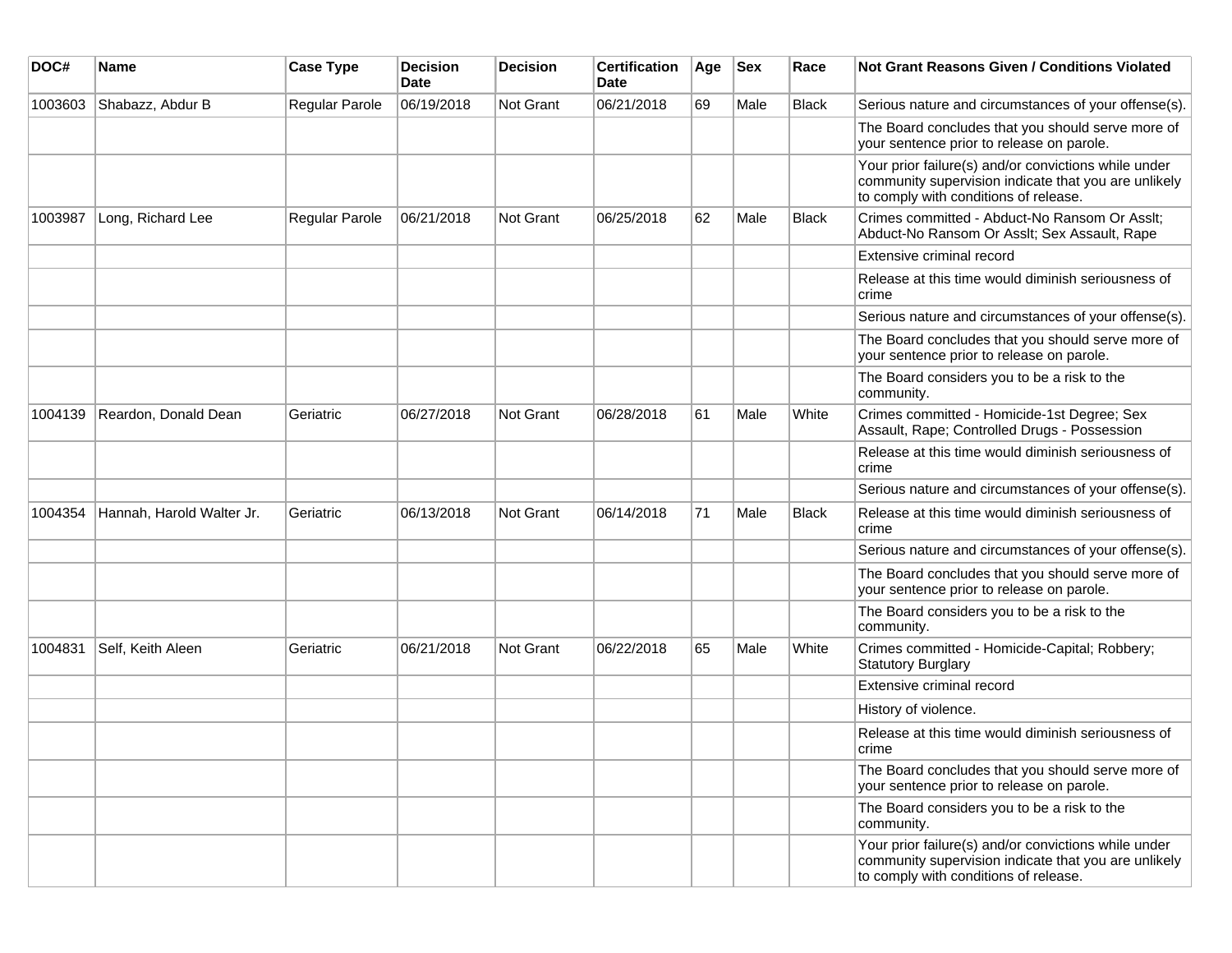| DOC#    | Name                   | <b>Case Type</b> | <b>Decision</b><br>Date | <b>Decision</b> | <b>Certification</b><br>Date | Age | <b>Sex</b>   | Race         | Not Grant Reasons Given / Conditions Violated                                                                                                                                 |
|---------|------------------------|------------------|-------------------------|-----------------|------------------------------|-----|--------------|--------------|-------------------------------------------------------------------------------------------------------------------------------------------------------------------------------|
| 1005691 | Haithcock, Elizabeth M | Regular Parole   | 06/20/2018              | Not Grant       | 06/20/2018                   | 53  | Female White |              | Release at this time would diminish seriousness of<br>crime                                                                                                                   |
|         |                        |                  |                         |                 |                              |     |              |              | Serious nature and circumstances of your offense(s).                                                                                                                          |
|         |                        |                  |                         |                 |                              |     |              |              | The Board concludes that you should serve more of<br>your sentence prior to release on parole.                                                                                |
|         |                        |                  |                         |                 |                              |     |              |              | Your prior failure(s) and/or convictions while under<br>community supervision indicate that you are unlikely<br>to comply with conditions of release.                         |
| 1006000 | Chisman, Darrion       | Regular Parole   | 06/06/2018              | Not Grant       | 06/08/2018                   | 44  | Male         | <b>Black</b> | Release at this time would diminish seriousness of<br>crime                                                                                                                   |
|         |                        |                  |                         |                 |                              |     |              |              | Serious nature and circumstances of your offense(s).                                                                                                                          |
|         |                        |                  |                         |                 |                              |     |              |              | The Board concludes that you should serve more of<br>your sentence prior to release on parole.                                                                                |
| 1006326 | Meredith, John Lewis   | Geriatric        | 06/19/2018              | Not Grant       | 06/21/2018                   | 62  | Male         | Black        | Crimes committed - Assault: On Law<br>Enf/Judge/Doc/Fire/Emerg Person; Drugs: Possess<br>W/Intent To Manuf/Sell Sch I, Ii; Drugs: Possess<br>W/Intent To Manuf/Sell Sch I, li |
|         |                        |                  |                         |                 |                              |     |              |              | Extensive criminal record                                                                                                                                                     |
|         |                        |                  |                         |                 |                              |     |              |              | Release at this time would diminish seriousness of<br>crime                                                                                                                   |
|         |                        |                  |                         |                 |                              |     |              |              | Serious nature and circumstances of your offense(s).                                                                                                                          |
|         |                        |                  |                         |                 |                              |     |              |              | The Board concludes that you should serve more of<br>your sentence prior to release on parole.                                                                                |
| 1006915 | Thomas, Abe            | Regular Parole   | 06/01/2018              | Not Grant       | 06/04/2018                   | 63  | Male         | <b>Black</b> | Conviction of a new crime while incarcerated                                                                                                                                  |
|         |                        |                  |                         |                 |                              |     |              |              | History of violence.                                                                                                                                                          |
|         |                        |                  |                         |                 |                              |     |              |              | Release at this time would diminish seriousness of<br>crime                                                                                                                   |
|         |                        |                  |                         |                 |                              |     |              |              | Serious nature and circumstances of your offense(s).                                                                                                                          |
|         |                        |                  |                         |                 |                              |     |              |              | You need further participation in institutional work<br>and/or educational programs to indicate your positive<br>progression towards re-entry into society.                   |
|         |                        |                  |                         |                 |                              |     |              |              | You need to show a longer period of stable<br>adjustment.                                                                                                                     |
|         |                        |                  |                         |                 |                              |     |              |              | Your record of institutional infractions indicates a<br>disregard for rules and that you are not ready to<br>conform to society.                                              |
| 1007071 | Lister, Charlie Eugene | Geriatric        | 05/30/2018              | Not Grant       | 06/04/2018                   | 70  | Male         | <b>Black</b> | Crimes committed - Sex Assault, Rape; Aggravated<br>Sexual Battery; Penetrate W/Inanimate Object                                                                              |
|         |                        |                  |                         |                 |                              |     |              |              | Release at this time would diminish seriousness of<br>crime                                                                                                                   |
|         |                        |                  |                         |                 |                              |     |              |              | Serious nature and circumstances of your offense(s).                                                                                                                          |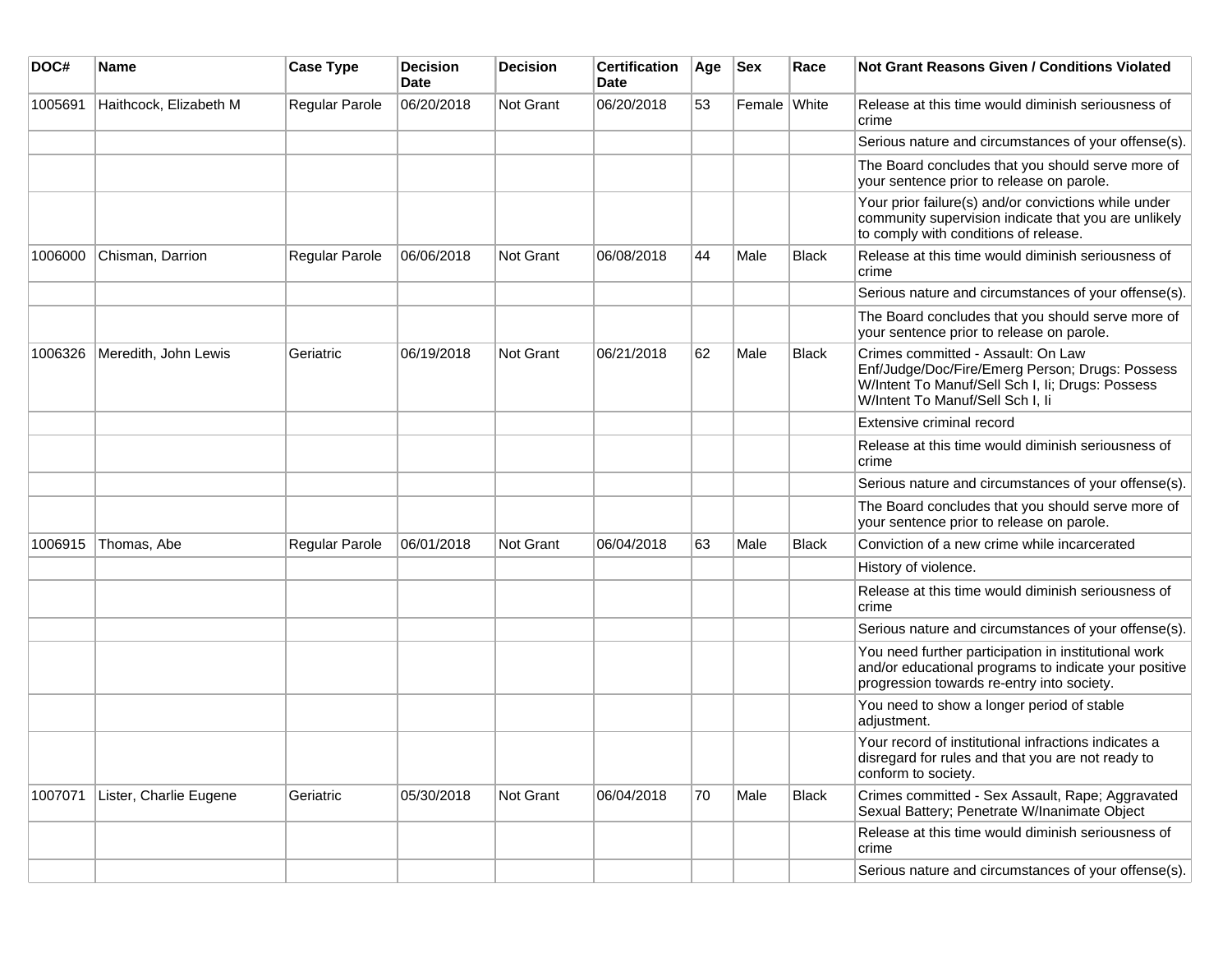| DOC#    | Name                    | <b>Case Type</b>      | <b>Decision</b><br><b>Date</b> | <b>Decision</b>  | <b>Certification</b><br>Date | Age | <b>Sex</b> | Race         | <b>Not Grant Reasons Given / Conditions Violated</b>                                                                                                  |
|---------|-------------------------|-----------------------|--------------------------------|------------------|------------------------------|-----|------------|--------------|-------------------------------------------------------------------------------------------------------------------------------------------------------|
| 1007071 | Lister, Charlie Eugene  | Geriatric             | 05/30/2018                     | Not Grant        | 06/04/2018                   | 70  | Male       | Black        | The Board considers you to be a risk to the<br>community.                                                                                             |
| 1008479 | Dock, James Thomas      | Regular Parole        | 06/26/2018                     | Not Grant        | 06/27/2018                   | 55  | Male       | <b>Black</b> | Crimes committed - Homicide-Capital; Robbery;<br>Malicious Wounding                                                                                   |
|         |                         |                       |                                |                  |                              |     |            |              | Release at this time would diminish seriousness of<br>crime                                                                                           |
|         |                         |                       |                                |                  |                              |     |            |              | Serious nature and circumstances of your offense(s).                                                                                                  |
|         |                         |                       |                                |                  |                              |     |            |              | The Board considers you to be a risk to the<br>community.                                                                                             |
| 1008730 | Williams, Harry Junians | <b>Regular Parole</b> | 06/11/2018                     | <b>Not Grant</b> | 06/12/2018                   | 70  | Male       | Black        | Release at this time would diminish seriousness of<br>crime                                                                                           |
|         |                         |                       |                                |                  |                              |     |            |              | Your prior failure(s) and/or convictions while under<br>community supervision indicate that you are unlikely<br>to comply with conditions of release. |
| 1008752 | Tillerson, John M       | Regular Parole        | 06/26/2018                     | Not Grant        | 06/27/2018                   | 60  | Male       | <b>Black</b> | Extensive criminal record                                                                                                                             |
|         |                         |                       |                                |                  |                              |     |            |              | History of violence.                                                                                                                                  |
|         |                         |                       |                                |                  |                              |     |            |              | Release at this time would diminish seriousness of<br>crime                                                                                           |
|         |                         |                       |                                |                  |                              |     |            |              | The Board concludes that you should serve more of<br>your sentence prior to release on parole.                                                        |
|         |                         |                       |                                |                  |                              |     |            |              | The Board considers you to be a risk to the<br>community.                                                                                             |
|         |                         |                       |                                |                  |                              |     |            |              | Your prior failure(s) and/or convictions while under<br>community supervision indicate that you are unlikely<br>to comply with conditions of release. |
| 1009044 | Roope, David Lee        | Regular Parole        | 06/20/2018                     | <b>Not Grant</b> | 06/21/2018                   | 75  | Male       | White        | Crimes committed - Sex Assault, Rape; Sex Assault,<br>Rape; Sex Assault, Rape                                                                         |
|         |                         |                       |                                |                  |                              |     |            |              | Release at this time would diminish seriousness of<br>crime                                                                                           |
|         |                         |                       |                                |                  |                              |     |            |              | Serious nature and circumstances of your offense(s).                                                                                                  |
|         |                         |                       |                                |                  |                              |     |            |              | The Board considers you to be a risk to the<br>community.                                                                                             |
|         |                         |                       |                                |                  |                              |     |            |              | Your prior failure(s) and/or convictions while under<br>community supervision indicate that you are unlikely<br>to comply with conditions of release. |
| 1010028 | Mills, Barry W Jr.      | Regular Parole        | 06/21/2018                     | <b>Not Grant</b> | 06/22/2018                   | 44  | Male       | White        | Considering your offense and your institutional<br>records, the Board concludes that you should serve<br>more of your sentence before being paroled.  |
|         |                         |                       |                                |                  |                              |     |            |              | Crimes committed - Breaking And Entering; Breaking<br>And Entering; Breaking And Entering                                                             |
|         |                         |                       |                                |                  |                              |     |            |              | Extensive criminal record                                                                                                                             |
|         |                         |                       |                                |                  |                              |     |            |              | History of substance abuse.                                                                                                                           |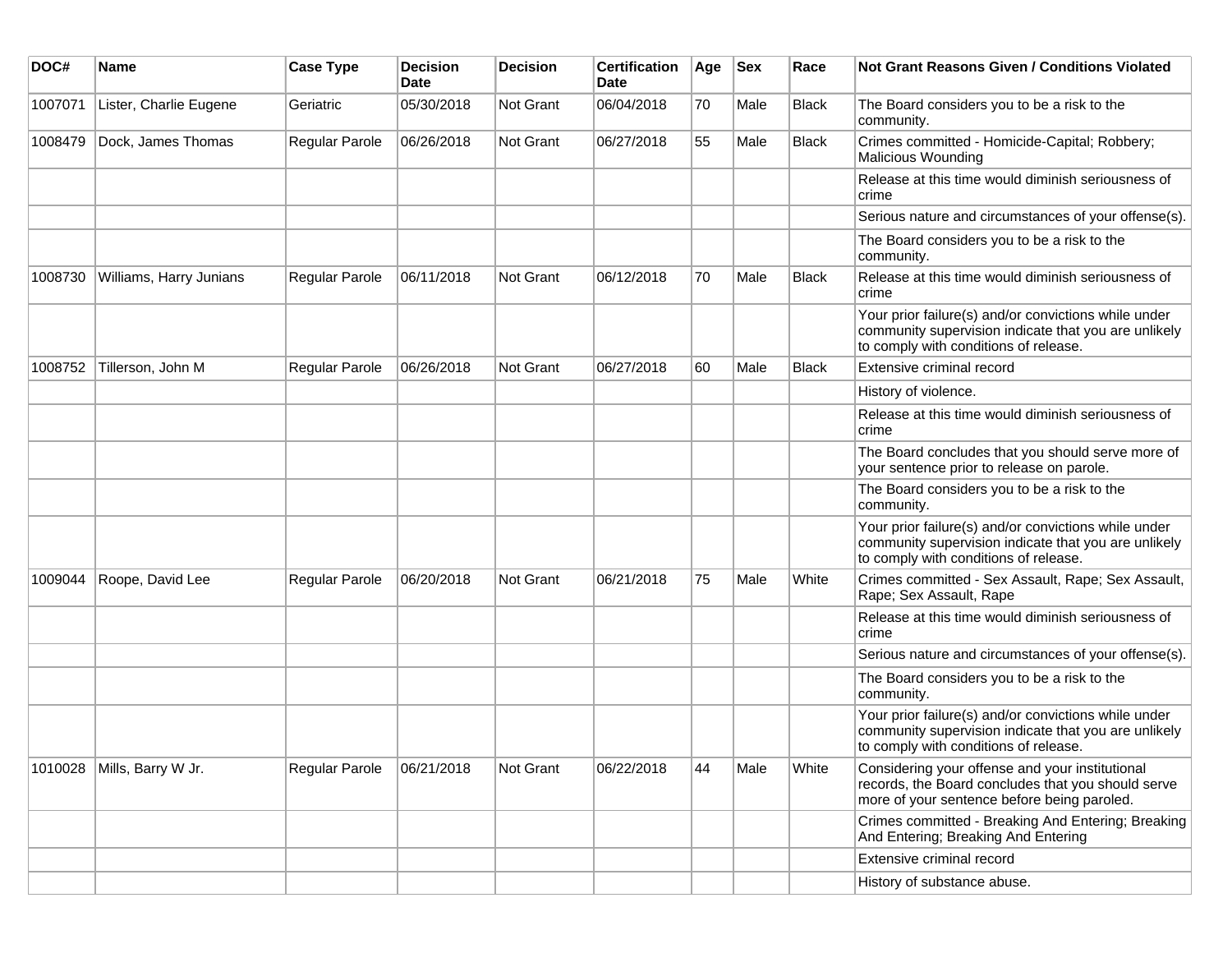| DOC#    | Name                        | <b>Case Type</b>      | <b>Decision</b><br><b>Date</b> | <b>Decision</b>  | <b>Certification</b><br><b>Date</b> | Age | <b>Sex</b> | Race         | <b>Not Grant Reasons Given / Conditions Violated</b>                                                                                                        |
|---------|-----------------------------|-----------------------|--------------------------------|------------------|-------------------------------------|-----|------------|--------------|-------------------------------------------------------------------------------------------------------------------------------------------------------------|
| 1010028 | Mills, Barry W Jr.          | Regular Parole        | 06/21/2018                     | <b>Not Grant</b> | 06/22/2018                          | 44  | Male       | White        | Release at this time would diminish seriousness of<br>crime                                                                                                 |
|         |                             |                       |                                |                  |                                     |     |            |              | The Board concludes that you should serve more of<br>your sentence prior to release on parole.                                                              |
|         |                             |                       |                                |                  |                                     |     |            |              | Your prior failure(s) and/or convictions while under<br>community supervision indicate that you are unlikely<br>to comply with conditions of release.       |
|         |                             |                       |                                |                  |                                     |     |            |              | Your record indicates a serious disregard for the<br>property rights of others.                                                                             |
| 1010837 | Bender, James Earl          | Geriatric             | 06/06/2018                     | <b>Not Grant</b> | 06/06/2018                          | 63  | Male       | <b>Black</b> | Crimes committed - Forcible Sodomy                                                                                                                          |
|         |                             |                       |                                |                  |                                     |     |            |              | Serious nature and circumstances of your offense(s).                                                                                                        |
|         |                             |                       |                                |                  |                                     |     |            |              | The Board considers you to be a risk to the<br>community.                                                                                                   |
| 1011008 | Williams, Thomas C          | Regular Parole        | 06/27/2018                     | <b>Not Grant</b> | 06/28/2018                          | 47  | Male       | <b>Black</b> | Crimes committed - Homicide-1st Degree; Malicious<br>Wounding; Use Of Firearm In Felony                                                                     |
|         |                             |                       |                                |                  |                                     |     |            |              | Release at this time would diminish seriousness of<br>crime                                                                                                 |
|         |                             |                       |                                |                  |                                     |     |            |              | The Board concludes that you should serve more of<br>your sentence prior to release on parole.                                                              |
| 1011036 | Sowers, David Wayne         | <b>Regular Parole</b> | 06/06/2018                     | Not Grant        | 06/07/2018                          | 61  | Male       | White        | Crimes committed - Abduct-No Ransom Or Asslt;<br>Sex Assault, Rape; Sodomy                                                                                  |
|         |                             |                       |                                |                  |                                     |     |            |              | Extensive criminal record                                                                                                                                   |
|         |                             |                       |                                |                  |                                     |     |            |              | History of violence.                                                                                                                                        |
|         |                             |                       |                                |                  |                                     |     |            |              | Release at this time would diminish seriousness of<br>crime                                                                                                 |
|         |                             |                       |                                |                  |                                     |     |            |              | The Board considers you to be a risk to the<br>community.                                                                                                   |
|         |                             |                       |                                |                  |                                     |     |            |              | You need further participation in institutional work<br>and/or educational programs to indicate your positive<br>progression towards re-entry into society. |
| 1011159 | Painter, Rosevilt Mackinley | Regular Parole        | 06/22/2018                     | <b>Not Grant</b> | 06/26/2018                          | 69  | Male       | <b>Black</b> | Conviction of a new crime while incarcerated                                                                                                                |
|         |                             |                       |                                |                  |                                     |     |            |              | Extensive criminal record                                                                                                                                   |
|         |                             |                       |                                |                  |                                     |     |            |              | History of violence.                                                                                                                                        |
|         |                             |                       |                                |                  |                                     |     |            |              | Release at this time would diminish seriousness of<br>crime                                                                                                 |
|         |                             |                       |                                |                  |                                     |     |            |              | You need further participation in institutional work<br>and/or educational programs to indicate your positive<br>progression towards re-entry into society. |
|         |                             |                       |                                |                  |                                     |     |            |              | You need to show a longer period of stable<br>adjustment.                                                                                                   |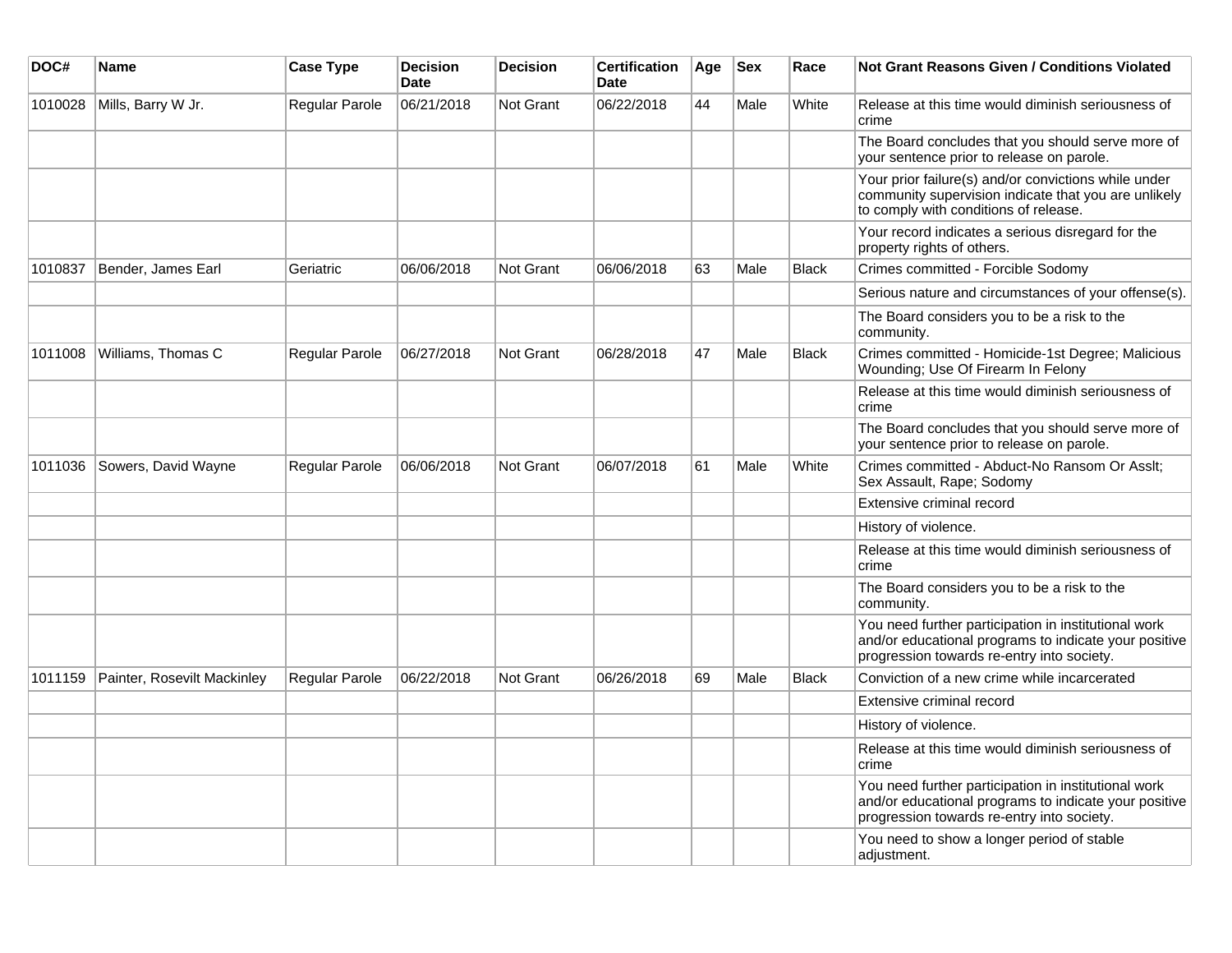| DOC#    | <b>Name</b>                 | <b>Case Type</b> | <b>Decision</b><br><b>Date</b> | <b>Decision</b>  | <b>Certification</b><br><b>Date</b> | Age | <b>Sex</b> | Race         | Not Grant Reasons Given / Conditions Violated                                                                                                         |
|---------|-----------------------------|------------------|--------------------------------|------------------|-------------------------------------|-----|------------|--------------|-------------------------------------------------------------------------------------------------------------------------------------------------------|
| 1011159 | Painter, Rosevilt Mackinley | Regular Parole   | 06/22/2018                     | Not Grant        | 06/26/2018                          | 69  | Male       | <b>Black</b> | Your record of institutional infractions indicates a<br>disregard for rules and that you are not ready to<br>conform to society.                      |
| 1012523 | Ward, John Norfleet         | Geriatric        | 06/05/2018                     | Not Grant        | 06/07/2018                          | 62  | Male       | White        | Crimes committed - Aggravated Sexual Battery;<br>Aggravated Sexual Battery; Aggravated Sexual<br><b>Battery</b>                                       |
|         |                             |                  |                                |                  |                                     |     |            |              | Extensive criminal record                                                                                                                             |
|         |                             |                  |                                |                  |                                     |     |            |              | History of substance abuse.                                                                                                                           |
|         |                             |                  |                                |                  |                                     |     |            |              | Release at this time would diminish seriousness of<br>crime                                                                                           |
|         |                             |                  |                                |                  |                                     |     |            |              | Serious nature and circumstances of your offense(s).                                                                                                  |
|         |                             |                  |                                |                  |                                     |     |            |              | The Board considers you to be a risk to the<br>community.                                                                                             |
|         |                             |                  |                                |                  |                                     |     |            |              | Your prior failure(s) and/or convictions while under<br>community supervision indicate that you are unlikely<br>to comply with conditions of release. |
| 1012860 | Scott, Lee W                | Regular Parole   | 06/19/2018                     | <b>Not Grant</b> | 06/20/2018                          | 57  | Male       | White        | Crimes committed - Kidnap/Abduct; Sex Assault,<br>Rape; Mayhem/Maiming                                                                                |
|         |                             |                  |                                |                  |                                     |     |            |              | Release at this time would diminish seriousness of<br>crime                                                                                           |
|         |                             |                  |                                |                  |                                     |     |            |              | Serious nature and circumstances of your offense(s).                                                                                                  |
| 1012966 | Baker, Joe Nathion          | Geriatric        | 06/21/2018                     | <b>Not Grant</b> | 06/25/2018                          | 67  | Male       | <b>Black</b> | Crimes committed - Penetrate W/Inanimate Object;<br>Forcible Sodomy; Indecent Liberties                                                               |
|         |                             |                  |                                |                  |                                     |     |            |              | History of substance abuse.                                                                                                                           |
|         |                             |                  |                                |                  |                                     |     |            |              | History of violence.                                                                                                                                  |
|         |                             |                  |                                |                  |                                     |     |            |              | Release at this time would diminish seriousness of<br>crime                                                                                           |
|         |                             |                  |                                |                  |                                     |     |            |              | Serious nature and circumstances of your offense(s).                                                                                                  |
|         |                             |                  |                                |                  |                                     |     |            |              | The Board concludes that you should serve more of<br>your sentence prior to release on parole.                                                        |
|         |                             |                  |                                |                  |                                     |     |            |              | The Board considers you to be a risk to the<br>community.                                                                                             |
| 1014318 | Hamblin, Michael Jared      | Regular Parole   | 06/23/2018                     | <b>Not Grant</b> | 06/26/2018                          | 45  | Male       | White        | History of substance abuse.                                                                                                                           |
|         |                             |                  |                                |                  |                                     |     |            |              | History of violence.                                                                                                                                  |
|         |                             |                  |                                |                  |                                     |     |            |              | Release at this time would diminish seriousness of<br>crime                                                                                           |
|         |                             |                  |                                |                  |                                     |     |            |              | Serious nature and circumstances of your offense(s).                                                                                                  |
|         |                             |                  |                                |                  |                                     |     |            |              | The Board considers you to be a risk to the<br>community.                                                                                             |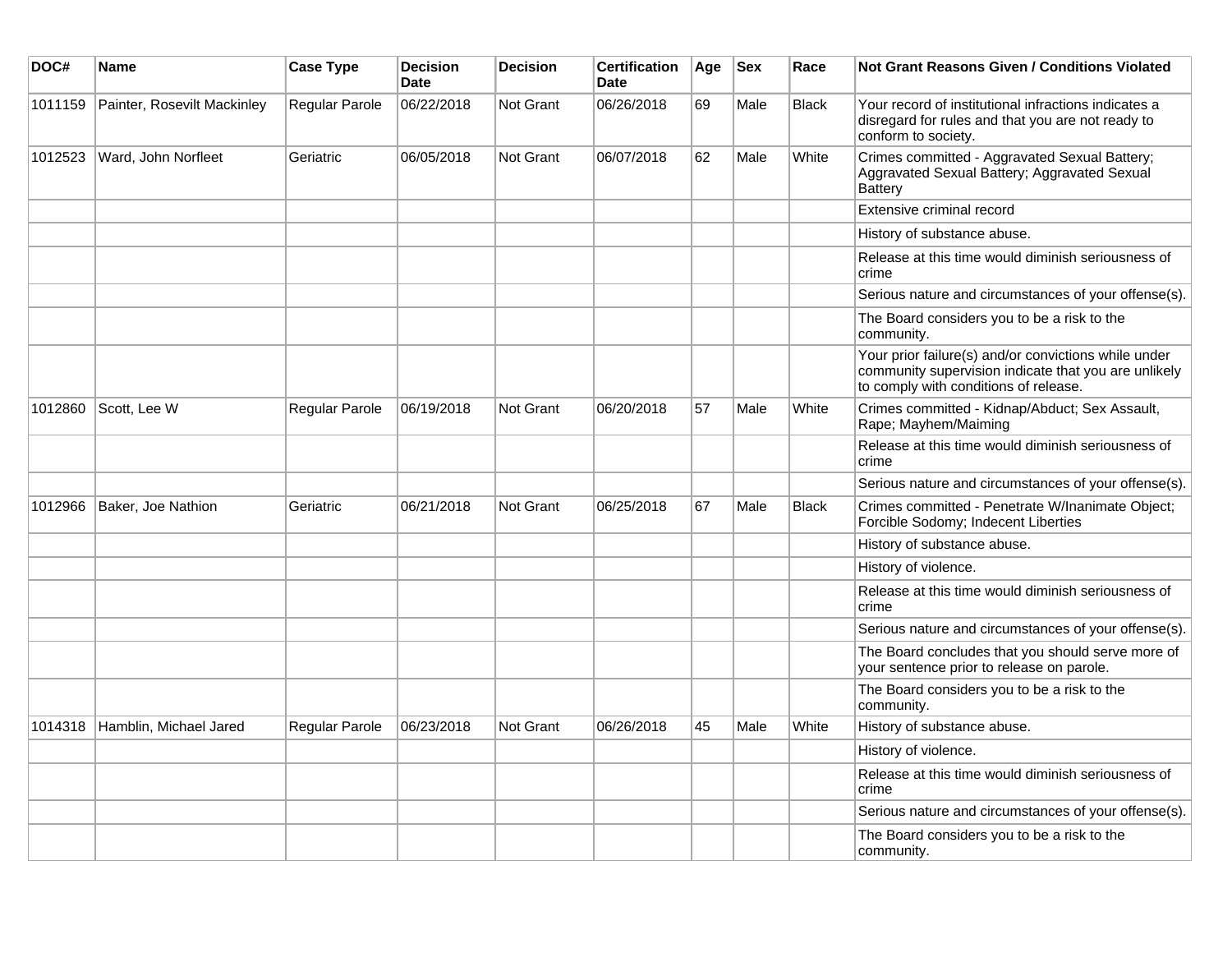| DOC#    | Name                    | <b>Case Type</b> | <b>Decision</b><br>Date | <b>Decision</b> | <b>Certification</b><br>Date | Age | <b>Sex</b> | Race         | Not Grant Reasons Given / Conditions Violated                                                                                                               |
|---------|-------------------------|------------------|-------------------------|-----------------|------------------------------|-----|------------|--------------|-------------------------------------------------------------------------------------------------------------------------------------------------------------|
| 1014318 | Hamblin, Michael Jared  | Regular Parole   | 06/23/2018              | Not Grant       | 06/26/2018                   | 45  | Male       | White        | Your prior failure(s) and/or convictions while under<br>community supervision indicate that you are unlikely<br>to comply with conditions of release.       |
| 1015956 | Caffee, Clyde L         | Geriatric        | 06/19/2018              | Not Grant       | 06/21/2018                   | 64  | Male       | Black        | Crimes committed - Homicide-1st Degree; Homicide-<br>1st Degree; Malicious Wounding                                                                         |
|         |                         |                  |                         |                 |                              |     |            |              | History of violence.                                                                                                                                        |
|         |                         |                  |                         |                 |                              |     |            |              | Release at this time would diminish seriousness of<br>crime                                                                                                 |
|         |                         |                  |                         |                 |                              |     |            |              | Serious nature and circumstances of your offense(s).                                                                                                        |
|         |                         |                  |                         |                 |                              |     |            |              | The Board concludes that you should serve more of<br>your sentence prior to release on parole.                                                              |
| 1018409 | Bradford, Robert        | Regular Parole   | 06/15/2018              | Not Grant       | 06/18/2018                   | 66  | Male       | <b>Black</b> | Crimes committed - Sex Assault, Rape; Robbery;<br><b>Burglary</b>                                                                                           |
|         |                         |                  |                         |                 |                              |     |            |              | Extensive criminal record                                                                                                                                   |
|         |                         |                  |                         |                 |                              |     |            |              | Release at this time would diminish seriousness of<br>crime                                                                                                 |
|         |                         |                  |                         |                 |                              |     |            |              | Serious nature and circumstances of your offense(s).                                                                                                        |
|         |                         |                  |                         |                 |                              |     |            |              | The Board considers you to be a risk to the<br>community.                                                                                                   |
| 1026746 | Watson, Jeffrey Deshawn | Regular Parole   | 06/05/2018              | Not Grant       | 06/07/2018                   | 45  | Male       | <b>Black</b> | Crimes committed - Homicide-1st Degree; Use Of A<br>Sawed-Off Shotgun                                                                                       |
|         |                         |                  |                         |                 |                              |     |            |              | Release at this time would diminish seriousness of<br>crime                                                                                                 |
|         |                         |                  |                         |                 |                              |     |            |              | Serious nature and circumstances of your offense(s).                                                                                                        |
|         |                         |                  |                         |                 |                              |     |            |              | You need further participation in institutional work<br>and/or educational programs to indicate your positive<br>progression towards re-entry into society. |
|         |                         |                  |                         |                 |                              |     |            |              | Your prior failure(s) and/or convictions while under<br>community supervision indicate that you are unlikely<br>to comply with conditions of release.       |
| 1027507 | Williams, Frederick     | Regular Parole   | 06/07/2018              | Not Grant       | 06/07/2018                   | 56  | Male       | Black        | Crimes committed - Homicide-Capital;<br>Kidnap/Abduct; Burning Misc                                                                                         |
|         |                         |                  |                         |                 |                              |     |            |              | Extensive criminal record                                                                                                                                   |
|         |                         |                  |                         |                 |                              |     |            |              | Poor institutional adjustment (for example,<br>motivation/attitude, unfavorable reports, lack of<br>program involvement, etc.)                              |
|         |                         |                  |                         |                 |                              |     |            |              | Release at this time would diminish seriousness of<br>crime                                                                                                 |
|         |                         |                  |                         |                 |                              |     |            |              | Serious nature and circumstances of your offense(s).                                                                                                        |
| 1028377 | Goodman, Steven Wayne   | Regular Parole   | 06/12/2018              | Not Grant       | 06/13/2018                   | 58  | Male       | White        | Crimes committed - Sex Assault, Rape; Aggravated<br>Sexual Battery; Forcible Sodomy                                                                         |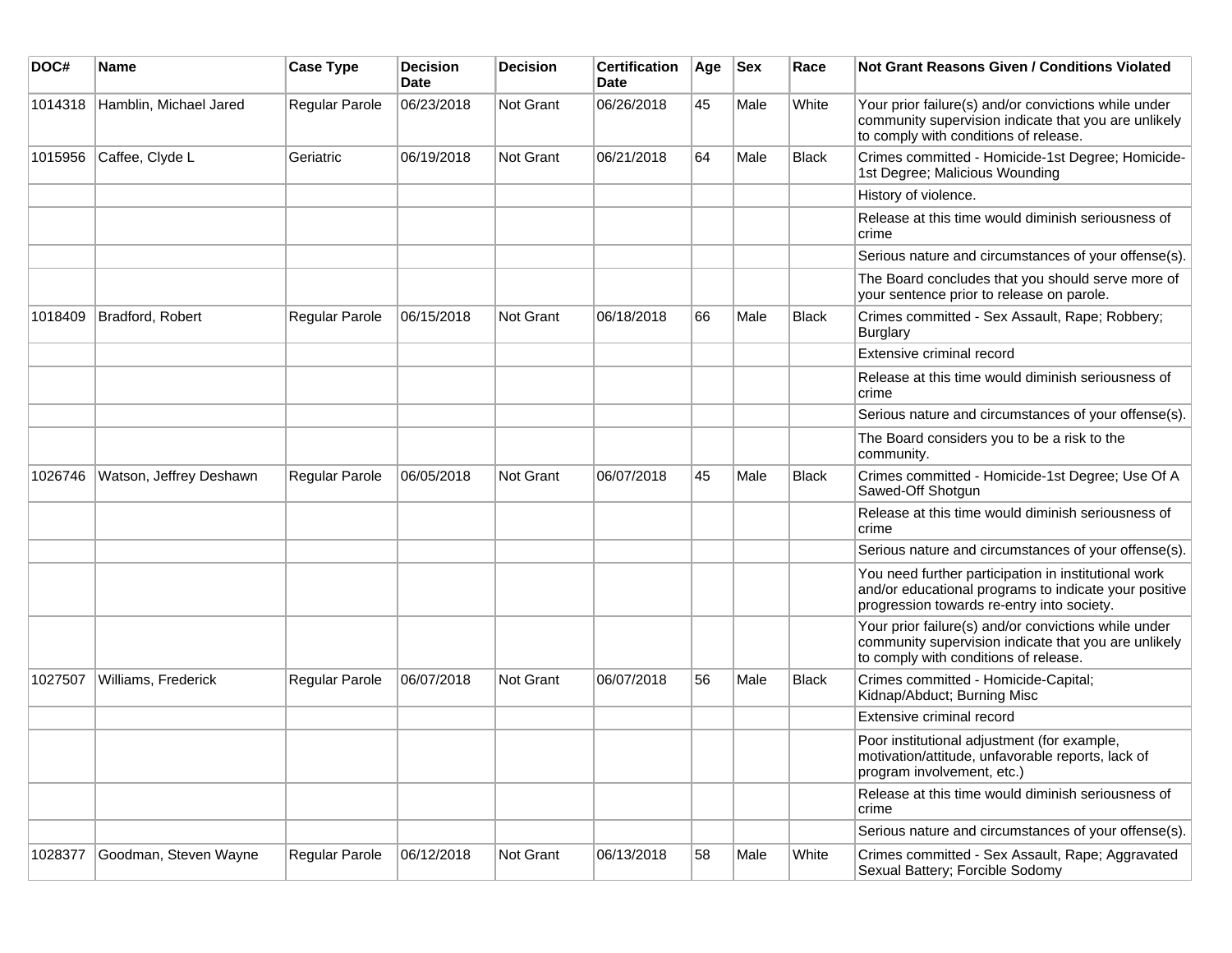| DOC#    | Name                   | <b>Case Type</b>      | <b>Decision</b><br>Date | <b>Decision</b> | <b>Certification</b><br>Date | Age | <b>Sex</b> | Race         | <b>Not Grant Reasons Given / Conditions Violated</b>                                                                                                                    |
|---------|------------------------|-----------------------|-------------------------|-----------------|------------------------------|-----|------------|--------------|-------------------------------------------------------------------------------------------------------------------------------------------------------------------------|
| 1028377 | Goodman, Steven Wayne  | <b>Regular Parole</b> | 06/12/2018              | Not Grant       | 06/13/2018                   | 58  | Male       | White        | Extensive criminal record                                                                                                                                               |
|         |                        |                       |                         |                 |                              |     |            |              | Release at this time would diminish seriousness of<br>crime                                                                                                             |
|         |                        |                       |                         |                 |                              |     |            |              | Serious nature and circumstances of your offense(s).                                                                                                                    |
|         |                        |                       |                         |                 |                              |     |            |              | The Board concludes that you should serve more of<br>your sentence prior to release on parole.                                                                          |
|         |                        |                       |                         |                 |                              |     |            |              | The Board considers you to be a risk to the<br>community.                                                                                                               |
| 1029291 | Hailey, Wayne Edward   | Regular Parole        | 06/28/2018              | Not Grant       | 06/28/2018                   | 64  | Male       | White        | Crimes committed - (Conspiracy)Capital Murder: Of<br>Multiple Persons; Burgl: Enter Structure To Commit<br>Larceny/A&B/Etc; Grand Larceny: >=\$200 Not<br>From A Person |
|         |                        |                       |                         |                 |                              |     |            |              | Poor institutional adjustment (for example,<br>motivation/attitude, unfavorable reports, lack of<br>program involvement, etc.)                                          |
|         |                        |                       |                         |                 |                              |     |            |              | Release at this time would diminish seriousness of<br>crime                                                                                                             |
|         |                        |                       |                         |                 |                              |     |            |              | Your record of institutional infractions indicates a<br>disregard for rules and that you are not ready to<br>conform to society.                                        |
| 1029679 | Dawson, Johnny Doranzo | Regular Parole        | 06/12/2018              | Not Grant       | 06/13/2018                   | 53  | Male       | White        | Crimes committed - Burglary; Burglary; Breaking<br><b>And Entering</b>                                                                                                  |
|         |                        |                       |                         |                 |                              |     |            |              | Release at this time would diminish seriousness of<br>crime                                                                                                             |
|         |                        |                       |                         |                 |                              |     |            |              | Serious nature and circumstances of your offense(s).                                                                                                                    |
|         |                        |                       |                         |                 |                              |     |            |              | The Board considers you to be a risk to the<br>community.                                                                                                               |
|         |                        |                       |                         |                 |                              |     |            |              | Your prior failure(s) and/or convictions while under<br>community supervision indicate that you are unlikely<br>to comply with conditions of release.                   |
| 1030423 | Dibble, Lloyd Keith    | <b>Regular Parole</b> | 06/21/2018              | Not Grant       | 06/22/2018                   | 52  | Male       | Black        | Extensive criminal record                                                                                                                                               |
|         |                        |                       |                         |                 |                              |     |            |              | History of substance abuse.                                                                                                                                             |
|         |                        |                       |                         |                 |                              |     |            |              | Serious nature and circumstances of your offense(s).                                                                                                                    |
|         |                        |                       |                         |                 |                              |     |            |              | The Board concludes that you should serve more of<br>your sentence prior to release on parole.                                                                          |
|         |                        |                       |                         |                 |                              |     |            |              | Your prior failure(s) and/or convictions while under<br>community supervision indicate that you are unlikely<br>to comply with conditions of release.                   |
| 1030459 | Newman, Terry Lee      | Regular Parole        | 06/22/2018              | Not Grant       | 06/26/2018                   | 68  | Male       | <b>Black</b> | Release at this time would diminish seriousness of<br>crime                                                                                                             |
|         |                        |                       |                         |                 |                              |     |            |              | Serious nature and circumstances of your offense(s).                                                                                                                    |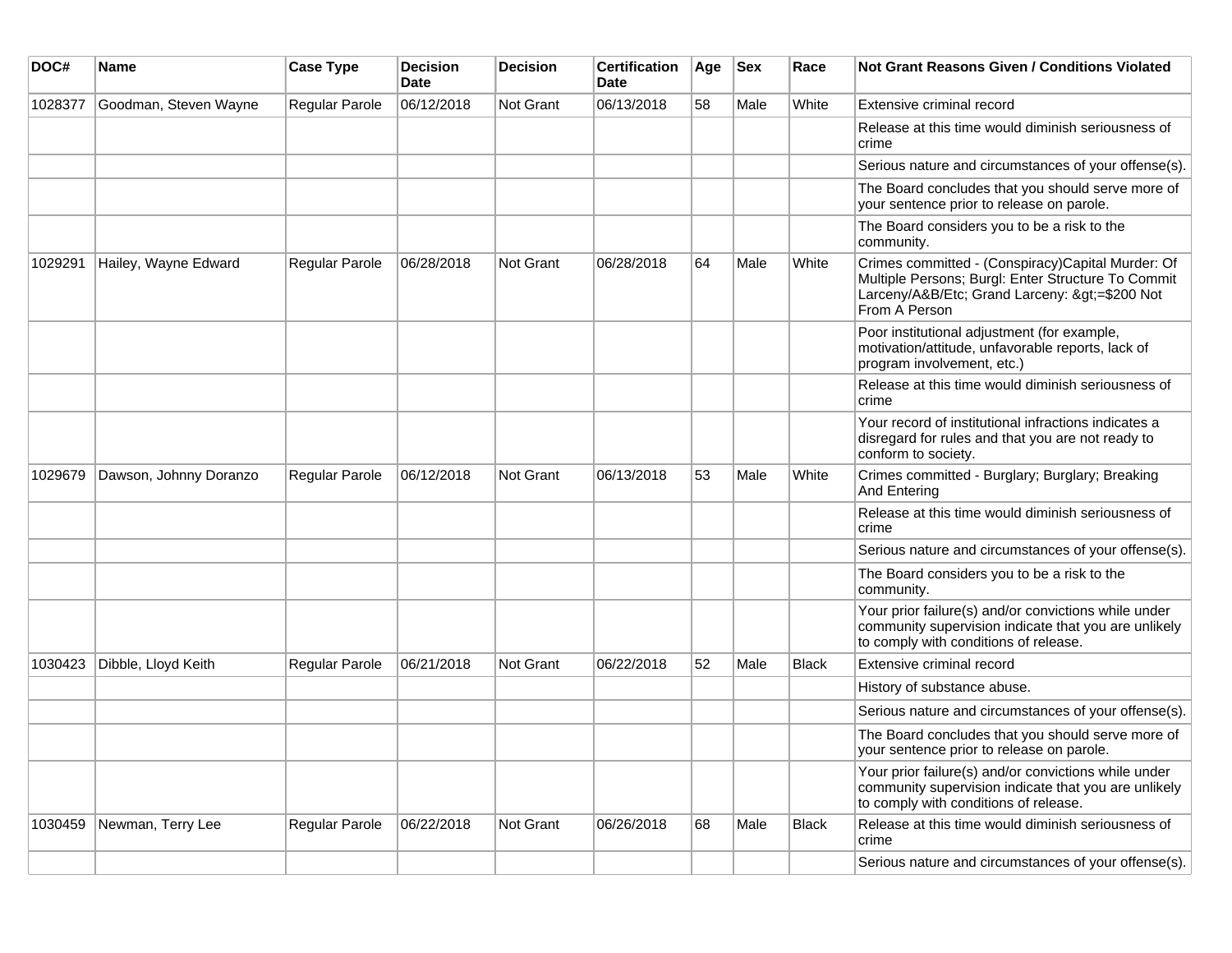| DOC#    | <b>Name</b>                | <b>Case Type</b> | <b>Decision</b><br><b>Date</b> | <b>Decision</b> | <b>Certification</b><br><b>Date</b> | Age | <b>Sex</b> | Race                            | Not Grant Reasons Given / Conditions Violated                                                                                                         |
|---------|----------------------------|------------------|--------------------------------|-----------------|-------------------------------------|-----|------------|---------------------------------|-------------------------------------------------------------------------------------------------------------------------------------------------------|
| 1030459 | Newman, Terry Lee          | Regular Parole   | 06/22/2018                     | Not Grant       | 06/26/2018                          | 68  | Male       | <b>Black</b>                    | The Board concludes that you should serve more of<br>your sentence prior to release on parole.                                                        |
| 1031345 | Xayapheth, Somchith        | Geriatric        | 06/07/2018                     | Not Grant       | 06/07/2018                          | 60  | Male       | Asian or<br>Pacific<br>Islander | Crimes committed - Homicide/Murder;<br>Homicide/Murder; Use Of Firearm In Felony                                                                      |
|         |                            |                  |                                |                 |                                     |     |            |                                 | History of violence.                                                                                                                                  |
|         |                            |                  |                                |                 |                                     |     |            |                                 | Release at this time would diminish seriousness of<br>crime                                                                                           |
|         |                            |                  |                                |                 |                                     |     |            |                                 | Serious nature and circumstances of your offense(s).                                                                                                  |
|         |                            |                  |                                |                 |                                     |     |            |                                 | The Board concludes that you should serve more of<br>your sentence prior to release on parole.                                                        |
| 1035081 | Hairston, William Thomas   | Regular Parole   | 06/04/2018                     | Not Grant       | 06/06/2018                          | 49  | Male       | <b>Black</b>                    | Crimes committed - Homicide-Capital; Robbery;<br>Unlawful Wound/Bodily Injury                                                                         |
|         |                            |                  |                                |                 |                                     |     |            |                                 | Release at this time would diminish seriousness of<br>crime                                                                                           |
|         |                            |                  |                                |                 |                                     |     |            |                                 | Serious nature and circumstances of your offense(s).                                                                                                  |
|         |                            |                  |                                |                 |                                     |     |            |                                 | You need to show a longer period of stable<br>adjustment.                                                                                             |
|         |                            |                  |                                |                 |                                     |     |            |                                 | Your prior failure(s) and/or convictions while under<br>community supervision indicate that you are unlikely<br>to comply with conditions of release. |
| 1038001 | Nixon, Kiama Treval        | Regular Parole   | 05/31/2018                     | Not Grant       | 06/04/2018                          | 46  | Male       | <b>Black</b>                    | Crimes committed - Homicide-1st Degree; Use Of<br>Firearm In Felony; Possess Firearm-Felon                                                            |
|         |                            |                  |                                |                 |                                     |     |            |                                 | Extensive criminal record                                                                                                                             |
|         |                            |                  |                                |                 |                                     |     |            |                                 | History of substance abuse.                                                                                                                           |
|         |                            |                  |                                |                 |                                     |     |            |                                 | History of violence.                                                                                                                                  |
|         |                            |                  |                                |                 |                                     |     |            |                                 | Release at this time would diminish seriousness of<br>crime                                                                                           |
|         |                            |                  |                                |                 |                                     |     |            |                                 | Serious nature and circumstances of your offense(s).                                                                                                  |
|         |                            |                  |                                |                 |                                     |     |            |                                 | The Board concludes that you should serve more of<br>your sentence prior to release on parole.                                                        |
|         |                            |                  |                                |                 |                                     |     |            |                                 | Your prior failure(s) and/or convictions while under<br>community supervision indicate that you are unlikely<br>to comply with conditions of release. |
|         | 1039474 Benjamin, Alejardo | Regular Parole   | 06/20/2018                     | Not Grant       | 06/21/2018                          | 48  | Male       | <b>Black</b>                    | Extensive criminal record                                                                                                                             |
|         |                            |                  |                                |                 |                                     |     |            |                                 | Release at this time would diminish seriousness of<br>crime                                                                                           |
|         |                            |                  |                                |                 |                                     |     |            |                                 | Serious nature and circumstances of your offense(s).                                                                                                  |
|         |                            |                  |                                |                 |                                     |     |            |                                 | The Board concludes that you should serve more of<br>your sentence prior to release on parole.                                                        |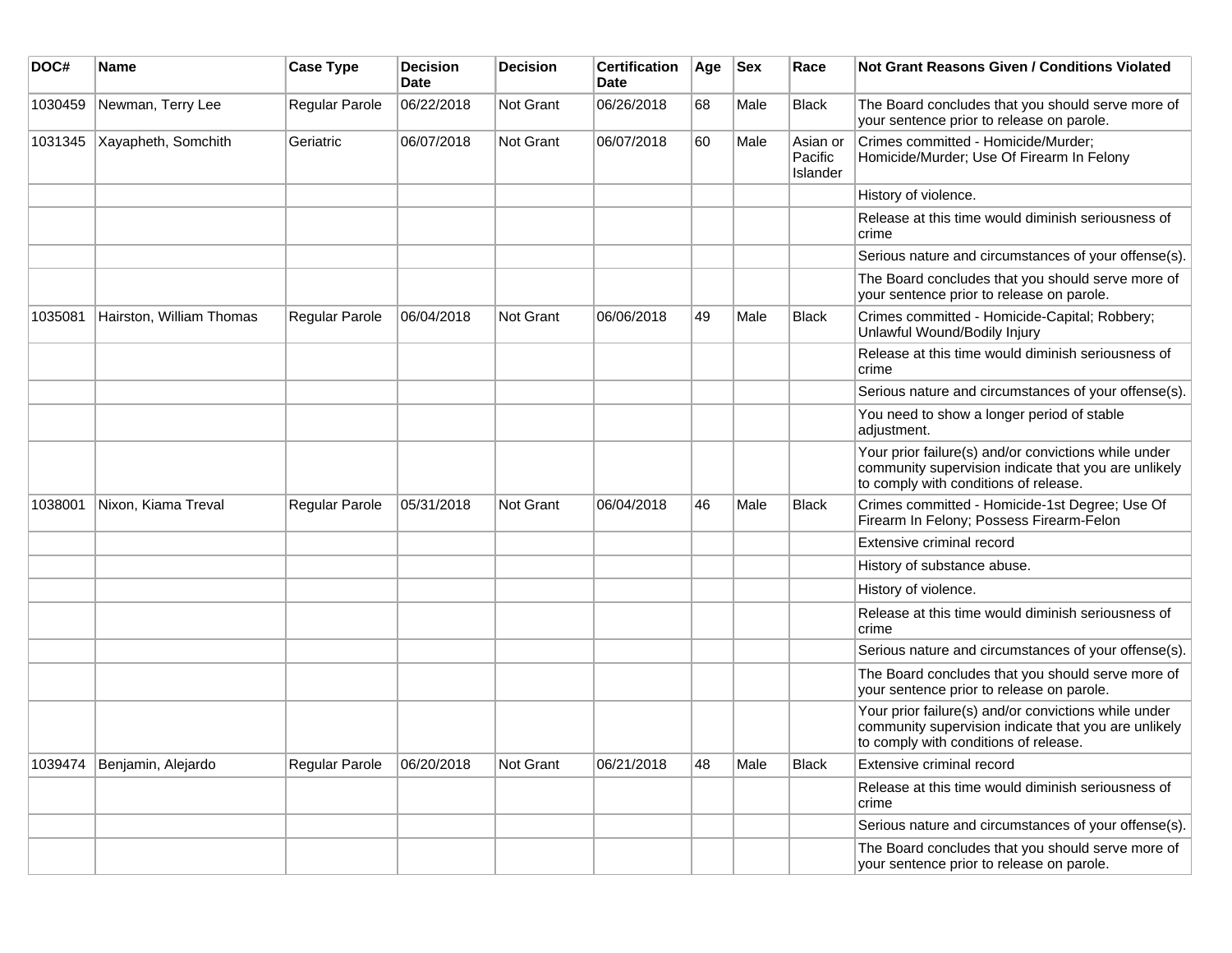| DOC#    | <b>Name</b>                | <b>Case Type</b>      | <b>Decision</b><br><b>Date</b> | <b>Decision</b> | <b>Certification</b><br>Date | Age | <b>Sex</b> | Race         | <b>Not Grant Reasons Given / Conditions Violated</b>                                                                                                        |
|---------|----------------------------|-----------------------|--------------------------------|-----------------|------------------------------|-----|------------|--------------|-------------------------------------------------------------------------------------------------------------------------------------------------------------|
| 1039474 | Benjamin, Alejardo         | Regular Parole        | 06/20/2018                     | Not Grant       | 06/21/2018                   | 48  | Male       | Black        | The Board considers you to be a risk to the<br>community.                                                                                                   |
|         |                            |                       |                                |                 |                              |     |            |              | Your prior failure(s) and/or convictions while under<br>community supervision indicate that you are unlikely<br>to comply with conditions of release.       |
| 1039767 | Lapolice, Fred Denman      | Regular Parole        | 06/15/2018                     | Not Grant       | 06/18/2018                   | 53  | Male       | White        | Crimes committed - Sex Assault, Rape; Forcible<br>Sodomy; Forcible Sodomy                                                                                   |
|         |                            |                       |                                |                 |                              |     |            |              | Release at this time would diminish seriousness of<br>crime                                                                                                 |
|         |                            |                       |                                |                 |                              |     |            |              | Serious nature and circumstances of your offense(s).                                                                                                        |
|         |                            |                       |                                |                 |                              |     |            |              | The Board considers you to be a risk to the<br>community.                                                                                                   |
| 1040625 | Ramey, Charlie Joe Sr.     | Geriatric             | 06/07/2018                     | Not Grant       | 06/07/2018                   | 67  | Male       | White        | Crimes committed - Murder: 1st Degree; Robbery:<br>Residence W/ Use Of Gun/Simulated Gun;<br>(Conspiracy) Drugs: Sell/Distrib Sch lii Drug - Not<br>Steroid |
|         |                            |                       |                                |                 |                              |     |            |              | Extensive criminal record                                                                                                                                   |
|         |                            |                       |                                |                 |                              |     |            |              | Release at this time would diminish seriousness of<br>crime                                                                                                 |
|         |                            |                       |                                |                 |                              |     |            |              | Serious nature and circumstances of your offense(s).                                                                                                        |
| 1047671 | Foster, Cleandrew          | Regular Parole        | 06/21/2018                     | Not Grant       | 06/22/2018                   | 54  | Male       | <b>Black</b> | Release at this time would diminish seriousness of<br>crime                                                                                                 |
|         |                            |                       |                                |                 |                              |     |            |              | Serious nature and circumstances of your offense(s).                                                                                                        |
| 1048457 | Drewery, Adam              | Regular Parole        | 06/06/2018                     | Not Grant       | 06/07/2018                   | 57  | Male       | White        | Crimes committed - Kidnap/Abduct; Forcible<br>Sodomy; Forcible Sodomy                                                                                       |
|         |                            |                       |                                |                 |                              |     |            |              | Release at this time would diminish seriousness of<br>crime                                                                                                 |
|         |                            |                       |                                |                 |                              |     |            |              | Serious nature and circumstances of your offense(s).                                                                                                        |
|         |                            |                       |                                |                 |                              |     |            |              | The Board concludes that you should serve more of<br>your sentence prior to release on parole.                                                              |
| 1050050 | Slayton, Charles Scott Sr. | <b>Regular Parole</b> | 06/19/2018                     | Not Grant       | 06/21/2018                   | 57  | Male       | White        | Considering your offense and your institutional<br>records, the Board concludes that you should serve<br>more of your sentence before being paroled.        |
|         |                            |                       |                                |                 |                              |     |            |              | Crimes committed - Breaking And Entering; Breaking<br>And Entering; Breaking And Entering                                                                   |
|         |                            |                       |                                |                 |                              |     |            |              | Extensive criminal record                                                                                                                                   |
|         |                            |                       |                                |                 |                              |     |            |              | Release at this time would diminish seriousness of<br>crime                                                                                                 |
|         |                            |                       |                                |                 |                              |     |            |              | Your prior failure(s) and/or convictions while under<br>community supervision indicate that you are unlikely<br>to comply with conditions of release.       |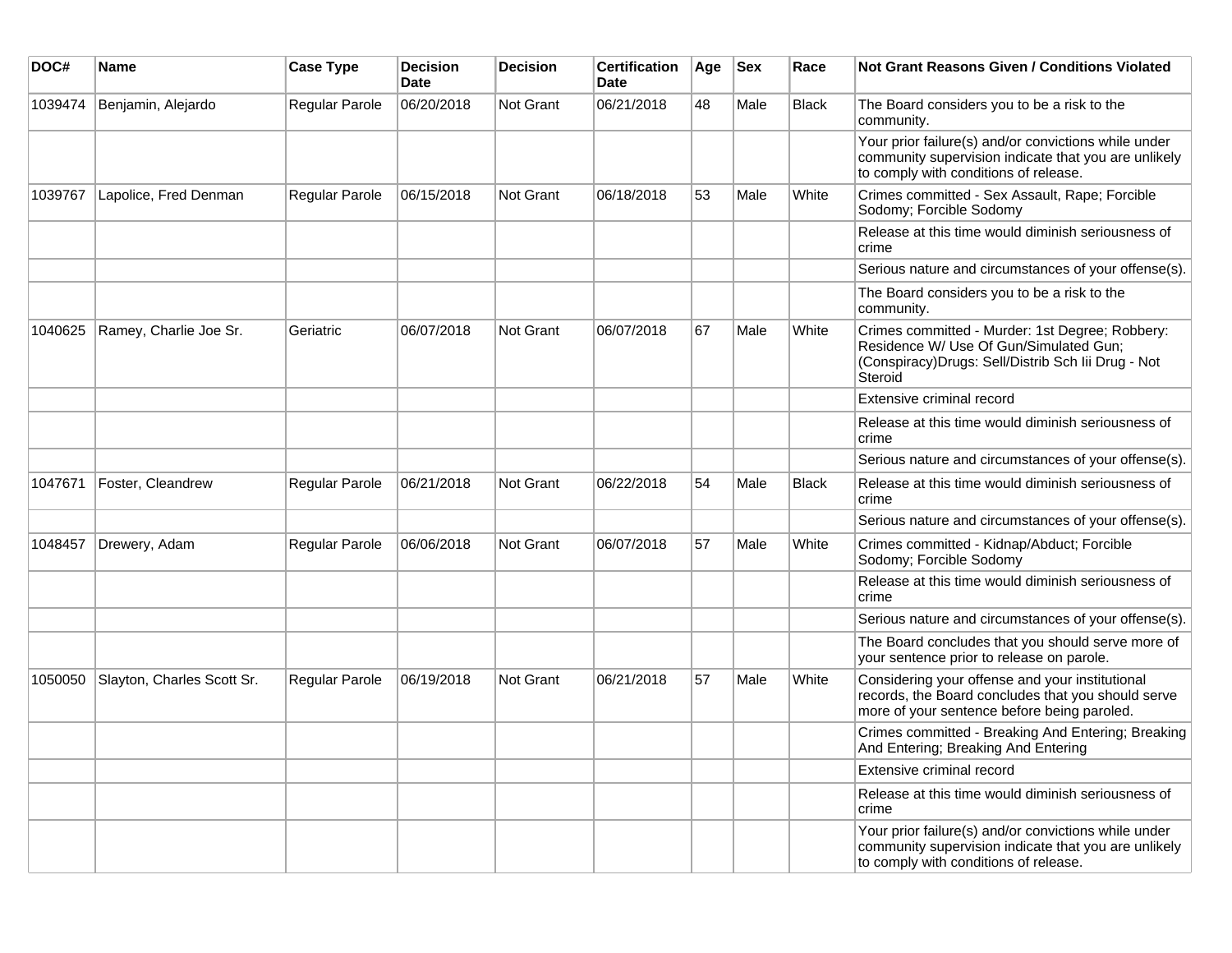| DOC#    | <b>Name</b>             | <b>Case Type</b>      | <b>Decision</b><br><b>Date</b> | <b>Decision</b> | <b>Certification</b><br>Date | Age | <b>Sex</b> | Race  | <b>Not Grant Reasons Given / Conditions Violated</b>                                                                                                        |
|---------|-------------------------|-----------------------|--------------------------------|-----------------|------------------------------|-----|------------|-------|-------------------------------------------------------------------------------------------------------------------------------------------------------------|
| 1050898 | Warren, Artivisus Stack | Regular Parole        | 06/25/2018                     | Not Grant       | 06/27/2018                   | 44  | Male       | Black | Extensive criminal record                                                                                                                                   |
|         |                         |                       |                                |                 |                              |     |            |       | Poor institutional adjustment (for example,<br>motivation/attitude, unfavorable reports, lack of<br>program involvement, etc.)                              |
|         |                         |                       |                                |                 |                              |     |            |       | Release at this time would diminish seriousness of<br>crime                                                                                                 |
|         |                         |                       |                                |                 |                              |     |            |       | Serious nature and circumstances of your offense(s).                                                                                                        |
|         |                         |                       |                                |                 |                              |     |            |       | The Board concludes that you should serve more of<br>your sentence prior to release on parole.                                                              |
|         |                         |                       |                                |                 |                              |     |            |       | You need to show a longer period of stable<br>adjustment.                                                                                                   |
|         |                         |                       |                                |                 |                              |     |            |       | Your prior failure(s) and/or convictions while under<br>community supervision indicate that you are unlikely<br>to comply with conditions of release.       |
| 1051991 | Michel, Jeffrey Ervin   | Regular Parole        | 06/19/2018                     | Not Grant       | 06/21/2018                   | 48  | Male       | Black | Crimes committed - Homicide/Murder;<br>Homicide/Murder; Use Of Firearm In Felony                                                                            |
|         |                         |                       |                                |                 |                              |     |            |       | Release at this time would diminish seriousness of<br>crime                                                                                                 |
|         |                         |                       |                                |                 |                              |     |            |       | Serious nature and circumstances of your offense(s).                                                                                                        |
| 1053389 | Jones, Benjamin H       | <b>Regular Parole</b> | 06/10/2018                     | Not Grant       | 06/12/2018                   | 69  | Male       | Black | No Interest in Parole                                                                                                                                       |
| 1053433 | Sand, Earl              | Regular Parole        | 06/20/2018                     | Not Grant       | 06/21/2018                   | 54  | Male       | Black | Crimes committed - Sex Assault, Rape; Forcible<br>Sodomy                                                                                                    |
|         |                         |                       |                                |                 |                              |     |            |       | Release at this time would diminish seriousness of<br>crime                                                                                                 |
|         |                         |                       |                                |                 |                              |     |            |       | Serious nature and circumstances of your offense(s).                                                                                                        |
|         |                         |                       |                                |                 |                              |     |            |       | The Board concludes that you should serve more of<br>your sentence prior to release on parole.                                                              |
|         |                         |                       |                                |                 |                              |     |            |       | The Board considers you to be a risk to the<br>community.                                                                                                   |
|         |                         |                       |                                |                 |                              |     |            |       | You need further participation in institutional work<br>and/or educational programs to indicate your positive<br>progression towards re-entry into society. |
| 1054077 | Goins, Milan Rube       | Geriatric             | 06/01/2018                     | Not Grant       | 06/04/2018                   | 62  | Male       | White | Release at this time would diminish seriousness of<br>crime                                                                                                 |
|         |                         |                       |                                |                 |                              |     |            |       | Serious nature and circumstances of your offense(s).                                                                                                        |
|         |                         |                       |                                |                 |                              |     |            |       | The Board concludes that you should serve more of<br>your sentence prior to release on parole.                                                              |
| 1054568 | Cross, Earl J           | Geriatric             | 06/21/2018                     | Not Grant       | 06/25/2018                   | 78  | Male       | Black | Crimes committed - Homicide-1st Degree; Burglary                                                                                                            |
|         |                         |                       |                                |                 |                              |     |            |       | Release at this time would diminish seriousness of<br>crime                                                                                                 |
|         |                         |                       |                                |                 |                              |     |            |       | Serious nature and circumstances of your offense(s).                                                                                                        |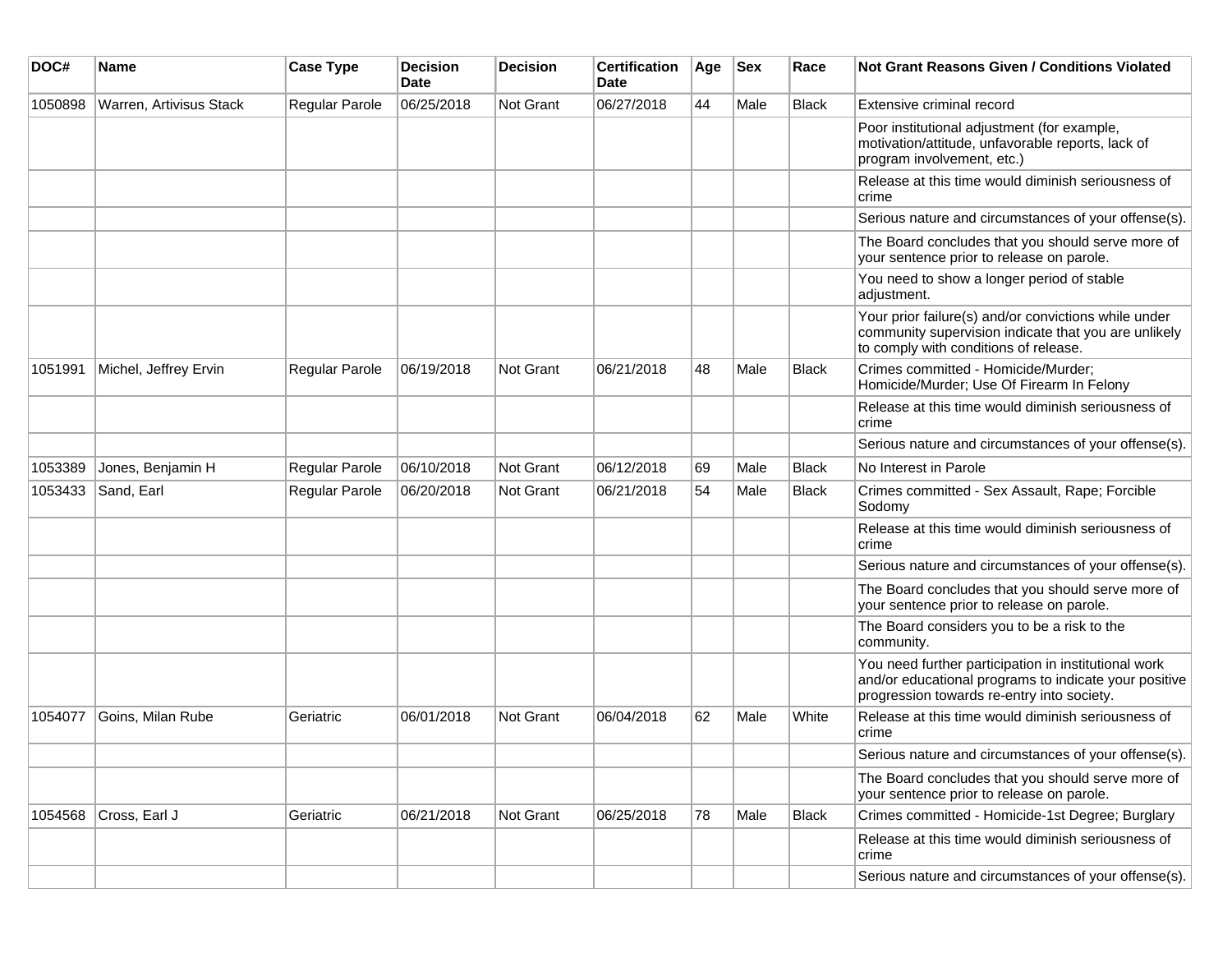| DOC#    | <b>Name</b>            | <b>Case Type</b>      | <b>Decision</b><br><b>Date</b> | <b>Decision</b>  | <b>Certification</b><br>Date | Age | <b>Sex</b> | Race         | <b>Not Grant Reasons Given / Conditions Violated</b>                                                                                                  |
|---------|------------------------|-----------------------|--------------------------------|------------------|------------------------------|-----|------------|--------------|-------------------------------------------------------------------------------------------------------------------------------------------------------|
| 1054568 | Cross, Earl J          | Geriatric             | 06/21/2018                     | Not Grant        | 06/25/2018                   | 78  | Male       | <b>Black</b> | The Board concludes that you should serve more of<br>your sentence prior to release on parole.                                                        |
|         |                        |                       |                                |                  |                              |     |            |              | Your prior failure(s) and/or convictions while under<br>community supervision indicate that you are unlikely<br>to comply with conditions of release. |
| 1054642 | Jackson, Roger E       | Regular Parole        | 06/06/2018                     | <b>Not Grant</b> | 06/08/2018                   | 64  | Male       | Black        | History of violence.                                                                                                                                  |
|         |                        |                       |                                |                  |                              |     |            |              | Release at this time would diminish seriousness of<br>crime                                                                                           |
|         |                        |                       |                                |                  |                              |     |            |              | Serious nature and circumstances of your offense(s).                                                                                                  |
|         |                        |                       |                                |                  |                              |     |            |              | The Board considers you to be a risk to the<br>community.                                                                                             |
| 1055870 | Smith, Herbert Eugene  | Regular Parole        | 06/12/2018                     | <b>Not Grant</b> | 06/13/2018                   | 44  | Male       | <b>Black</b> | Extensive criminal record                                                                                                                             |
|         |                        |                       |                                |                  |                              |     |            |              | History of substance abuse.                                                                                                                           |
|         |                        |                       |                                |                  |                              |     |            |              | History of violence.                                                                                                                                  |
|         |                        |                       |                                |                  |                              |     |            |              | Serious nature and circumstances of your offense(s).                                                                                                  |
|         |                        |                       |                                |                  |                              |     |            |              | The Board concludes that you should serve more of<br>your sentence prior to release on parole.                                                        |
|         |                        |                       |                                |                  |                              |     |            |              | Your prior failure(s) and/or convictions while under<br>community supervision indicate that you are unlikely<br>to comply with conditions of release. |
| 1057726 | Smith, Anthony         | <b>Regular Parole</b> | 06/18/2018                     | <b>Not Grant</b> | 06/20/2018                   | 44  | Male       | <b>Black</b> | Crimes committed - Homicide-1st Degree; Robbery;<br>Robbery                                                                                           |
|         |                        |                       |                                |                  |                              |     |            |              | Release at this time would diminish seriousness of<br>crime                                                                                           |
|         |                        |                       |                                |                  |                              |     |            |              | Serious nature and circumstances of your offense(s).                                                                                                  |
|         |                        |                       |                                |                  |                              |     |            |              | The Board concludes that you should serve more of<br>your sentence prior to release on parole.                                                        |
|         |                        |                       |                                |                  |                              |     |            |              | The Board considers you to be a risk to the<br>community.                                                                                             |
| 1058043 | Wade, Samuel David Jr. | Regular Parole        | 06/21/2018                     | <b>Not Grant</b> | 06/26/2018                   | 60  | Male       | White        | Crimes committed - Homicide/Murder; Robbery;<br>Weapon Offense                                                                                        |
|         |                        |                       |                                |                  |                              |     |            |              | History of violence.                                                                                                                                  |
|         |                        |                       |                                |                  |                              |     |            |              | Poor institutional adjustment (for example,<br>motivation/attitude, unfavorable reports, lack of<br>program involvement, etc.)                        |
|         |                        |                       |                                |                  |                              |     |            |              | Release at this time would diminish seriousness of<br>crime                                                                                           |
|         |                        |                       |                                |                  |                              |     |            |              | Serious nature and circumstances of your offense(s).                                                                                                  |
|         |                        |                       |                                |                  |                              |     |            |              | Your record of institutional infractions indicates a<br>disregard for rules and that you are not ready to<br>conform to society.                      |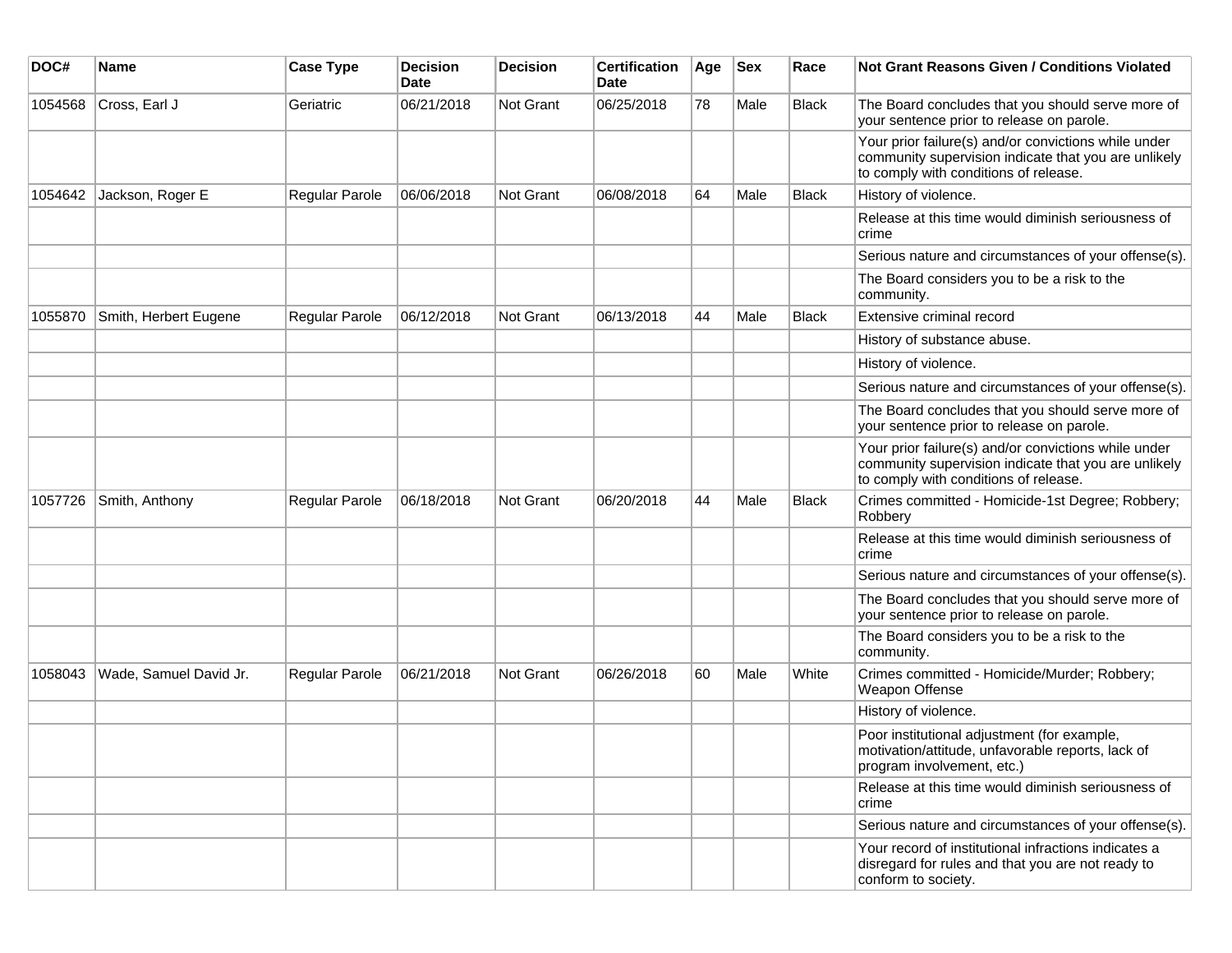| DOC#    | <b>Name</b>                      | <b>Case Type</b>      | <b>Decision</b><br>Date | <b>Decision</b> | <b>Certification</b><br>Date | Age | <b>Sex</b> | Race         | Not Grant Reasons Given / Conditions Violated                                                                                                               |
|---------|----------------------------------|-----------------------|-------------------------|-----------------|------------------------------|-----|------------|--------------|-------------------------------------------------------------------------------------------------------------------------------------------------------------|
| 1063343 | Cummings, Randy                  | Regular Parole        | 06/19/2018              | Not Grant       | 06/21/2018                   | 55  | Male       | Black        | Release at this time would diminish seriousness of<br>crime                                                                                                 |
|         |                                  |                       |                         |                 |                              |     |            |              | Serious nature and circumstances of your offense(s).                                                                                                        |
|         |                                  |                       |                         |                 |                              |     |            |              | The Board concludes that you should serve more of<br>your sentence prior to release on parole.                                                              |
| 1065388 | Canady, Lloyd Thomas             | Regular Parole        | 06/28/2018              | Not Grant       | 06/28/2018                   | 56  | Male       | White        | Crimes committed - Sex Assault, Rape; Malicious<br>Wounding; Statutory Burglary                                                                             |
|         |                                  |                       |                         |                 |                              |     |            |              | History of substance abuse.                                                                                                                                 |
|         |                                  |                       |                         |                 |                              |     |            |              | Release at this time would diminish seriousness of<br>crime                                                                                                 |
|         |                                  |                       |                         |                 |                              |     |            |              | Serious nature and circumstances of your offense(s).                                                                                                        |
|         |                                  |                       |                         |                 |                              |     |            |              | The Board concludes that you should serve more of<br>your sentence prior to release on parole.                                                              |
|         |                                  |                       |                         |                 |                              |     |            |              | Your prior failure(s) and/or convictions while under<br>community supervision indicate that you are unlikely<br>to comply with conditions of release.       |
| 1065695 | Gaddis, Harry Lee                | Geriatric             | 06/21/2018              | Not Grant       | 06/22/2018                   | 71  | Male       | <b>Black</b> | Release at this time would diminish seriousness of<br>crime                                                                                                 |
|         |                                  |                       |                         |                 |                              |     |            |              | Serious nature and circumstances of your offense(s).                                                                                                        |
|         |                                  |                       |                         |                 |                              |     |            |              | The Board concludes that you should serve more of<br>your sentence prior to release on parole.                                                              |
| 1065925 | Montague, John Milton Jr.        | Regular Parole        | 06/26/2018              | Not Grant       | 06/27/2018                   | 61  | Male       | Black        | Considering your offense and your institutional<br>records, the Board concludes that you should serve<br>more of your sentence before being paroled.        |
|         |                                  |                       |                         |                 |                              |     |            |              | Extensive criminal record                                                                                                                                   |
|         |                                  |                       |                         |                 |                              |     |            |              | History of substance abuse.                                                                                                                                 |
|         |                                  |                       |                         |                 |                              |     |            |              | You need further participation in institutional work<br>and/or educational programs to indicate your positive<br>progression towards re-entry into society. |
|         |                                  |                       |                         |                 |                              |     |            |              | Your prior failure(s) and/or convictions while under<br>community supervision indicate that you are unlikely<br>to comply with conditions of release.       |
| 1066309 | Lucas, Jerry Granvill            | Geriatric             | 06/18/2018              | Not Grant       | 06/20/2018                   | 65  | Male       | White        | No Interest in Parole                                                                                                                                       |
|         | 1066412 Waddell, George Clevelan | <b>Regular Parole</b> | 06/04/2018              | Not Grant       | 06/06/2018                   | 65  | Male       | White        | Crimes committed - Kidnap/Abduct; Sex Assault,<br>Rape; Sex Asslt-Sodomy-Woman                                                                              |
|         |                                  |                       |                         |                 |                              |     |            |              | Extensive criminal record                                                                                                                                   |
|         |                                  |                       |                         |                 |                              |     |            |              | History of violence.                                                                                                                                        |
|         |                                  |                       |                         |                 |                              |     |            |              | Release at this time would diminish seriousness of<br>crime                                                                                                 |
|         |                                  |                       |                         |                 |                              |     |            |              | The Board concludes that you should serve more of<br>your sentence prior to release on parole.                                                              |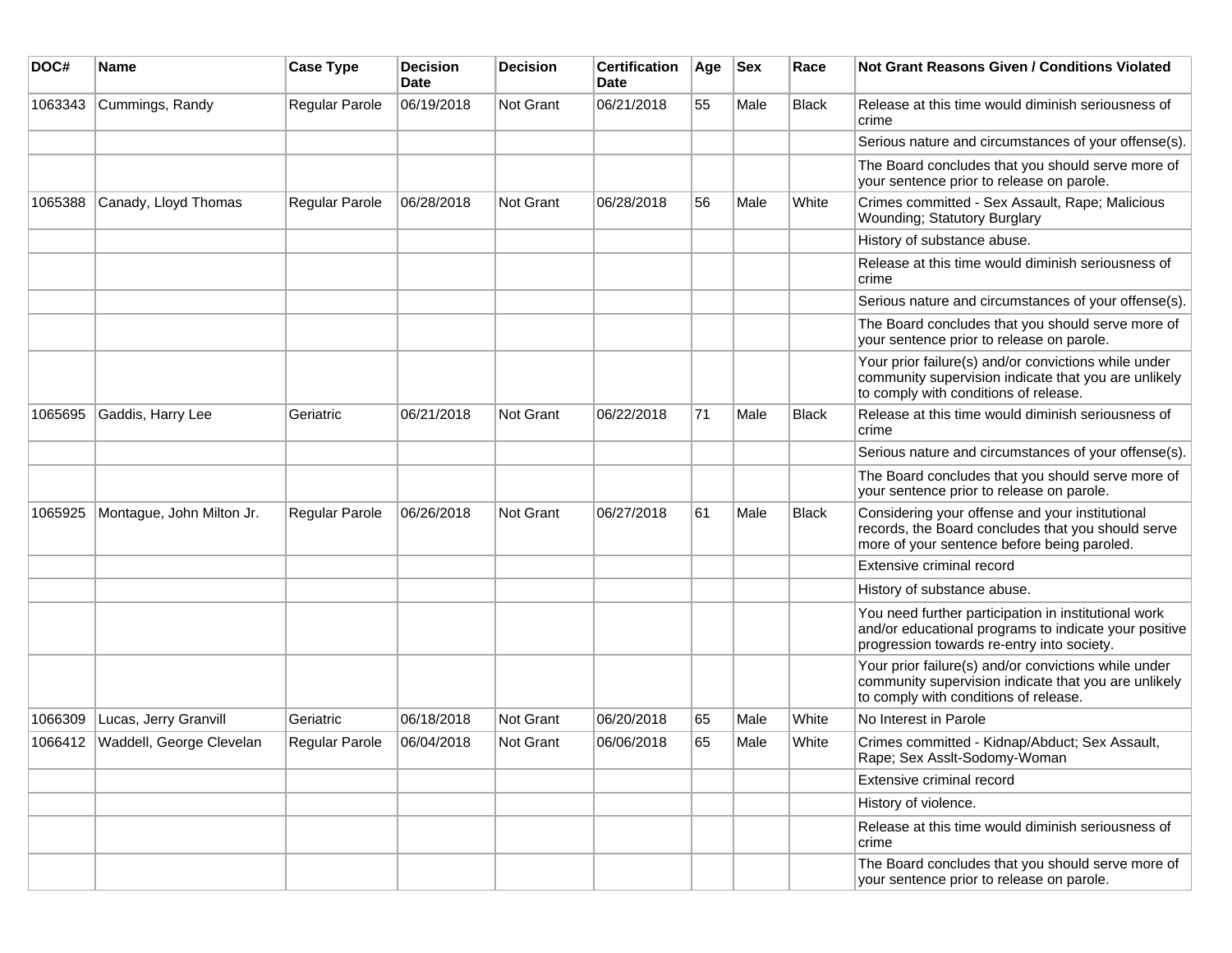| DOC#    | Name                     | <b>Case Type</b>      | <b>Decision</b><br>Date | <b>Decision</b>  | <b>Certification</b><br><b>Date</b> | Age | <b>Sex</b> | Race         | Not Grant Reasons Given / Conditions Violated                                                                                                         |
|---------|--------------------------|-----------------------|-------------------------|------------------|-------------------------------------|-----|------------|--------------|-------------------------------------------------------------------------------------------------------------------------------------------------------|
| 1066412 | Waddell, George Clevelan | <b>Regular Parole</b> | 06/04/2018              | Not Grant        | 06/06/2018                          | 65  | Male       | White        | The Board considers you to be a risk to the<br>community.                                                                                             |
|         |                          |                       |                         |                  |                                     |     |            |              | Your prior failure(s) and/or convictions while under<br>community supervision indicate that you are unlikely<br>to comply with conditions of release. |
| 1067553 | Hogan, Justin Ed         | Geriatric             | 06/06/2018              | <b>Not Grant</b> | 06/06/2018                          | 60  | Male       | White        | Crimes committed - Aggravated Sexual Battery;<br>Aggravated Sexual Battery; Forcible Sodomy                                                           |
|         |                          |                       |                         |                  |                                     |     |            |              | Release at this time would diminish seriousness of<br>crime                                                                                           |
|         |                          |                       |                         |                  |                                     |     |            |              | Serious nature and circumstances of your offense(s).                                                                                                  |
|         |                          |                       |                         |                  |                                     |     |            |              | The Board concludes that you should serve more of<br>your sentence prior to release on parole.                                                        |
|         |                          |                       |                         |                  |                                     |     |            |              | The Board considers you to be a risk to the<br>community.                                                                                             |
| 1072119 | Anderson, Kenneth Edward | Regular Parole        | 06/18/2018              | <b>Not Grant</b> | 06/20/2018                          | 44  | Male       | <b>Black</b> | No Interest in Parole                                                                                                                                 |
| 1073017 | Myers, Richard Lee       | Regular Parole        | 06/19/2018              | <b>Not Grant</b> | 06/20/2018                          | 55  | Male       | White        | Crimes committed - Homicide-Capital; Homicide-<br>Capital; Robbery                                                                                    |
|         |                          |                       |                         |                  |                                     |     |            |              | Extensive criminal record                                                                                                                             |
|         |                          |                       |                         |                  |                                     |     |            |              | Release at this time would diminish seriousness of<br>crime                                                                                           |
|         |                          |                       |                         |                  |                                     |     |            |              | Serious nature and circumstances of your offense(s).                                                                                                  |
|         |                          |                       |                         |                  |                                     |     |            |              | The Board concludes that you should serve more of<br>your sentence prior to release on parole.                                                        |
| 1073457 | Lewis, Tony Edward       | Geriatric             | 06/20/2018              | <b>Not Grant</b> | 06/21/2018                          | 61  | Male       | <b>Black</b> | Considering your offense and your institutional<br>records, the Board concludes that you should serve<br>more of your sentence before being paroled.  |
|         |                          |                       |                         |                  |                                     |     |            |              | Crimes committed - Homicide/Murder; Sex Assault,<br>Rape; Robbery                                                                                     |
|         |                          |                       |                         |                  |                                     |     |            |              | Poor institutional adjustment (for example,<br>motivation/attitude, unfavorable reports, lack of<br>program involvement, etc.)                        |
|         |                          |                       |                         |                  |                                     |     |            |              | Release at this time would diminish seriousness of<br>crime                                                                                           |
|         |                          |                       |                         |                  |                                     |     |            |              | Serious nature and circumstances of your offense(s).                                                                                                  |
| 1073590 | Johnson, James Alfred    | <b>Regular Parole</b> | 06/27/2018              | Not Grant        | 06/28/2018                          | 57  | Male       | <b>Black</b> | Crimes committed - Robbery; Malicious Wounding;<br>Malicious Wounding                                                                                 |
|         |                          |                       |                         |                  |                                     |     |            |              | Release at this time would diminish seriousness of<br>crime                                                                                           |
|         |                          |                       |                         |                  |                                     |     |            |              | The Board concludes that you should serve more of<br>your sentence prior to release on parole.                                                        |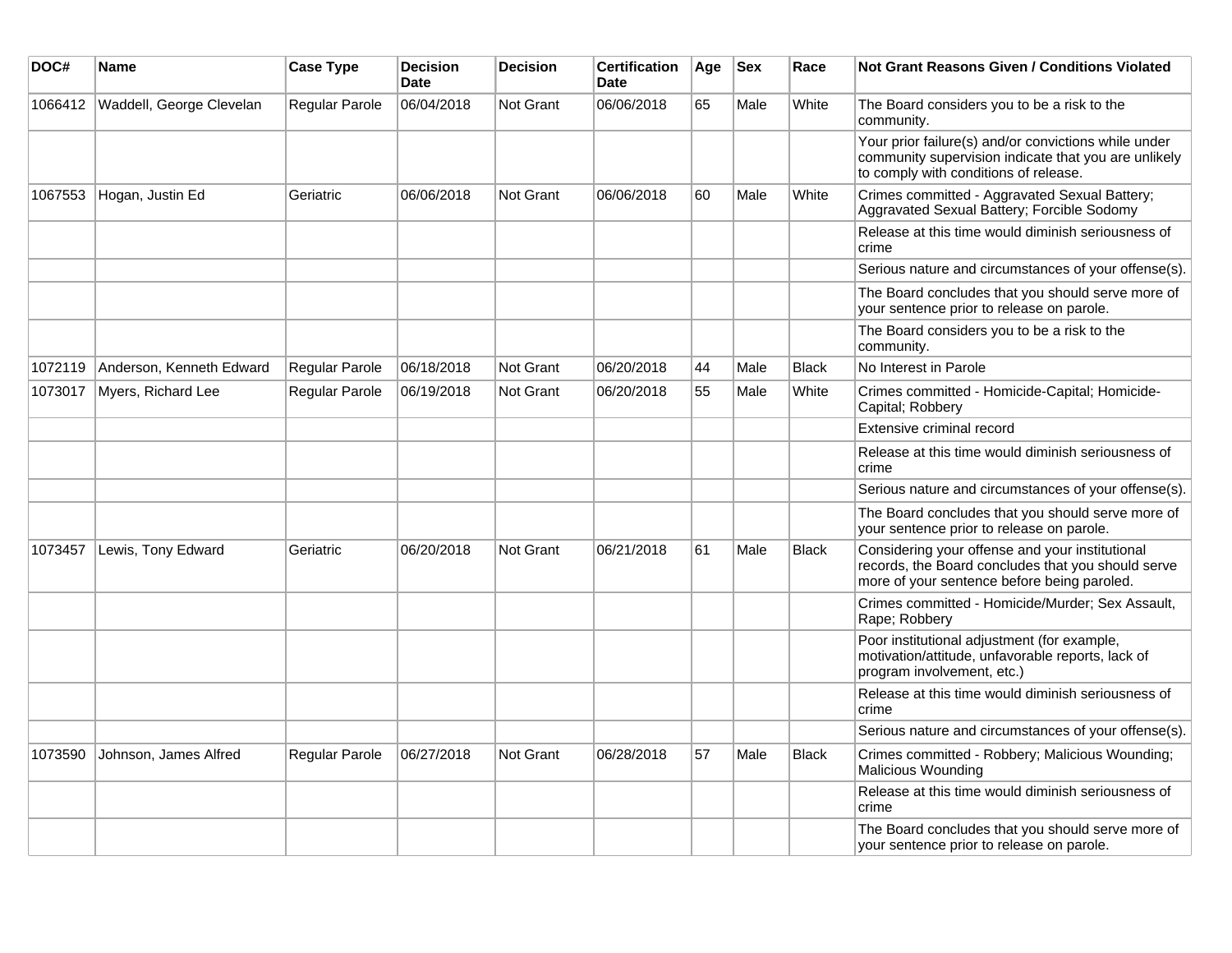| DOC#    | <b>Name</b>                                       | <b>Case Type</b>      | <b>Decision</b><br>Date | <b>Decision</b> | <b>Certification</b><br>Date | Age | <b>Sex</b>   | Race         | <b>Not Grant Reasons Given / Conditions Violated</b>                                                                                                        |
|---------|---------------------------------------------------|-----------------------|-------------------------|-----------------|------------------------------|-----|--------------|--------------|-------------------------------------------------------------------------------------------------------------------------------------------------------------|
| 1073590 | Johnson, James Alfred                             | Regular Parole        | 06/27/2018              | Not Grant       | 06/28/2018                   | 57  | Male         | <b>Black</b> | You need further participation in institutional work<br>and/or educational programs to indicate your positive<br>progression towards re-entry into society. |
| 1073936 | Carter, Stanley Michael                           | Regular Parole        | 06/27/2018              | Not Grant       | 06/28/2018                   | 57  | Male         | <b>Black</b> | Crimes committed - Sex Assault, Rape; Sex Assault,<br>Rape; Sex Assault, Rape                                                                               |
|         |                                                   |                       |                         |                 |                              |     |              |              | Release at this time would diminish seriousness of<br>crime                                                                                                 |
|         |                                                   |                       |                         |                 |                              |     |              |              | Serious nature and circumstances of your offense(s).                                                                                                        |
|         |                                                   |                       |                         |                 |                              |     |              |              | The Board concludes that you should serve more of<br>your sentence prior to release on parole.                                                              |
|         |                                                   |                       |                         |                 |                              |     |              |              | The Board considers you to be a risk to the<br>community.                                                                                                   |
| 1074094 | Simerly, Bobby Joe                                | Geriatric             | 06/21/2018              | Not Grant       | 06/22/2018                   | 62  | Male         | White        | Crimes committed - Kidnap/Abduct; Sex Assault,<br>Rape; Malicious Wounding                                                                                  |
|         |                                                   |                       |                         |                 |                              |     |              |              | Release at this time would diminish seriousness of<br>crime                                                                                                 |
|         |                                                   |                       |                         |                 |                              |     |              |              | Serious nature and circumstances of your offense(s).                                                                                                        |
|         |                                                   |                       |                         |                 |                              |     |              |              | The Board concludes that you should serve more of<br>your sentence prior to release on parole.                                                              |
|         |                                                   |                       |                         |                 |                              |     |              |              | The Board considers you to be a risk to the<br>community.                                                                                                   |
| 1075054 | Morgan, Billy Ray                                 | Regular Parole        | 06/21/2018              | Not Grant       | 06/26/2018                   | 67  | Male         | White        | Extensive criminal record                                                                                                                                   |
|         |                                                   |                       |                         |                 |                              |     |              |              | History of violence.                                                                                                                                        |
|         |                                                   |                       |                         |                 |                              |     |              |              | Release at this time would diminish seriousness of<br>crime                                                                                                 |
|         |                                                   |                       |                         |                 |                              |     |              |              | Serious nature and circumstances of your offense(s).                                                                                                        |
|         |                                                   |                       |                         |                 |                              |     |              |              | The Board concludes that you should serve more of<br>your sentence prior to release on parole.                                                              |
| 1075364 | Farinacci, Elizabeth                              | Geriatric             | 06/25/2018              | Not Grant       | 06/26/2018                   | 64  | Female White |              | Crimes committed - Homicide-1st Degree; Use Of<br>Firearm In Felony                                                                                         |
|         |                                                   |                       |                         |                 |                              |     |              |              | Release at this time would diminish seriousness of<br>crime                                                                                                 |
|         |                                                   |                       |                         |                 |                              |     |              |              | Serious nature and circumstances of your offense(s).                                                                                                        |
| 1076411 | Maples, Kenneth                                   | <b>Regular Parole</b> | 06/19/2018              | Not Grant       | 06/20/2018                   | 52  | Male         | White        | Release at this time would diminish seriousness of<br>crime                                                                                                 |
|         |                                                   |                       |                         |                 |                              |     |              |              | Serious nature and circumstances of your offense(s).                                                                                                        |
|         |                                                   |                       |                         |                 |                              |     |              |              | Your prior failure(s) and/or convictions while under<br>community supervision indicate that you are unlikely<br>to comply with conditions of release.       |
|         | 1077470 Mclaughlin, Debra Saunders Regular Parole |                       | 06/20/2018              | Not Grant       | 06/21/2018                   | 60  | Female Black |              | Extensive criminal record                                                                                                                                   |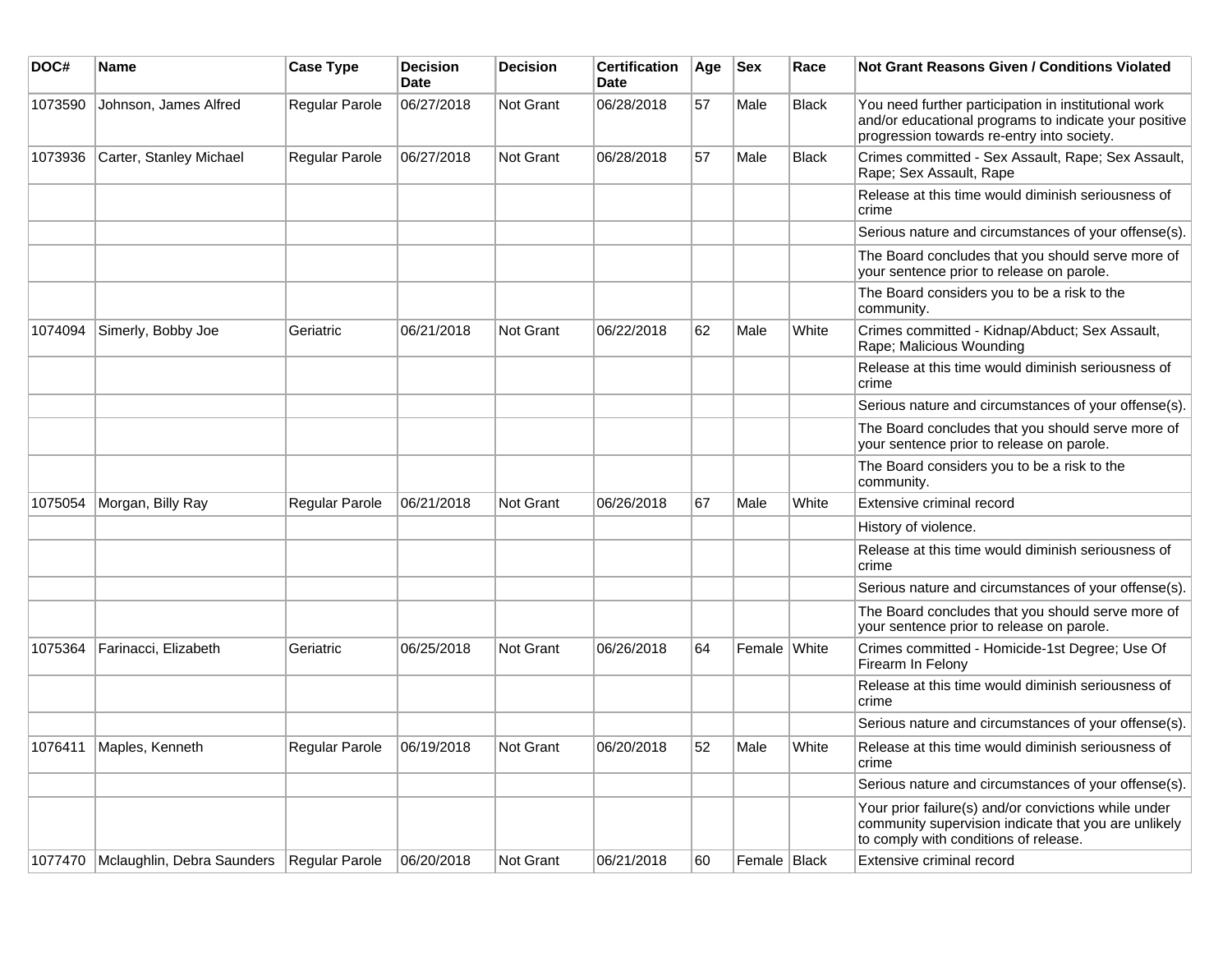| DOC#    | <b>Name</b>                | <b>Case Type</b> | <b>Decision</b><br><b>Date</b> | <b>Decision</b>  | <b>Certification</b><br>Date | Age | <b>Sex</b>   | Race         | Not Grant Reasons Given / Conditions Violated                                                                                                         |
|---------|----------------------------|------------------|--------------------------------|------------------|------------------------------|-----|--------------|--------------|-------------------------------------------------------------------------------------------------------------------------------------------------------|
| 1077470 | Mclaughlin, Debra Saunders | Regular Parole   | 06/20/2018                     | Not Grant        | 06/21/2018                   | 60  | Female Black |              | Release at this time would diminish seriousness of<br>crime                                                                                           |
|         |                            |                  |                                |                  |                              |     |              |              | Serious nature and circumstances of your offense(s).                                                                                                  |
| 1077991 | Cumbee, Darrell W          | Regular Parole   | 05/30/2018                     | <b>Not Grant</b> | 06/04/2018                   | 46  | Male         | White        | Crimes committed - Homicide-1st Degree; Larc-<br>Grand                                                                                                |
|         |                            |                  |                                |                  |                              |     |              |              | Release at this time would diminish seriousness of<br>crime                                                                                           |
|         |                            |                  |                                |                  |                              |     |              |              | Serious nature and circumstances of your offense(s).                                                                                                  |
|         |                            |                  |                                |                  |                              |     |              |              | Your prior failure(s) and/or convictions while under<br>community supervision indicate that you are unlikely<br>to comply with conditions of release. |
| 1078555 | Green, William             | Geriatric        | 06/04/2018                     | <b>Not Grant</b> | 06/06/2018                   | 67  | Male         | Black        | Crimes committed - Sex Assault, Rape; Aggravated<br><b>Sexual Battery</b>                                                                             |
|         |                            |                  |                                |                  |                              |     |              |              | Release at this time would diminish seriousness of<br>crime                                                                                           |
|         |                            |                  |                                |                  |                              |     |              |              | Serious nature and circumstances of your offense(s).                                                                                                  |
|         |                            |                  |                                |                  |                              |     |              |              | The Board concludes that you should serve more of<br>your sentence prior to release on parole.                                                        |
|         |                            |                  |                                |                  |                              |     |              |              | The Board considers you to be a risk to the<br>community.                                                                                             |
| 1080329 | Dillard, William           | Regular Parole   | 06/27/2018                     | <b>Not Grant</b> | 06/28/2018                   | 59  | Male         | <b>Black</b> | Extensive criminal record                                                                                                                             |
|         |                            |                  |                                |                  |                              |     |              |              | Release at this time would diminish seriousness of<br>crime                                                                                           |
|         |                            |                  |                                |                  |                              |     |              |              | Serious nature and circumstances of your offense(s).                                                                                                  |
|         |                            |                  |                                |                  |                              |     |              |              | The Board concludes that you should serve more of<br>your sentence prior to release on parole.                                                        |
|         |                            |                  |                                |                  |                              |     |              |              | The Board considers you to be a risk to the<br>community.                                                                                             |
|         |                            |                  |                                |                  |                              |     |              |              | Your prior failure(s) and/or convictions while under<br>community supervision indicate that you are unlikely<br>to comply with conditions of release. |
| 1080685 | Caudell, Robert Clayton    | Geriatric        | 06/21/2018                     | <b>Not Grant</b> | 06/22/2018                   | 62  | Male         | White        | Considering your offense and your institutional<br>records, the Board concludes that you should serve<br>more of your sentence before being paroled.  |
|         |                            |                  |                                |                  |                              |     |              |              | Crimes committed - Homicide-1st Degree                                                                                                                |
|         |                            |                  |                                |                  |                              |     |              |              | History of violence.                                                                                                                                  |
|         |                            |                  |                                |                  |                              |     |              |              | Release at this time would diminish seriousness of<br>crime                                                                                           |
|         |                            |                  |                                |                  |                              |     |              |              | Serious nature and circumstances of your offense(s).                                                                                                  |
|         |                            |                  |                                |                  |                              |     |              |              | The Board concludes that you should serve more of<br>your sentence prior to release on parole.                                                        |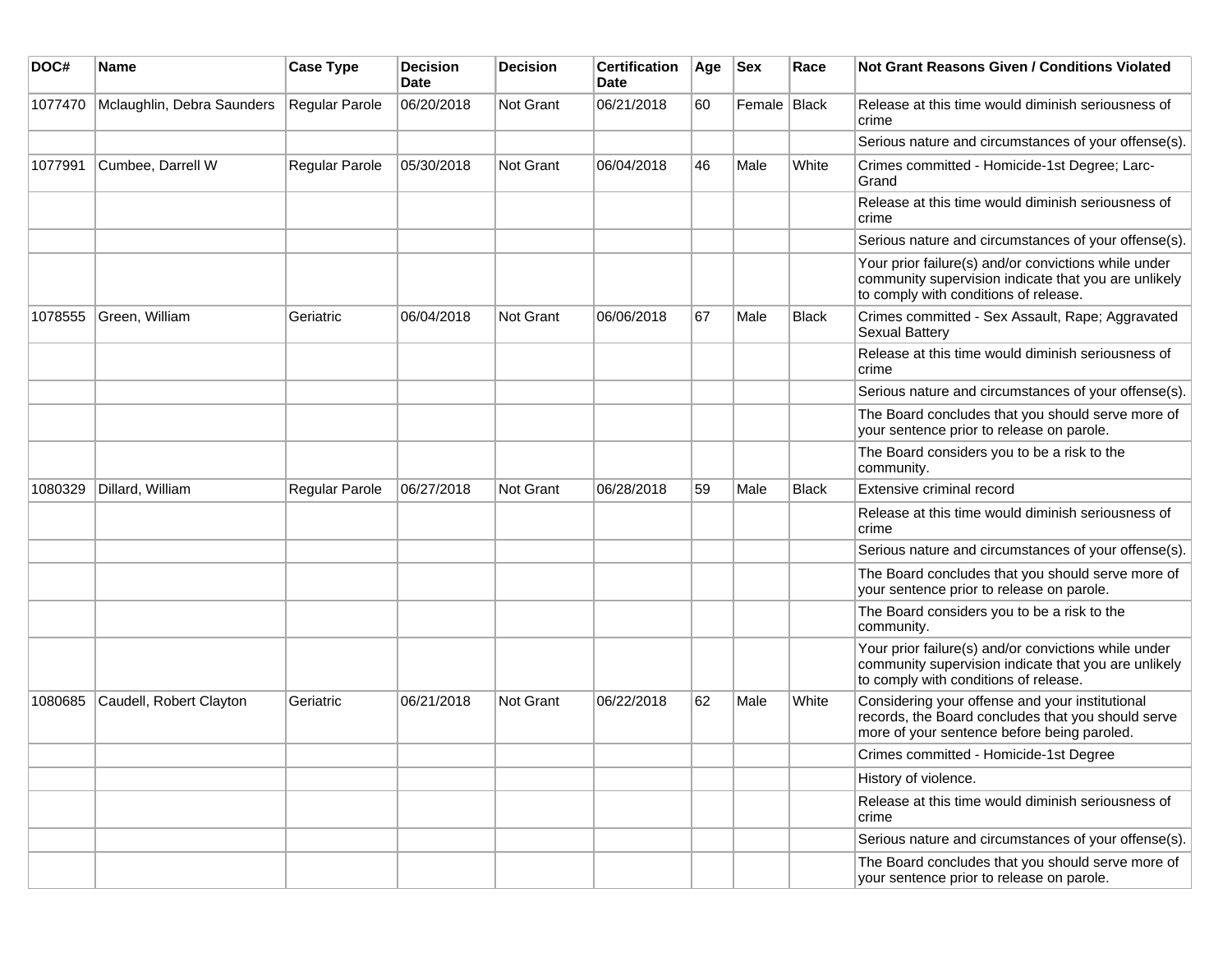| DOC#    | Name                     | <b>Case Type</b>      | <b>Decision</b><br>Date | <b>Decision</b>  | <b>Certification</b><br>Date | Age | Sex  | Race  | Not Grant Reasons Given / Conditions Violated                                                                                                         |
|---------|--------------------------|-----------------------|-------------------------|------------------|------------------------------|-----|------|-------|-------------------------------------------------------------------------------------------------------------------------------------------------------|
| 1080993 | Morris, Israel- Tsaddiyq | Regular Parole        | 06/18/2018              | Not Grant        | 06/20/2018                   | 61  | Male | Black | Release at this time would diminish seriousness of<br>crime                                                                                           |
|         |                          |                       |                         |                  |                              |     |      |       | The Board concludes that you should serve more of<br>your sentence prior to release on parole.                                                        |
|         |                          |                       |                         |                  |                              |     |      |       | Your prior failure(s) and/or convictions while under<br>community supervision indicate that you are unlikely<br>to comply with conditions of release. |
| 1081098 | Shareef, Ramzee Arabee   | Geriatric             | 06/13/2018              | Not Grant        | 06/14/2018                   | 64  | Male | Black | Considering your offense and your institutional<br>records, the Board concludes that you should serve<br>more of your sentence before being paroled.  |
|         |                          |                       |                         |                  |                              |     |      |       | Crimes committed - Homicide-1st Degree; Robbery;<br>Robbery                                                                                           |
|         |                          |                       |                         |                  |                              |     |      |       | Extensive criminal record                                                                                                                             |
|         |                          |                       |                         |                  |                              |     |      |       | History of substance abuse.                                                                                                                           |
|         |                          |                       |                         |                  |                              |     |      |       | Release at this time would diminish seriousness of<br>crime                                                                                           |
|         |                          |                       |                         |                  |                              |     |      |       | Serious nature and circumstances of your offense(s).                                                                                                  |
|         |                          |                       |                         |                  |                              |     |      |       | The Board concludes that you should serve more of<br>your sentence prior to release on parole.                                                        |
|         |                          |                       |                         |                  |                              |     |      |       | The Board considers you to be a risk to the<br>community.                                                                                             |
|         |                          |                       |                         |                  |                              |     |      |       | Your prior failure(s) and/or convictions while under<br>community supervision indicate that you are unlikely<br>to comply with conditions of release. |
|         |                          |                       |                         |                  |                              |     |      |       | Your record indicates a serious disregard for the<br>property rights of others.                                                                       |
| 1081517 | Williams, Ace Hamilton   | Regular Parole        | 06/19/2018              | <b>Not Grant</b> | 06/21/2018                   | 58  | Male | Black | Release at this time would diminish seriousness of<br>crime                                                                                           |
|         |                          |                       |                         |                  |                              |     |      |       | Serious nature and circumstances of your offense(s).                                                                                                  |
|         |                          |                       |                         |                  |                              |     |      |       | The Board concludes that you should serve more of<br>your sentence prior to release on parole.                                                        |
| 1082197 | Williams, Lorenzo Keith  | <b>Regular Parole</b> | 06/24/2018              | <b>Not Grant</b> | 06/26/2018                   | 56  | Male | Black | Considering your offense and your institutional<br>records, the Board concludes that you should serve<br>more of your sentence before being paroled.  |
|         |                          |                       |                         |                  |                              |     |      |       | Crimes committed - Homicide-1st Degree; Sex<br>Assault, Rape; Forcible Sodomy                                                                         |
|         |                          |                       |                         |                  |                              |     |      |       | History of substance abuse.                                                                                                                           |
|         |                          |                       |                         |                  |                              |     |      |       | Poor institutional adjustment (for example,<br>motivation/attitude, unfavorable reports, lack of<br>program involvement, etc.)                        |
|         |                          |                       |                         |                  |                              |     |      |       | Release at this time would diminish seriousness of<br>crime                                                                                           |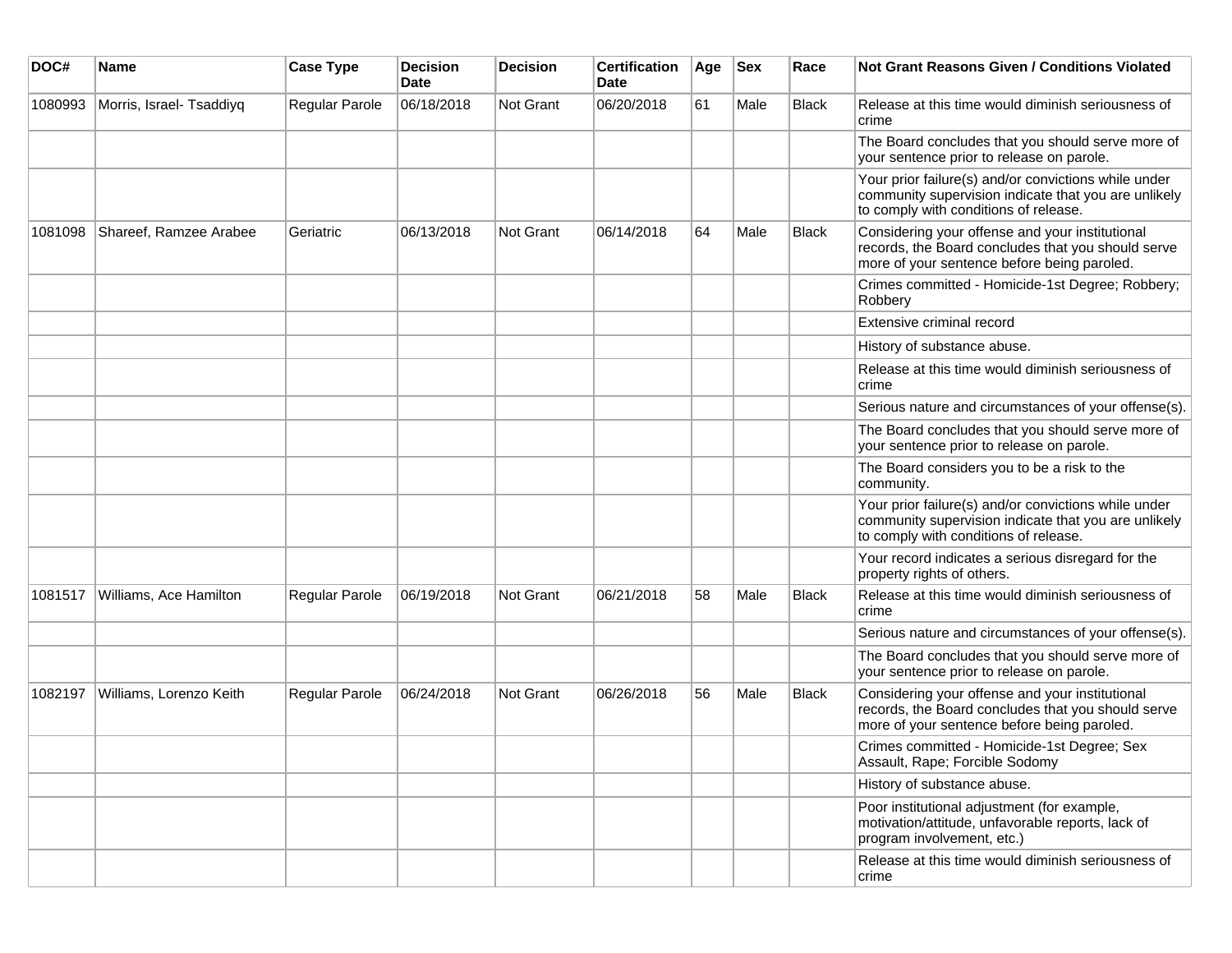| DOC#    | <b>Name</b>             | <b>Case Type</b>    | <b>Decision</b><br><b>Date</b> | <b>Decision</b> | <b>Certification</b><br>Date | Age | <b>Sex</b> | Race         | <b>Not Grant Reasons Given / Conditions Violated</b>                                                                                                        |
|---------|-------------------------|---------------------|--------------------------------|-----------------|------------------------------|-----|------------|--------------|-------------------------------------------------------------------------------------------------------------------------------------------------------------|
| 1082197 | Williams, Lorenzo Keith | Regular Parole      | 06/24/2018                     | Not Grant       | 06/26/2018                   | 56  | Male       | Black        | Serious nature and circumstances of your offense(s).                                                                                                        |
|         |                         |                     |                                |                 |                              |     |            |              | The Board concludes that you should serve more of<br>your sentence prior to release on parole.                                                              |
|         |                         |                     |                                |                 |                              |     |            |              | You need to show a longer period of stable<br>adjustment.                                                                                                   |
|         |                         |                     |                                |                 |                              |     |            |              | Your prior failure(s) and/or convictions while under<br>community supervision indicate that you are unlikely<br>to comply with conditions of release.       |
|         |                         |                     |                                |                 |                              |     |            |              | Your record indicates a serious disregard for the<br>property rights of others.                                                                             |
|         |                         |                     |                                |                 |                              |     |            |              | Your record of institutional infractions indicates a<br>disregard for rules and that you are not ready to<br>conform to society.                            |
| 1082484 | Spradlin, Timothy Wayne | Regular Parole      | 06/25/2018                     | Not Grant       | 06/27/2018                   | 58  | Male       | White        | Crimes committed - Homicide-Capital; Robbery;<br><b>Felonious Wounding</b>                                                                                  |
|         |                         |                     |                                |                 |                              |     |            |              | History of violence.                                                                                                                                        |
|         |                         |                     |                                |                 |                              |     |            |              | Release at this time would diminish seriousness of<br>crime                                                                                                 |
|         |                         |                     |                                |                 |                              |     |            |              | Serious nature and circumstances of your offense(s).                                                                                                        |
|         |                         |                     |                                |                 |                              |     |            |              | The Board concludes that you should serve more of<br>your sentence prior to release on parole.                                                              |
|         |                         |                     |                                |                 |                              |     |            |              | Your prior failure(s) and/or convictions while under<br>community supervision indicate that you are unlikely<br>to comply with conditions of release.       |
| 1082802 | Moran, William Ray      | Regular Parole      | 06/04/2018                     | Not Grant       | 06/06/2018                   | 68  | Male       | White        | Crimes committed - Homicide-Capital; Homicide-1st<br>Degree; Homicide-Attempted                                                                             |
|         |                         |                     |                                |                 |                              |     |            |              | Release at this time would diminish seriousness of<br>crime                                                                                                 |
|         |                         |                     |                                |                 |                              |     |            |              | Serious nature and circumstances of your offense(s).                                                                                                        |
|         |                         |                     |                                |                 |                              |     |            |              | Your prior failure(s) and/or convictions while under<br>community supervision indicate that you are unlikely<br>to comply with conditions of release.       |
| 1086104 | Cherry, Steven Clinton  | Regular Parole      | 06/04/2018                     | Not Grant       | 06/06/2018                   | 57  | Male       | <b>Black</b> | Release at this time would diminish seriousness of<br>crime                                                                                                 |
|         |                         |                     |                                |                 |                              |     |            |              | You need further participation in institutional work<br>and/or educational programs to indicate your positive<br>progression towards re-entry into society. |
|         |                         |                     |                                |                 |                              |     |            |              | Your prior failure(s) and/or convictions while under<br>community supervision indicate that you are unlikely<br>to comply with conditions of release.       |
| 1087540 | Eberwien, Everett M     | <b>Board Review</b> | 06/04/2018                     | Not Grant       | 06/05/2018                   | 74  | Male       | White        | Release at this time would diminish seriousness of<br>crime                                                                                                 |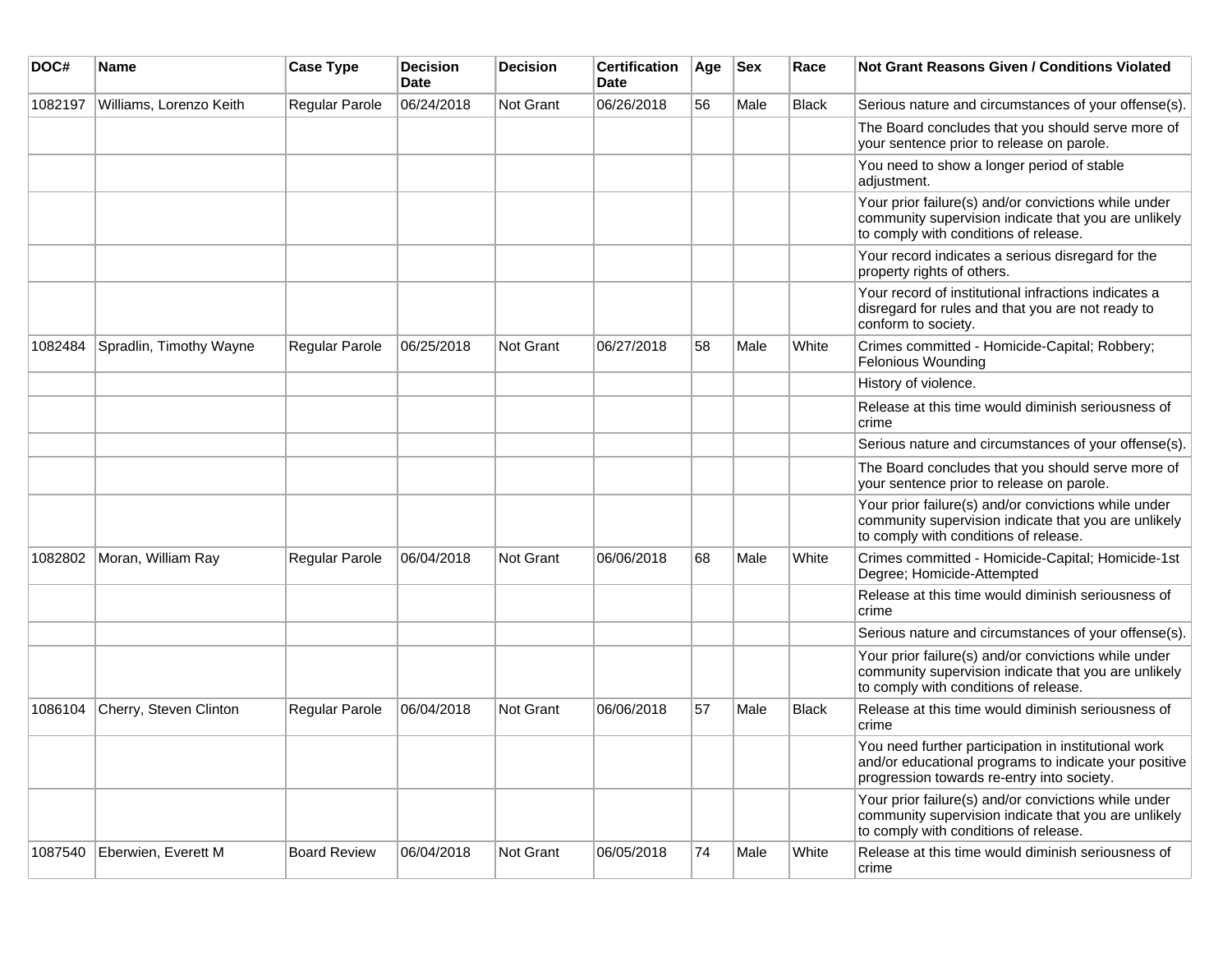| DOC#    | Name                                 | <b>Case Type</b>    | <b>Decision</b><br>Date | <b>Decision</b> | <b>Certification</b><br>Date | Age | <b>Sex</b> | Race         | <b>Not Grant Reasons Given / Conditions Violated</b>                                                              |
|---------|--------------------------------------|---------------------|-------------------------|-----------------|------------------------------|-----|------------|--------------|-------------------------------------------------------------------------------------------------------------------|
| 1087540 | Eberwien, Everett M                  | <b>Board Review</b> | 06/04/2018              | Not Grant       | 06/05/2018                   | 74  | Male       | White        | Serious nature and circumstances of your offense(s).                                                              |
|         |                                      |                     |                         |                 |                              |     |            |              | The Board concludes that you should serve more of<br>your sentence prior to release on parole.                    |
| 1087964 | Pannell, Sylvester Lee               | Geriatric           | 06/04/2018              | Not Grant       | 06/06/2018                   | 65  | Male       | <b>Black</b> | Crimes committed - Aggravated Sexual Battery;<br><b>Aggravated Sexual Battery</b>                                 |
|         |                                      |                     |                         |                 |                              |     |            |              | Release at this time would diminish seriousness of<br>crime                                                       |
|         |                                      |                     |                         |                 |                              |     |            |              | Serious nature and circumstances of your offense(s).                                                              |
|         |                                      |                     |                         |                 |                              |     |            |              | The Board concludes that you should serve more of<br>your sentence prior to release on parole.                    |
|         |                                      |                     |                         |                 |                              |     |            |              | The Board considers you to be a risk to the<br>community.                                                         |
| 1088159 | Rodriquez-Sotolongo, Julio<br>Elezer | Geriatric           | 06/21/2018              | Not Grant       | 06/22/2018                   | 63  | Male       | <b>Black</b> | History of violence.                                                                                              |
|         |                                      |                     |                         |                 |                              |     |            |              | Release at this time would diminish seriousness of<br>crime                                                       |
|         |                                      |                     |                         |                 |                              |     |            |              | Serious nature and circumstances of your offense(s).                                                              |
|         |                                      |                     |                         |                 |                              |     |            |              | The Board concludes that you should serve more of<br>your sentence prior to release on parole.                    |
| 1091323 | Williams, John Bennie                | Regular Parole      | 06/15/2018              | Not Grant       | 06/18/2018                   | 85  | Male       | <b>Black</b> | Extensive criminal record                                                                                         |
|         |                                      |                     |                         |                 |                              |     |            |              | History of violence.                                                                                              |
|         |                                      |                     |                         |                 |                              |     |            |              | Other                                                                                                             |
|         |                                      |                     |                         |                 |                              |     |            |              | Serious nature and circumstances of your offense(s).                                                              |
|         |                                      |                     |                         |                 |                              |     |            |              | The Board concludes that you should serve more of<br>your sentence prior to release on parole.                    |
| 1093614 | Scott, Kelvin Lee                    | Regular Parole      | 06/01/2018              | Not Grant       | 06/04/2018                   | 55  | Male       | <b>Black</b> | Release at this time would diminish seriousness of<br>crime                                                       |
|         |                                      |                     |                         |                 |                              |     |            |              | Serious nature and circumstances of your offense(s).                                                              |
|         |                                      |                     |                         |                 |                              |     |            |              | The Board concludes that you should serve more of<br>your sentence prior to release on parole.                    |
|         |                                      |                     |                         |                 |                              |     |            |              | The Board considers you to be a risk to the<br>community.                                                         |
|         |                                      |                     |                         |                 |                              |     |            |              | You need to show a longer period of stable<br>adjustment.                                                         |
| 1096303 | Sanders, Pinkney Mack                | Geriatric           | 06/21/2018              | Not Grant       | 06/25/2018                   | 78  | Male       | White        | Crimes committed - Object Sexual Penetration: By<br>Force Or Helpless; Sodomy: By Force Or Victim<br>Helplessness |
|         |                                      |                     |                         |                 |                              |     |            |              | Release at this time would diminish seriousness of<br>crime                                                       |
|         |                                      |                     |                         |                 |                              |     |            |              | Serious nature and circumstances of your offense(s).                                                              |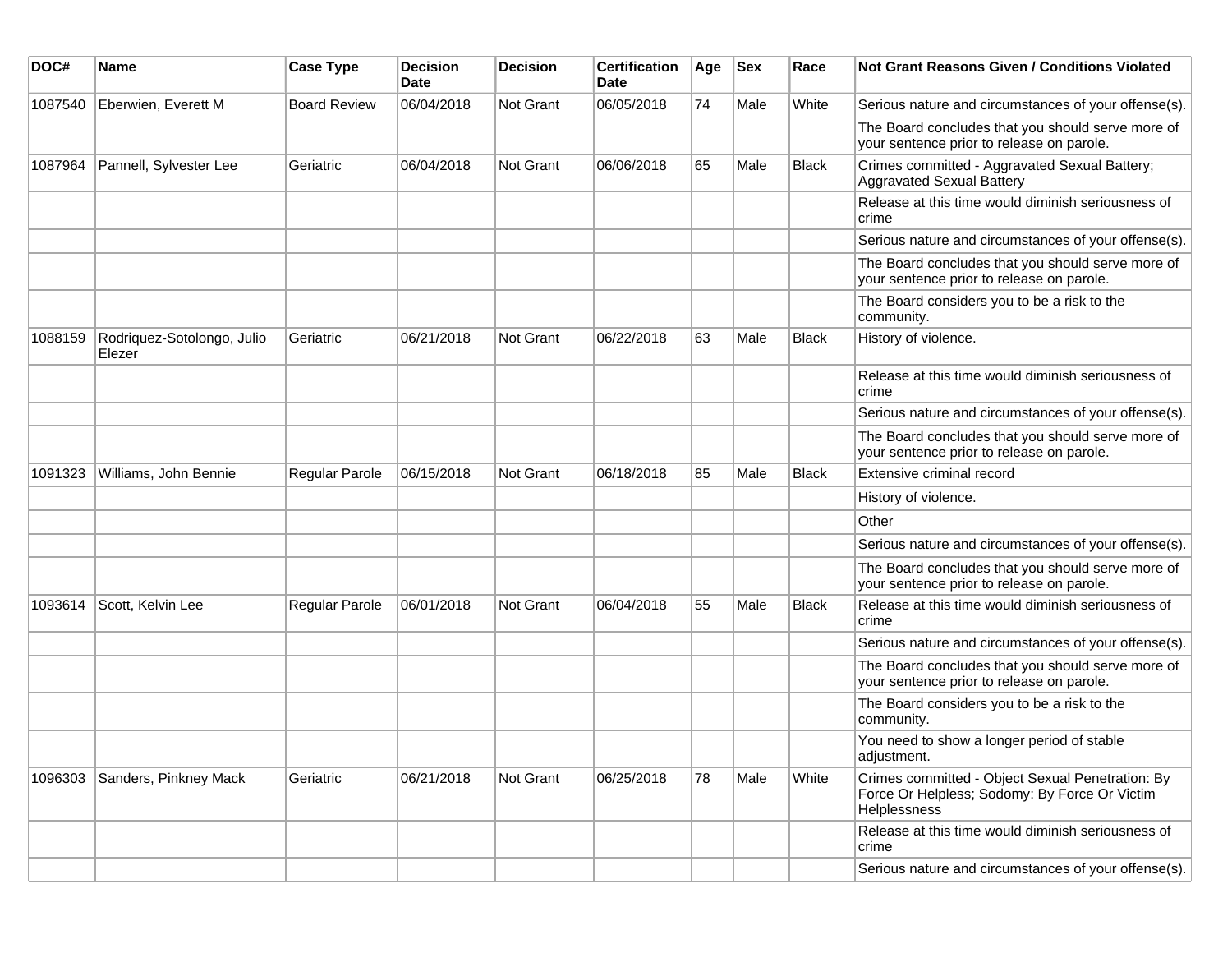| DOC#    | Name                  | <b>Case Type</b> | <b>Decision</b><br><b>Date</b> | <b>Decision</b>  | <b>Certification</b><br><b>Date</b> | Age | <b>Sex</b> | Race                                   | <b>Not Grant Reasons Given / Conditions Violated</b>                                                                                                  |
|---------|-----------------------|------------------|--------------------------------|------------------|-------------------------------------|-----|------------|----------------------------------------|-------------------------------------------------------------------------------------------------------------------------------------------------------|
| 1096303 | Sanders, Pinkney Mack | Geriatric        | 06/21/2018                     | Not Grant        | 06/25/2018                          | 78  | Male       | White                                  | Your prior failure(s) and/or convictions while under<br>community supervision indicate that you are unlikely<br>to comply with conditions of release. |
| 1097130 | Verlander, David      | Regular Parole   | 06/19/2018                     | <b>Not Grant</b> | 06/21/2018                          | 56  | Male       | White                                  | Extensive criminal record                                                                                                                             |
|         |                       |                  |                                |                  |                                     |     |            |                                        | History of substance abuse.                                                                                                                           |
|         |                       |                  |                                |                  |                                     |     |            |                                        | History of violence.                                                                                                                                  |
|         |                       |                  |                                |                  |                                     |     |            |                                        | Release at this time would diminish seriousness of<br>crime                                                                                           |
|         |                       |                  |                                |                  |                                     |     |            |                                        | Serious nature and circumstances of your offense(s).                                                                                                  |
|         |                       |                  |                                |                  |                                     |     |            |                                        | The Board concludes that you should serve more of<br>your sentence prior to release on parole.                                                        |
| 1097807 | Harmon, Charles Andre | Regular Parole   | 06/19/2018                     | Not Grant        | 06/20/2018                          | 60  | Male       | Black                                  | Crimes committed - Abduct-No Ransom Or Asslt;<br>Sex Assault, Rape; Malicious Wounding                                                                |
|         |                       |                  |                                |                  |                                     |     |            |                                        | History of violence.                                                                                                                                  |
|         |                       |                  |                                |                  |                                     |     |            |                                        | Release at this time would diminish seriousness of<br>crime                                                                                           |
|         |                       |                  |                                |                  |                                     |     |            |                                        | Serious nature and circumstances of your offense(s).                                                                                                  |
|         |                       |                  |                                |                  |                                     |     |            |                                        | The Board concludes that you should serve more of<br>your sentence prior to release on parole.                                                        |
| 1098070 | Nguyen, Tuan          | Regular Parole   | 06/26/2018                     | <b>Not Grant</b> | 06/27/2018                          | 52  | Male       | Asian or<br>Pacific<br><b>Islander</b> | Crimes committed - Kidnap/Abduct; Kidnap/Abduct;<br>Kidnap/Abduct                                                                                     |
|         |                       |                  |                                |                  |                                     |     |            |                                        | Extensive criminal record                                                                                                                             |
|         |                       |                  |                                |                  |                                     |     |            |                                        | Release at this time would diminish seriousness of<br>crime                                                                                           |
|         |                       |                  |                                |                  |                                     |     |            |                                        | Serious nature and circumstances of your offense(s).                                                                                                  |
|         |                       |                  |                                |                  |                                     |     |            |                                        | The Board concludes that you should serve more of<br>your sentence prior to release on parole.                                                        |
|         |                       |                  |                                |                  |                                     |     |            |                                        | The Board considers you to be a risk to the<br>community.                                                                                             |
|         |                       |                  |                                |                  |                                     |     |            |                                        | Your record of institutional infractions indicates a<br>disregard for rules and that you are not ready to<br>conform to society.                      |
| 1100556 | Scruggs, Steward R    | Regular Parole   | 05/31/2018                     | <b>Not Grant</b> | 06/04/2018                          | 48  | Male       | <b>Black</b>                           | Considering your offense and your institutional<br>records, the Board concludes that you should serve<br>more of your sentence before being paroled.  |
|         |                       |                  |                                |                  |                                     |     |            |                                        | Crimes committed - Homicide-1st Degree; Assault:<br>On Law Enf/Judge/DOC/Fire/Emerg Person; Use Of<br>Firearm In Felony                               |
|         |                       |                  |                                |                  |                                     |     |            |                                        | History of violence.                                                                                                                                  |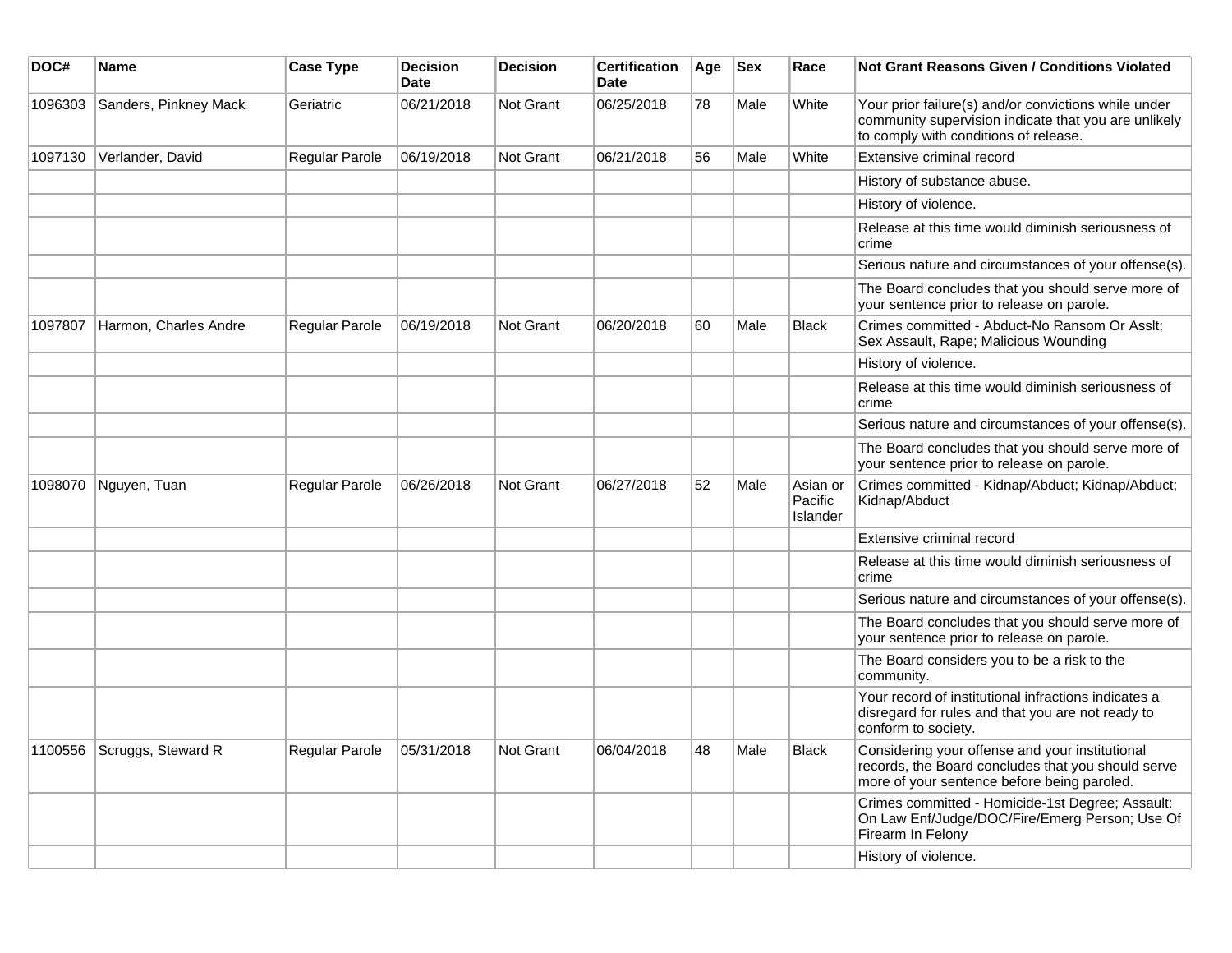| DOC#    | Name                     | <b>Case Type</b>      | <b>Decision</b><br><b>Date</b> | <b>Decision</b>  | <b>Certification</b><br><b>Date</b> | Age | $ $ Sex | Race         | <b>Not Grant Reasons Given / Conditions Violated</b>                                                                           |
|---------|--------------------------|-----------------------|--------------------------------|------------------|-------------------------------------|-----|---------|--------------|--------------------------------------------------------------------------------------------------------------------------------|
| 1100556 | Scruggs, Steward R       | <b>Regular Parole</b> | 05/31/2018                     | Not Grant        | 06/04/2018                          | 48  | Male    | <b>Black</b> | Release at this time would diminish seriousness of<br>crime                                                                    |
|         |                          |                       |                                |                  |                                     |     |         |              | Serious nature and circumstances of your offense(s).                                                                           |
|         |                          |                       |                                |                  |                                     |     |         |              | The Board considers you to be a risk to the<br>community.                                                                      |
| 1101378 | Rucker, Andre Antonio    | <b>Regular Parole</b> | 06/06/2018                     | <b>Not Grant</b> | 06/08/2018                          | 53  | Male    | <b>Black</b> | Release at this time would diminish seriousness of<br>crime                                                                    |
|         |                          |                       |                                |                  |                                     |     |         |              | Serious nature and circumstances of your offense(s).                                                                           |
|         |                          |                       |                                |                  |                                     |     |         |              | The Board concludes that you should serve more of<br>your sentence prior to release on parole.                                 |
| 1101436 | Hardin, James Lee Jr.    | Regular Parole        | 05/31/2018                     | <b>Not Grant</b> | 06/04/2018                          | 47  | Male    | <b>Black</b> | Crimes committed - Homicide-1st Degree; Use Of<br>Firearm In Felony; Possess Firearm-Felon                                     |
|         |                          |                       |                                |                  |                                     |     |         |              | Extensive criminal record                                                                                                      |
|         |                          |                       |                                |                  |                                     |     |         |              | Release at this time would diminish seriousness of<br>crime                                                                    |
|         |                          |                       |                                |                  |                                     |     |         |              | Serious nature and circumstances of your offense(s).                                                                           |
|         |                          |                       |                                |                  |                                     |     |         |              | The Board concludes that you should serve more of<br>your sentence prior to release on parole.                                 |
|         |                          |                       |                                |                  |                                     |     |         |              | You need to show a longer period of stable<br>adjustment.                                                                      |
| 1102404 | Droog, Gerald Teunis     | Regular Parole        | 06/28/2018                     | <b>Not Grant</b> | 06/28/2018                          | 67  | Male    | White        | Crimes committed - Aggravated Sexual Battery;<br>Aggravated Sexual Battery; Aggravated Sexual<br>Battery                       |
|         |                          |                       |                                |                  |                                     |     |         |              | Release at this time would diminish seriousness of<br>crime                                                                    |
|         |                          |                       |                                |                  |                                     |     |         |              | The Board concludes that you should serve more of<br>your sentence prior to release on parole.                                 |
|         |                          |                       |                                |                  |                                     |     |         |              | The Board considers you to be a risk to the<br>community.                                                                      |
| 1103085 | Cochran, Dennis Wayne    | Geriatric             | 06/04/2018                     | <b>Not Grant</b> | 06/06/2018                          | 63  | Male    | White        | Crimes committed - Abduct-No Ransom Or Asslt;<br>Sex Assault, Rape; Sodomy                                                     |
|         |                          |                       |                                |                  |                                     |     |         |              | Poor institutional adjustment (for example,<br>motivation/attitude, unfavorable reports, lack of<br>program involvement, etc.) |
|         |                          |                       |                                |                  |                                     |     |         |              | Release at this time would diminish seriousness of<br>crime                                                                    |
|         |                          |                       |                                |                  |                                     |     |         |              | Serious nature and circumstances of your offense(s).                                                                           |
|         |                          |                       |                                |                  |                                     |     |         |              | The Board considers you to be a risk to the<br>community.                                                                      |
| 1103424 | Street, Antonio Lafayett | <b>Regular Parole</b> | 06/21/2018                     | Not Grant        | 06/26/2018                          | 45  | Male    | <b>Black</b> | Conviction of a new crime while incarcerated                                                                                   |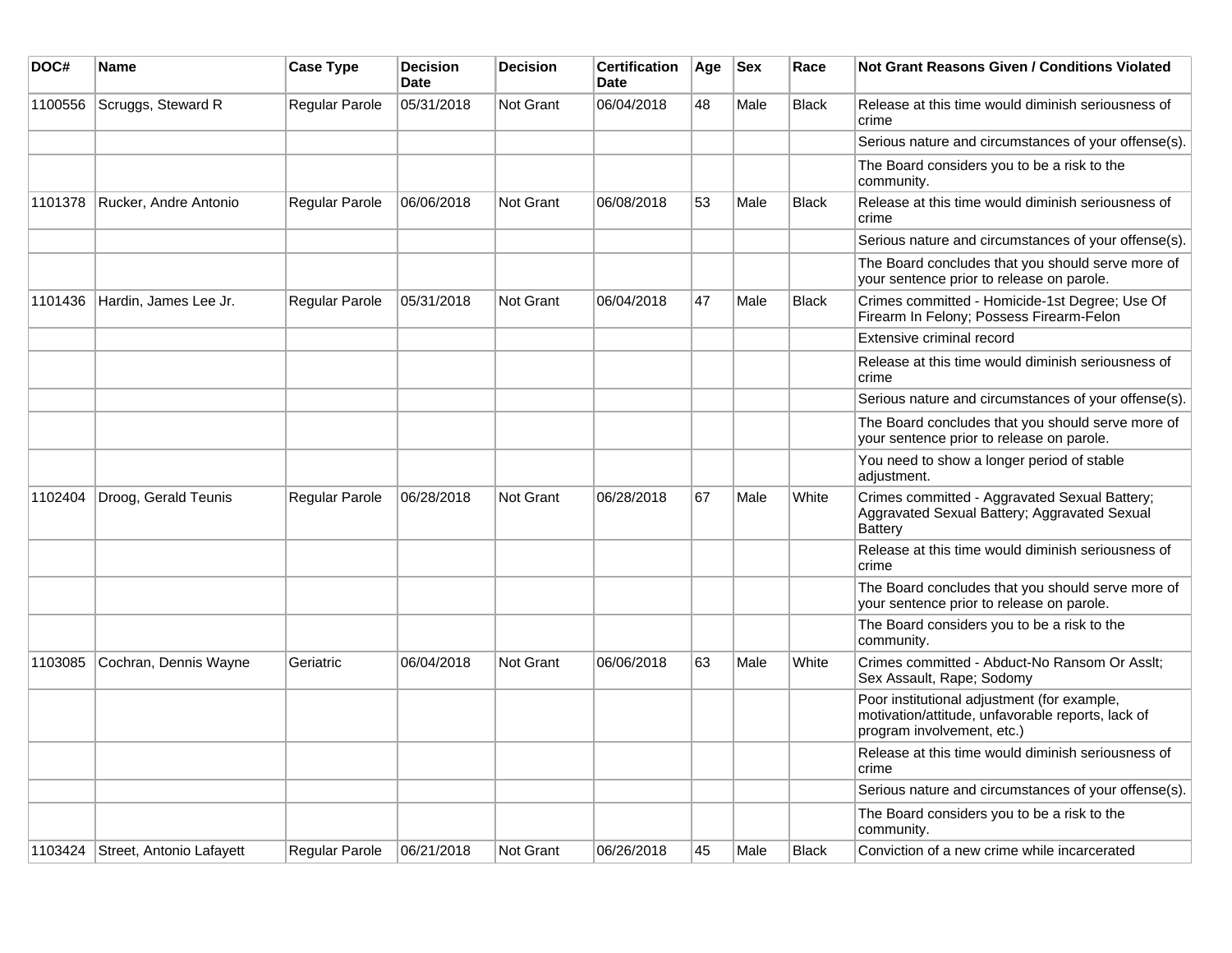| DOC#    | <b>Name</b>               | <b>Case Type</b>      | <b>Decision</b><br><b>Date</b> | <b>Decision</b> | <b>Certification</b><br><b>Date</b> | Age | <b>Sex</b> | Race         | <b>Not Grant Reasons Given / Conditions Violated</b>                                                                                                  |
|---------|---------------------------|-----------------------|--------------------------------|-----------------|-------------------------------------|-----|------------|--------------|-------------------------------------------------------------------------------------------------------------------------------------------------------|
| 1103424 | Street, Antonio Lafayett  | Regular Parole        | 06/21/2018                     | Not Grant       | 06/26/2018                          | 45  | Male       | <b>Black</b> | Crimes committed - Kidnap/Abduct; Robbery;<br>Robbery                                                                                                 |
|         |                           |                       |                                |                 |                                     |     |            |              | The Board considers you to be a risk to the<br>community.                                                                                             |
|         |                           |                       |                                |                 |                                     |     |            |              | You need to show a longer period of stable<br>adjustment.                                                                                             |
|         |                           |                       |                                |                 |                                     |     |            |              | Your prior failure(s) and/or convictions while under<br>community supervision indicate that you are unlikely<br>to comply with conditions of release. |
| 1103981 | Moss, Bobby Joe           | Regular Parole        | 06/21/2018                     | Not Grant       | 06/26/2018                          | 67  | Male       | <b>Black</b> | Crimes committed - Sex Assault, Rape; Sodomy                                                                                                          |
|         |                           |                       |                                |                 |                                     |     |            |              | Release at this time would diminish seriousness of<br>crime                                                                                           |
|         |                           |                       |                                |                 |                                     |     |            |              | Serious nature and circumstances of your offense(s).                                                                                                  |
|         |                           |                       |                                |                 |                                     |     |            |              | The Board concludes that you should serve more of<br>your sentence prior to release on parole.                                                        |
|         |                           |                       |                                |                 |                                     |     |            |              | The Board considers you to be a risk to the<br>community.                                                                                             |
| 1106065 | Woody, Robert Lee         | Geriatric             | 06/22/2018                     | Not Grant       | 06/26/2018                          | 80  | Male       | <b>Black</b> | Crimes committed - Homicide-2Nd-Degree;<br>Homicide-2Nd-Degree; Kidnap/Abduct                                                                         |
|         |                           |                       |                                |                 |                                     |     |            |              | Extensive criminal record                                                                                                                             |
|         |                           |                       |                                |                 |                                     |     |            |              | Release at this time would diminish seriousness of<br>crime                                                                                           |
|         |                           |                       |                                |                 |                                     |     |            |              | Serious nature and circumstances of your offense(s).                                                                                                  |
|         |                           |                       |                                |                 |                                     |     |            |              | The Board concludes that you should serve more of<br>your sentence prior to release on parole.                                                        |
|         |                           |                       |                                |                 |                                     |     |            |              | The Board considers you to be a risk to the<br>community.                                                                                             |
|         |                           |                       |                                |                 |                                     |     |            |              | Your prior failure(s) and/or convictions while under<br>community supervision indicate that you are unlikely<br>to comply with conditions of release. |
| 1106705 | Epperly, Stephen Matteson | <b>Regular Parole</b> | 06/19/2018                     | Not Grant       | 06/20/2018                          | 66  | Male       | White        | Crimes committed - Homicide-1st Degree                                                                                                                |
|         |                           |                       |                                |                 |                                     |     |            |              | Release at this time would diminish seriousness of<br>crime                                                                                           |
|         |                           |                       |                                |                 |                                     |     |            |              | Serious nature and circumstances of your offense(s).                                                                                                  |
|         |                           |                       |                                |                 |                                     |     |            |              | The Board considers you to be a risk to the<br>community.                                                                                             |
| 1106899 | Knight, Michael Lee       | Geriatric             | 06/01/2018                     | Not Grant       | 06/01/2018                          | 60  | Male       | White        | Crimes committed - Aggravated Sexual Battery;<br>Aggravated Sexual Battery; Aggravated Sexual<br><b>Battery</b>                                       |
|         |                           |                       |                                |                 |                                     |     |            |              | Extensive criminal record                                                                                                                             |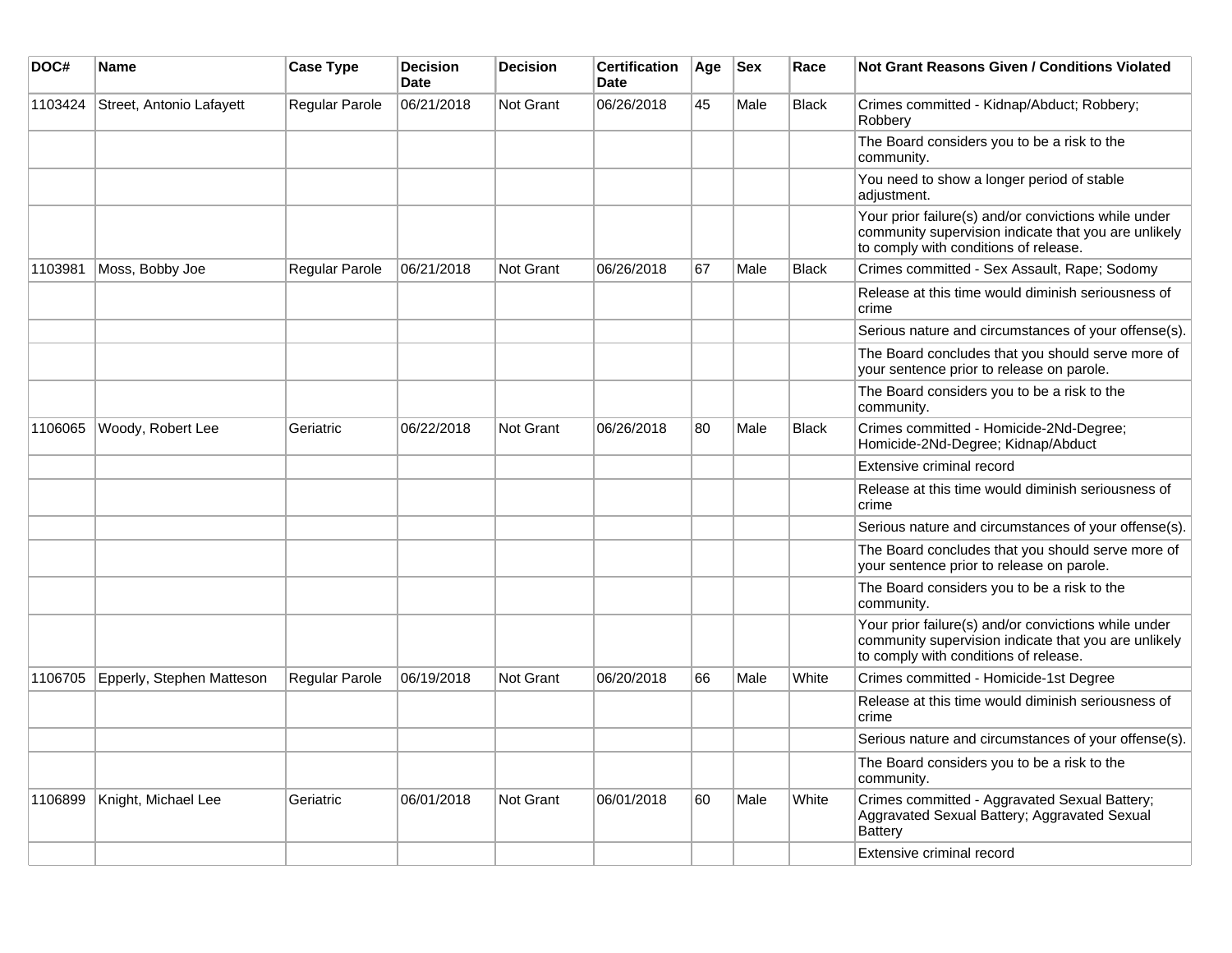| DOC#    | <b>Name</b>            | <b>Case Type</b> | <b>Decision</b><br><b>Date</b> | <b>Decision</b> | <b>Certification</b><br>Date | Age | <b>Sex</b> | Race         | Not Grant Reasons Given / Conditions Violated                                                                                                         |
|---------|------------------------|------------------|--------------------------------|-----------------|------------------------------|-----|------------|--------------|-------------------------------------------------------------------------------------------------------------------------------------------------------|
| 1106899 | Knight, Michael Lee    | Geriatric        | 06/01/2018                     | Not Grant       | 06/01/2018                   | 60  | Male       | White        | Release at this time would diminish seriousness of<br>crime                                                                                           |
|         |                        |                  |                                |                 |                              |     |            |              | Serious nature and circumstances of your offense(s).                                                                                                  |
|         |                        |                  |                                |                 |                              |     |            |              | The Board concludes that you should serve more of<br>your sentence prior to release on parole.                                                        |
|         |                        |                  |                                |                 |                              |     |            |              | The Board considers you to be a risk to the<br>community.                                                                                             |
| 1106945 | Lester, Donnie Lee     | Geriatric        | 06/06/2018                     | Not Grant       | 06/07/2018                   | 72  | Male       | White        | Crimes committed - Homicide-2Nd-Degree;<br>Homicide-2Nd-Degree                                                                                        |
|         |                        |                  |                                |                 |                              |     |            |              | Extensive criminal record                                                                                                                             |
|         |                        |                  |                                |                 |                              |     |            |              | History of violence.                                                                                                                                  |
|         |                        |                  |                                |                 |                              |     |            |              | Release at this time would diminish seriousness of<br>crime                                                                                           |
|         |                        |                  |                                |                 |                              |     |            |              | Serious nature and circumstances of your offense(s).                                                                                                  |
|         |                        |                  |                                |                 |                              |     |            |              | The Board concludes that you should serve more of<br>your sentence prior to release on parole.                                                        |
| 1107952 | Watson, Bennie Jr.     | Regular Parole   | 06/15/2018                     | Not Grant       | 06/18/2018                   | 66  | Male       | <b>Black</b> | Crimes committed - Homicide-1st Degree; Statutory<br><b>Burglary</b>                                                                                  |
|         |                        |                  |                                |                 |                              |     |            |              | Extensive criminal record                                                                                                                             |
|         |                        |                  |                                |                 |                              |     |            |              | Release at this time would diminish seriousness of<br>crime                                                                                           |
|         |                        |                  |                                |                 |                              |     |            |              | The Board concludes that you should serve more of<br>your sentence prior to release on parole.                                                        |
|         |                        |                  |                                |                 |                              |     |            |              | Your prior failure(s) and/or convictions while under<br>community supervision indicate that you are unlikely<br>to comply with conditions of release. |
| 1108086 | Coleman, Lonnie Eugene | Geriatric        | 06/21/2018                     | Not Grant       | 06/22/2018                   | 66  | Male       | <b>Black</b> | Considering your offense and your institutional<br>records, the Board concludes that you should serve<br>more of your sentence before being paroled.  |
|         |                        |                  |                                |                 |                              |     |            |              | Conviction of a new crime while incarcerated                                                                                                          |
|         |                        |                  |                                |                 |                              |     |            |              | Extensive criminal record                                                                                                                             |
|         |                        |                  |                                |                 |                              |     |            |              | History of violence.                                                                                                                                  |
|         |                        |                  |                                |                 |                              |     |            |              | Release at this time would diminish seriousness of<br>crime                                                                                           |
|         |                        |                  |                                |                 |                              |     |            |              | Serious nature and circumstances of your offense(s).                                                                                                  |
|         |                        |                  |                                |                 |                              |     |            |              | The Board considers you to be a risk to the<br>community.                                                                                             |
|         |                        |                  |                                |                 |                              |     |            |              | Your prior failure(s) and/or convictions while under<br>community supervision indicate that you are unlikely<br>to comply with conditions of release. |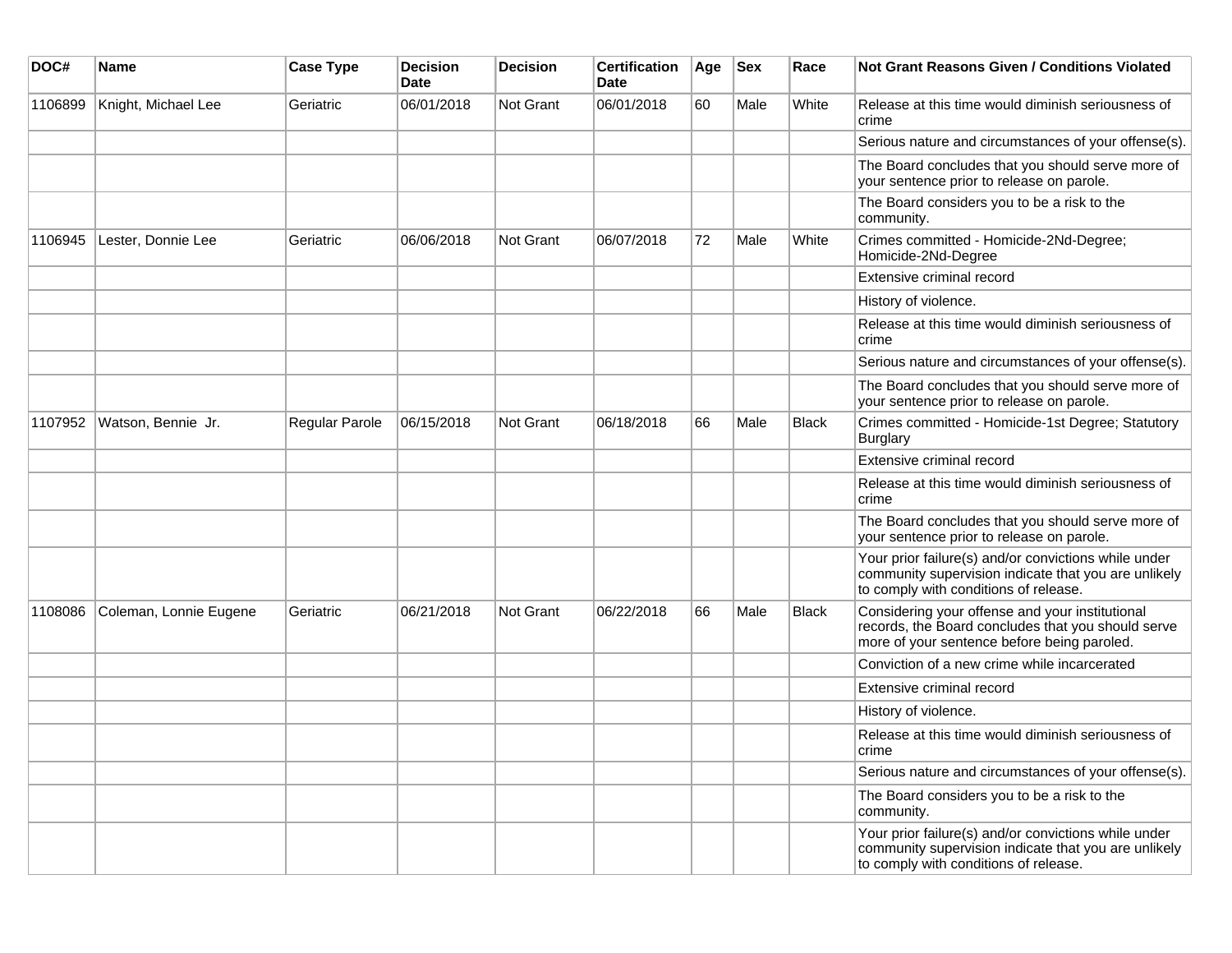| DOC#    | <b>Name</b>          | <b>Case Type</b> | <b>Decision</b><br><b>Date</b> | Decision         | <b>Certification</b><br>Date | Age | <b>Sex</b> | Race         | <b>Not Grant Reasons Given / Conditions Violated</b>                                                                                                        |
|---------|----------------------|------------------|--------------------------------|------------------|------------------------------|-----|------------|--------------|-------------------------------------------------------------------------------------------------------------------------------------------------------------|
| 1108662 | Hall, Anthony        | Regular Parole   | 06/04/2018                     | Not Grant        | 06/06/2018                   | 55  | Male       | <b>Black</b> | Extensive criminal record                                                                                                                                   |
|         |                      |                  |                                |                  |                              |     |            |              | History of substance abuse.                                                                                                                                 |
|         |                      |                  |                                |                  |                              |     |            |              | History of violence.                                                                                                                                        |
|         |                      |                  |                                |                  |                              |     |            |              | Release at this time would diminish seriousness of<br>crime                                                                                                 |
|         |                      |                  |                                |                  |                              |     |            |              | Serious nature and circumstances of your offense(s).                                                                                                        |
|         |                      |                  |                                |                  |                              |     |            |              | Your prior failure(s) and/or convictions while under<br>community supervision indicate that you are unlikely<br>to comply with conditions of release.       |
| 1109051 | Toney, David Lee     | Regular Parole   | 06/21/2018                     | <b>Not Grant</b> | 06/26/2018                   | 50  | Male       | <b>Black</b> | Poor institutional adjustment (for example,<br>motivation/attitude, unfavorable reports, lack of<br>program involvement, etc.)                              |
|         |                      |                  |                                |                  |                              |     |            |              | Release at this time would diminish seriousness of<br>crime                                                                                                 |
|         |                      |                  |                                |                  |                              |     |            |              | Serious nature and circumstances of your offense(s).                                                                                                        |
|         |                      |                  |                                |                  |                              |     |            |              | The Board concludes that you should serve more of<br>your sentence prior to release on parole.                                                              |
|         |                      |                  |                                |                  |                              |     |            |              | You need further participation in institutional work<br>and/or educational programs to indicate your positive<br>progression towards re-entry into society. |
| 1111080 | Page, Timothy Elwood | Regular Parole   | 06/21/2018                     | Not Grant        | 06/26/2018                   | 46  | Male       | White        | Crimes committed - Statutory Burglary; Statutory<br>Burglary; Statutory Burglary                                                                            |
|         |                      |                  |                                |                  |                              |     |            |              | Extensive criminal record                                                                                                                                   |
|         |                      |                  |                                |                  |                              |     |            |              | Serious nature and circumstances of your offense(s).                                                                                                        |
|         |                      |                  |                                |                  |                              |     |            |              | Your record indicates a serious disregard for the<br>property rights of others.                                                                             |
| 1111197 | Spencer, Donald Lee  | Geriatric        | 06/08/2018                     | <b>Not Grant</b> | 06/08/2018                   | 61  | Male       | White        | Crimes committed - Kidnap/Abduct; Kidnap/Abduct;<br><b>Aggravated Sexual Battery</b>                                                                        |
|         |                      |                  |                                |                  |                              |     |            |              | Extensive criminal record                                                                                                                                   |
|         |                      |                  |                                |                  |                              |     |            |              | Release at this time would diminish seriousness of<br>crime                                                                                                 |
|         |                      |                  |                                |                  |                              |     |            |              | Serious nature and circumstances of your offense(s).                                                                                                        |
|         |                      |                  |                                |                  |                              |     |            |              | The Board concludes that you should serve more of<br>your sentence prior to release on parole.                                                              |
|         |                      |                  |                                |                  |                              |     |            |              | The Board considers you to be a risk to the<br>community.                                                                                                   |
|         |                      |                  |                                |                  |                              |     |            |              | Your prior failure(s) and/or convictions while under<br>community supervision indicate that you are unlikely<br>to comply with conditions of release.       |
| 1111537 | Williams, Jerry F    | Geriatric        | 06/18/2018                     | Not Grant        | 06/20/2018                   | 60  | Male       | Black        | Extensive criminal record                                                                                                                                   |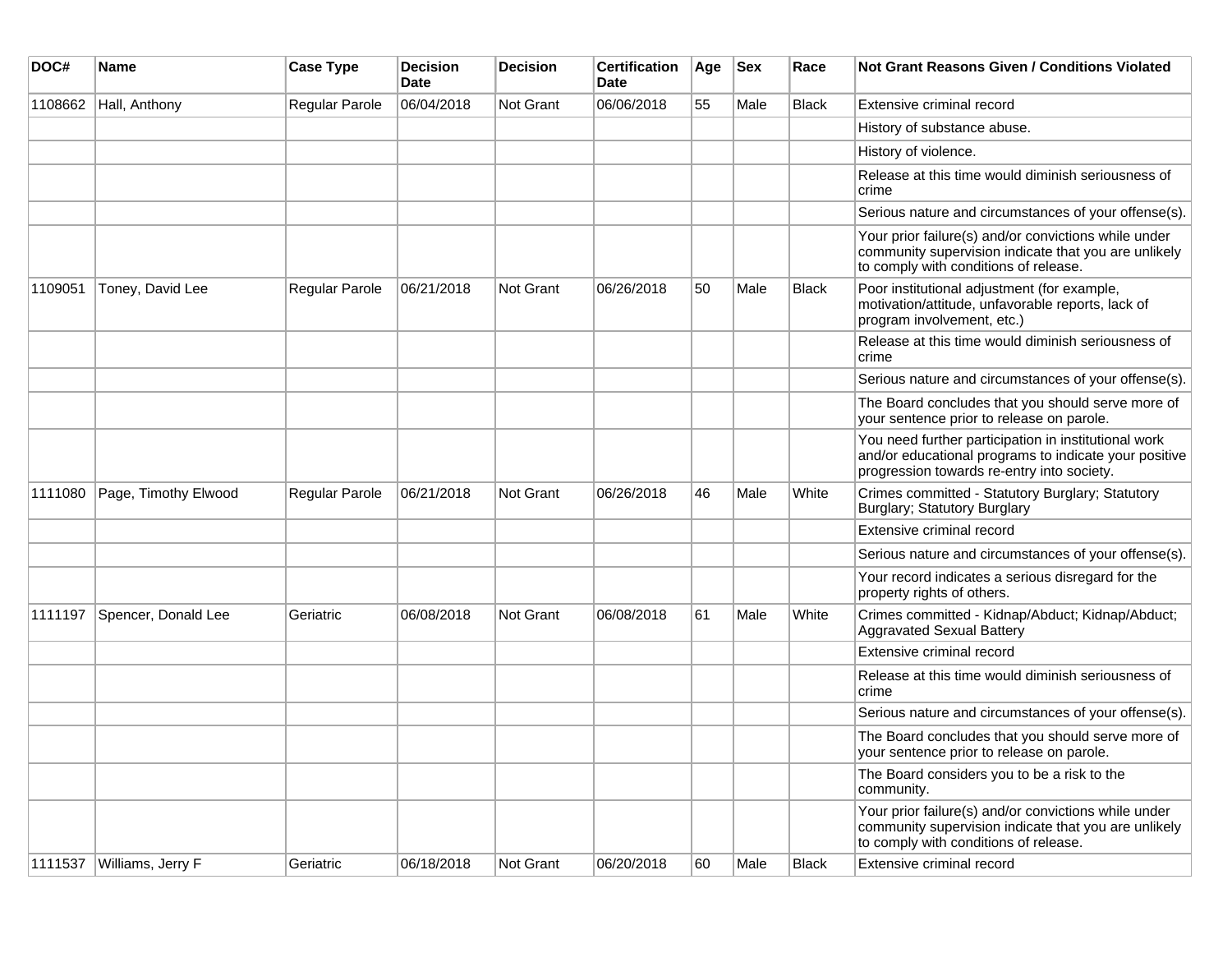| DOC#    | <b>Name</b>               | <b>Case Type</b> | <b>Decision</b><br>Date | <b>Decision</b> | <b>Certification</b><br>Date | Age | <b>Sex</b> | Race  | <b>Not Grant Reasons Given / Conditions Violated</b>                                                                                                        |
|---------|---------------------------|------------------|-------------------------|-----------------|------------------------------|-----|------------|-------|-------------------------------------------------------------------------------------------------------------------------------------------------------------|
| 1111537 | Williams, Jerry F         | Geriatric        | 06/18/2018              | Not Grant       | 06/20/2018                   | 60  | Male       | Black | History of violence.                                                                                                                                        |
|         |                           |                  |                         |                 |                              |     |            |       | Serious nature and circumstances of your offense(s).                                                                                                        |
|         |                           |                  |                         |                 |                              |     |            |       | The Board concludes that you should serve more of<br>your sentence prior to release on parole.                                                              |
|         |                           |                  |                         |                 |                              |     |            |       | The Board considers you to be a risk to the<br>community.                                                                                                   |
|         |                           |                  |                         |                 |                              |     |            |       | Your prior failure(s) and/or convictions while under<br>community supervision indicate that you are unlikely<br>to comply with conditions of release.       |
| 1113408 | Yeager, Franklin Mckinley | Regular Parole   | 06/22/2018              | Not Grant       | 06/26/2018                   | 63  | Male       | Black | Crimes committed - Sex Assault, Rape; Sex Assault,<br>Rape; Sex Assault, Rape                                                                               |
|         |                           |                  |                         |                 |                              |     |            |       | Release at this time would diminish seriousness of<br>crime                                                                                                 |
|         |                           |                  |                         |                 |                              |     |            |       | Serious nature and circumstances of your offense(s).                                                                                                        |
| 1113695 | Odom, Demetrius A         | Regular Parole   | 06/19/2018              | Not Grant       | 06/21/2018                   | 56  | Male       | Black | Considering your offense and your institutional<br>records, the Board concludes that you should serve<br>more of your sentence before being paroled.        |
|         |                           |                  |                         |                 |                              |     |            |       | Crimes committed - Homicide-1st Degree; Robbery;<br>Burglary                                                                                                |
|         |                           |                  |                         |                 |                              |     |            |       | Release at this time would diminish seriousness of<br>crime                                                                                                 |
|         |                           |                  |                         |                 |                              |     |            |       | The Board concludes that you should serve more of<br>your sentence prior to release on parole.                                                              |
|         |                           |                  |                         |                 |                              |     |            |       | You need further participation in institutional work<br>and/or educational programs to indicate your positive<br>progression towards re-entry into society. |
| 1113719 | Bostick, William F Jr.    | Regular Parole   | 06/11/2018              | Not Grant       | 06/12/2018                   | 55  | Male       | Black | Considering your offense and your institutional<br>records, the Board concludes that you should serve<br>more of your sentence before being paroled.        |
|         |                           |                  |                         |                 |                              |     |            |       | Release at this time would diminish seriousness of<br>crime                                                                                                 |
|         |                           |                  |                         |                 |                              |     |            |       | Serious nature and circumstances of your offense(s).                                                                                                        |
|         |                           |                  |                         |                 |                              |     |            |       | The Board concludes that you should serve more of<br>your sentence prior to release on parole.                                                              |
|         |                           |                  |                         |                 |                              |     |            |       | Your prior failure(s) and/or convictions while under<br>community supervision indicate that you are unlikely<br>to comply with conditions of release.       |
| 1114237 | Jones, John Paul          | Regular Parole   | 06/18/2018              | Not Grant       | 06/20/2018                   | 61  | Male       | White | Crimes committed - Sex Asslt-Carnal Abuse; Sex<br>Assit-Carnal Abuse: Sex Assit-Carnal Abuse                                                                |
|         |                           |                  |                         |                 |                              |     |            |       | Release at this time would diminish seriousness of<br>crime                                                                                                 |
|         |                           |                  |                         |                 |                              |     |            |       | Serious nature and circumstances of your offense(s).                                                                                                        |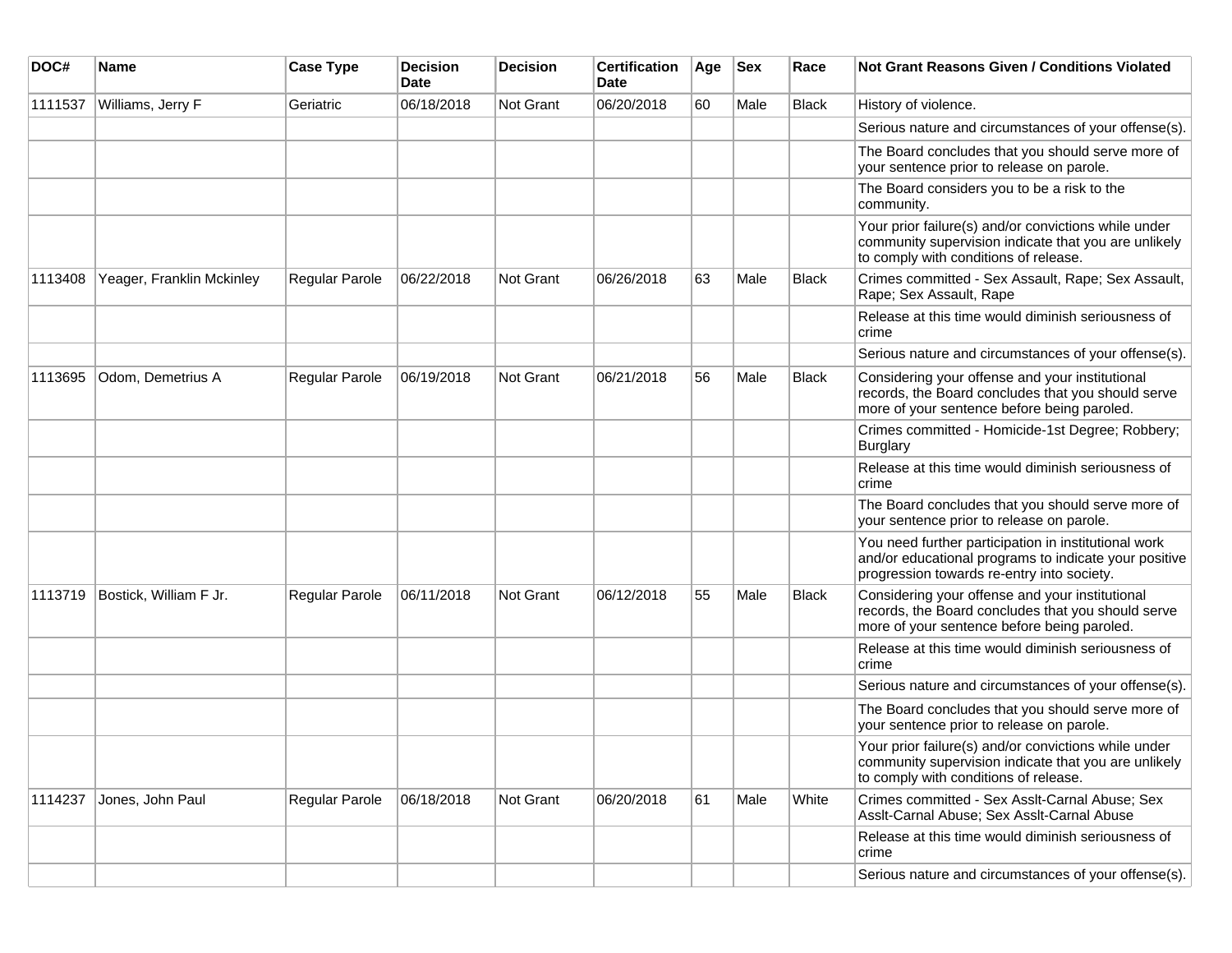| DOC#    | <b>Name</b>                | <b>Case Type</b> | <b>Decision</b><br><b>Date</b> | <b>Decision</b> | <b>Certification</b><br><b>Date</b> | Age | <b>Sex</b> | Race         | <b>Not Grant Reasons Given / Conditions Violated</b>                                                                                                        |
|---------|----------------------------|------------------|--------------------------------|-----------------|-------------------------------------|-----|------------|--------------|-------------------------------------------------------------------------------------------------------------------------------------------------------------|
| 1114237 | Jones, John Paul           | Regular Parole   | 06/18/2018                     | Not Grant       | 06/20/2018                          | 61  | Male       | White        | The Board concludes that you should serve more of<br>your sentence prior to release on parole.                                                              |
|         |                            |                  |                                |                 |                                     |     |            |              | The Board considers you to be a risk to the<br>community.                                                                                                   |
| 1114704 | Pinkston, Frank Dwayne     | Regular Parole   | 06/04/2018                     | Not Grant       | 06/06/2018                          | 57  | Male       | White        | Extensive criminal record                                                                                                                                   |
|         |                            |                  |                                |                 |                                     |     |            |              | Release at this time would diminish seriousness of<br>crime                                                                                                 |
|         |                            |                  |                                |                 |                                     |     |            |              | Serious nature and circumstances of your offense(s).                                                                                                        |
| 1115481 | Purvis, Robert Lee         | Regular Parole   | 06/21/2018                     | Not Grant       | 06/22/2018                          | 63  | Male       | <b>Black</b> | Considering your offense and your institutional<br>records, the Board concludes that you should serve<br>more of your sentence before being paroled.        |
|         |                            |                  |                                |                 |                                     |     |            |              | Release at this time would diminish seriousness of<br>crime                                                                                                 |
|         |                            |                  |                                |                 |                                     |     |            |              | Serious nature and circumstances of your offense(s).                                                                                                        |
|         |                            |                  |                                |                 |                                     |     |            |              | You need further participation in institutional work<br>and/or educational programs to indicate your positive<br>progression towards re-entry into society. |
|         |                            |                  |                                |                 |                                     |     |            |              | You need to show a longer period of stable<br>adjustment.                                                                                                   |
|         |                            |                  |                                |                 |                                     |     |            |              | Your record of institutional infractions indicates a<br>disregard for rules and that you are not ready to<br>conform to society.                            |
| 1117673 | Evans, Samuel Lee          | Regular Parole   | 06/27/2018                     | Not Grant       | 06/28/2018                          | 55  | Male       | <b>Black</b> | History of violence.                                                                                                                                        |
|         |                            |                  |                                |                 |                                     |     |            |              | Release at this time would diminish seriousness of<br>crime                                                                                                 |
|         |                            |                  |                                |                 |                                     |     |            |              | Serious nature and circumstances of your offense(s).                                                                                                        |
|         |                            |                  |                                |                 |                                     |     |            |              | The Board concludes that you should serve more of<br>your sentence prior to release on parole.                                                              |
|         |                            |                  |                                |                 |                                     |     |            |              | The Board considers you to be a risk to the<br>community.                                                                                                   |
| 1118823 | Monroe, Haston Richard Jr. | Geriatric        | 06/19/2018                     | Not Grant       | 06/20/2018                          | 62  | Male       | <b>Black</b> | Extensive criminal record                                                                                                                                   |
|         |                            |                  |                                |                 |                                     |     |            |              | History of substance abuse.                                                                                                                                 |
|         |                            |                  |                                |                 |                                     |     |            |              | Release at this time would diminish seriousness of<br>crime                                                                                                 |
|         |                            |                  |                                |                 |                                     |     |            |              | The Board concludes that you should serve more of<br>your sentence prior to release on parole.                                                              |
|         |                            |                  |                                |                 |                                     |     |            |              | You need further participation in institutional work<br>and/or educational programs to indicate your positive<br>progression towards re-entry into society. |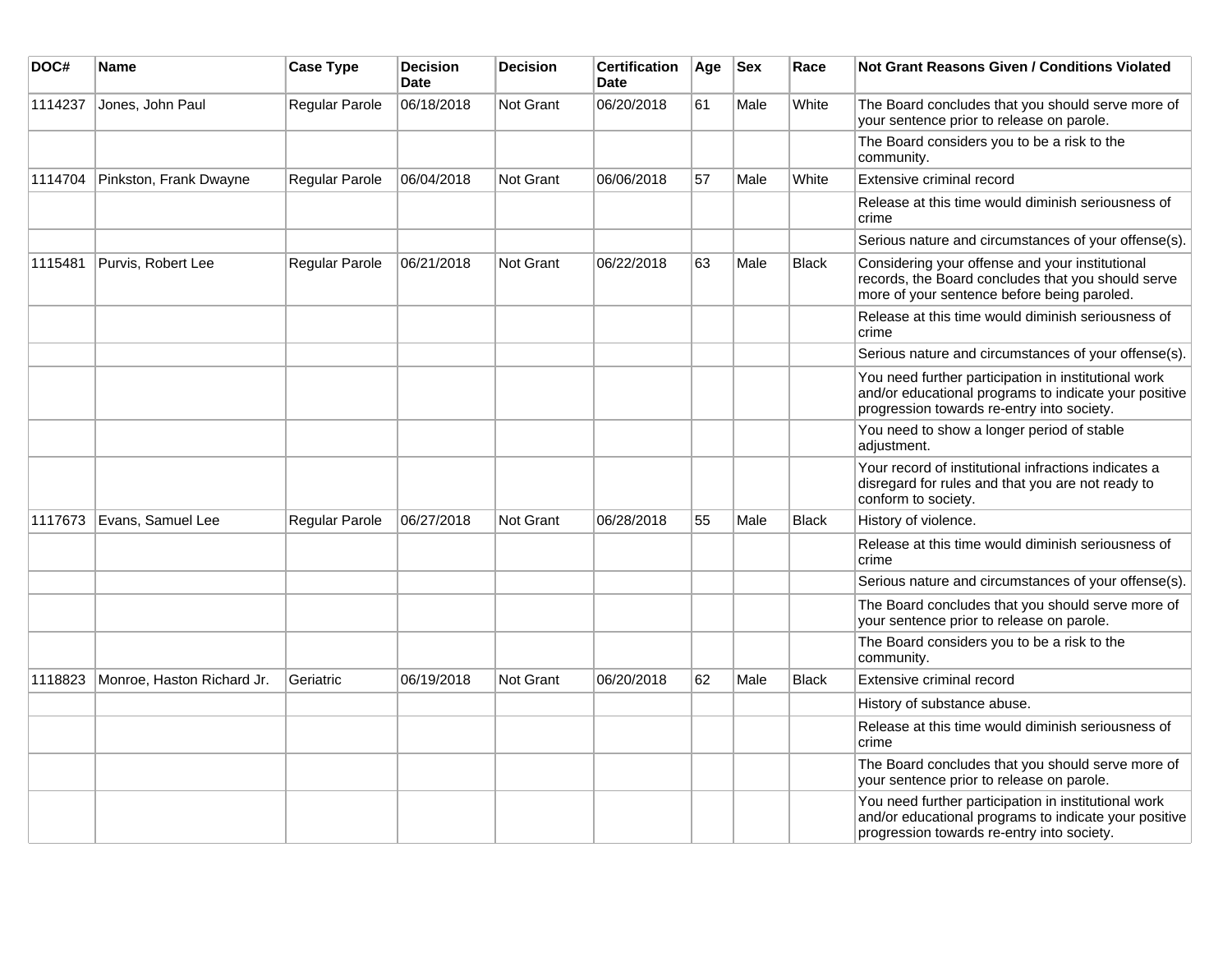| DOC#    | <b>Name</b>                     | <b>Case Type</b> | Decision<br><b>Date</b> | <b>Decision</b>  | <b>Certification</b><br>Date | Age | <b>Sex</b> | Race         | Not Grant Reasons Given / Conditions Violated                                                                                                         |
|---------|---------------------------------|------------------|-------------------------|------------------|------------------------------|-----|------------|--------------|-------------------------------------------------------------------------------------------------------------------------------------------------------|
| 1118823 | Monroe, Haston Richard Jr.      | Geriatric        | 06/19/2018              | Not Grant        | 06/20/2018                   | 62  | Male       | <b>Black</b> | Your prior failure(s) and/or convictions while under<br>community supervision indicate that you are unlikely<br>to comply with conditions of release. |
| 1119143 | McGlothlin, Christopher<br>Dane | Regular Parole   | 06/26/2018              | Not Grant        | 06/27/2018                   | 44  | Male       | White        | Considering your offense and your institutional<br>records, the Board concludes that you should serve<br>more of your sentence before being paroled.  |
|         |                                 |                  |                         |                  |                              |     |            |              | Release at this time would diminish seriousness of<br>crime                                                                                           |
|         |                                 |                  |                         |                  |                              |     |            |              | Serious nature and circumstances of your offense(s).                                                                                                  |
|         |                                 |                  |                         |                  |                              |     |            |              | The Board considers you to be a risk to the<br>community.                                                                                             |
| 1119370 | Jabari, Kamau Cinque            | Geriatric        | 06/26/2018              | Not Grant        | 06/27/2018                   | 72  | Male       | <b>Black</b> | Considering your offense and your institutional<br>records, the Board concludes that you should serve<br>more of your sentence before being paroled.  |
|         |                                 |                  |                         |                  |                              |     |            |              | Conviction of a new crime while incarcerated                                                                                                          |
|         |                                 |                  |                         |                  |                              |     |            |              | Release at this time would diminish seriousness of<br>crime                                                                                           |
|         |                                 |                  |                         |                  |                              |     |            |              | The Board considers you to be a risk to the<br>community.                                                                                             |
| 1119515 | Morin, Gilbert Joseph Jr.       | Geriatric        | 06/11/2018              | <b>Not Grant</b> | 06/12/2018                   | 64  | Male       | White        | Extensive criminal record                                                                                                                             |
|         |                                 |                  |                         |                  |                              |     |            |              | History of violence.                                                                                                                                  |
|         |                                 |                  |                         |                  |                              |     |            |              | Release at this time would diminish seriousness of<br>crime                                                                                           |
|         |                                 |                  |                         |                  |                              |     |            |              | Serious nature and circumstances of your offense(s).                                                                                                  |
|         |                                 |                  |                         |                  |                              |     |            |              | The Board concludes that you should serve more of<br>your sentence prior to release on parole.                                                        |
|         |                                 |                  |                         |                  |                              |     |            |              | The Board considers you to be a risk to the<br>community.                                                                                             |
| 1120801 | Payne, Hubert Clifford          | Geriatric        | 06/22/2018              | Not Grant        | 06/25/2018                   | 68  | Male       | White        | Crimes committed - Homicide-1st Degree;<br>Kidnap/Abduct; Brandishing Firearm                                                                         |
|         |                                 |                  |                         |                  |                              |     |            |              | History of violence.                                                                                                                                  |
|         |                                 |                  |                         |                  |                              |     |            |              | Release at this time would diminish seriousness of<br>crime                                                                                           |
|         |                                 |                  |                         |                  |                              |     |            |              | Serious nature and circumstances of your offense(s).                                                                                                  |
| 1122246 | Jackson, Samuel Lee             | Geriatric        | 06/19/2018              | Not Grant        | 06/20/2018                   | 65  | Male       | <b>Black</b> | History of violence.                                                                                                                                  |
|         |                                 |                  |                         |                  |                              |     |            |              | Release at this time would diminish seriousness of<br>crime                                                                                           |
|         |                                 |                  |                         |                  |                              |     |            |              | Serious nature and circumstances of your offense(s).                                                                                                  |
|         |                                 |                  |                         |                  |                              |     |            |              | The Board concludes that you should serve more of<br>your sentence prior to release on parole.                                                        |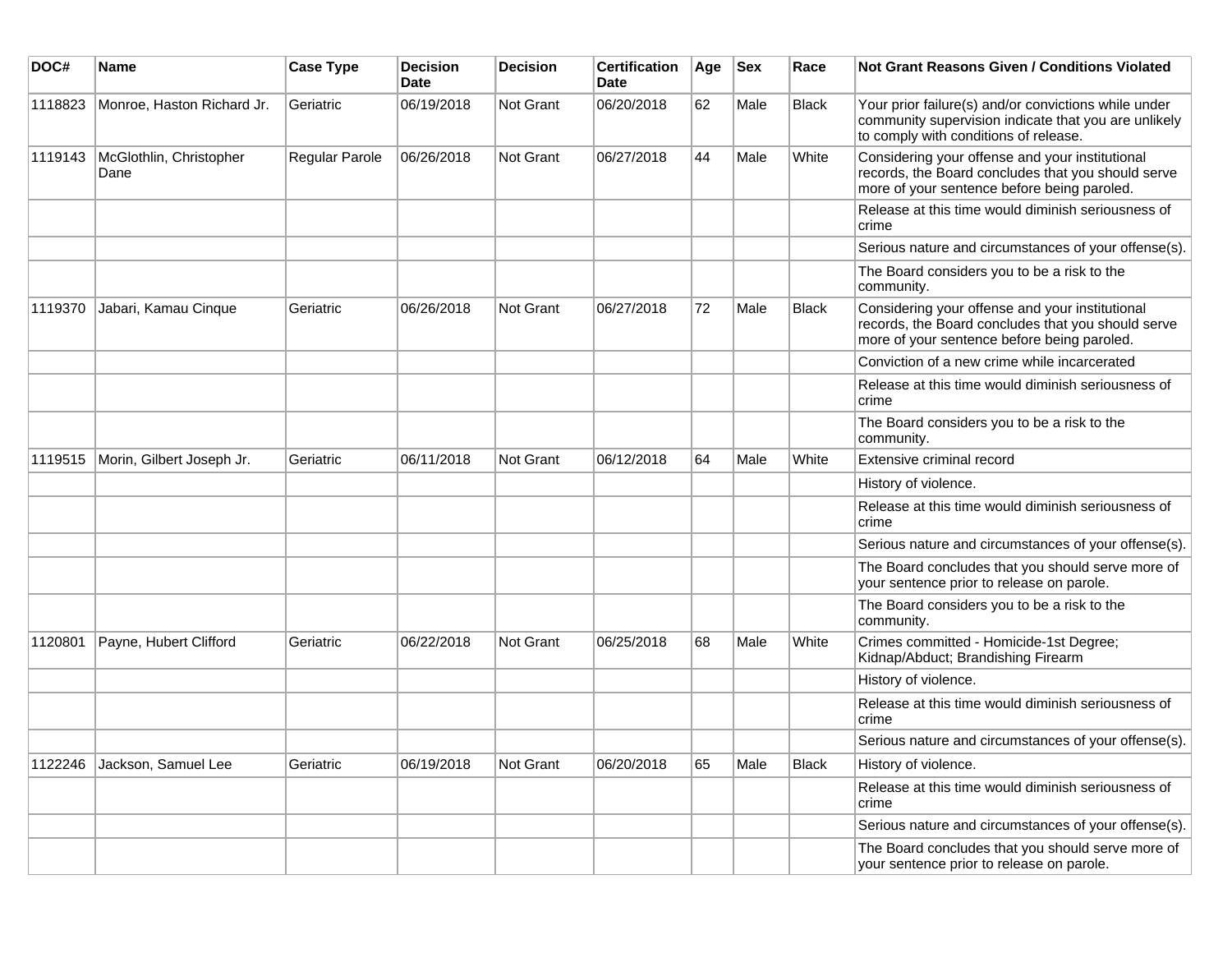| DOC#    | <b>Name</b>           | <b>Case Type</b> | Decision<br><b>Date</b> | <b>Decision</b>  | <b>Certification</b><br>Date | Age | <b>Sex</b> | Race         | Not Grant Reasons Given / Conditions Violated                                                                                                               |
|---------|-----------------------|------------------|-------------------------|------------------|------------------------------|-----|------------|--------------|-------------------------------------------------------------------------------------------------------------------------------------------------------------|
| 1122246 | Jackson, Samuel Lee   | Geriatric        | 06/19/2018              | Not Grant        | 06/20/2018                   | 65  | Male       | <b>Black</b> | The Board considers you to be a risk to the<br>community.                                                                                                   |
| 1122611 | Hargraves, Roy P      | Regular Parole   | 06/20/2018              | Not Grant        | 06/21/2018                   | 75  | Male       | <b>Black</b> | No Interest in Parole                                                                                                                                       |
| 1123401 | Dunn, Talmadge Jerome | Geriatric        | 06/21/2018              | Not Grant        | 06/25/2018                   | 61  | Male       | <b>Black</b> | Considering your offense and your institutional<br>records, the Board concludes that you should serve<br>more of your sentence before being paroled.        |
|         |                       |                  |                         |                  |                              |     |            |              | History of substance abuse.                                                                                                                                 |
|         |                       |                  |                         |                  |                              |     |            |              | Release at this time would diminish seriousness of<br>crime                                                                                                 |
|         |                       |                  |                         |                  |                              |     |            |              | Serious nature and circumstances of your offense(s).                                                                                                        |
|         |                       |                  |                         |                  |                              |     |            |              | The Board concludes that you should serve more of<br>your sentence prior to release on parole.                                                              |
|         |                       |                  |                         |                  |                              |     |            |              | You need further participation in institutional work<br>and/or educational programs to indicate your positive<br>progression towards re-entry into society. |
| 1123727 | Bradshaw, Bobby Dean  | Regular Parole   | 06/19/2018              | <b>Not Grant</b> | 06/20/2018                   | 59  | Male       | White        | Crimes committed - Homicide-1st Degree; Homicide-<br>1st Degree; Weapon Offense                                                                             |
|         |                       |                  |                         |                  |                              |     |            |              | History of violence.                                                                                                                                        |
|         |                       |                  |                         |                  |                              |     |            |              | Release at this time would diminish seriousness of<br>crime                                                                                                 |
|         |                       |                  |                         |                  |                              |     |            |              | Serious nature and circumstances of your offense(s).                                                                                                        |
| 1127391 | Frye, Darryl Leroy    | Regular Parole   | 06/06/2018              | Not Grant        | 06/07/2018                   | 62  | Male       | <b>Black</b> | Considering your offense and your institutional<br>records, the Board concludes that you should serve<br>more of your sentence before being paroled.        |
|         |                       |                  |                         |                  |                              |     |            |              | History of violence.                                                                                                                                        |
|         |                       |                  |                         |                  |                              |     |            |              | Release at this time would diminish seriousness of<br>crime                                                                                                 |
|         |                       |                  |                         |                  |                              |     |            |              | Serious nature and circumstances of your offense(s).                                                                                                        |
|         |                       |                  |                         |                  |                              |     |            |              | You need further participation in institutional work<br>and/or educational programs to indicate your positive<br>progression towards re-entry into society. |
|         |                       |                  |                         |                  |                              |     |            |              | You need to show a longer period of stable<br>adjustment.                                                                                                   |
|         |                       |                  |                         |                  |                              |     |            |              | Your record of institutional infractions indicates a<br>disregard for rules and that you are not ready to<br>conform to society.                            |
| 1127706 | Zollman, Donnie W     | Geriatric        | 06/18/2018              | Not Grant        | 06/20/2018                   | 67  | Male       | White        | Crimes committed - Aggravated Sexual Battery;<br>Aggravated Sexual Battery; Aggravated Sexual<br><b>Battery</b>                                             |
|         |                       |                  |                         |                  |                              |     |            |              | Release at this time would diminish seriousness of<br>crime                                                                                                 |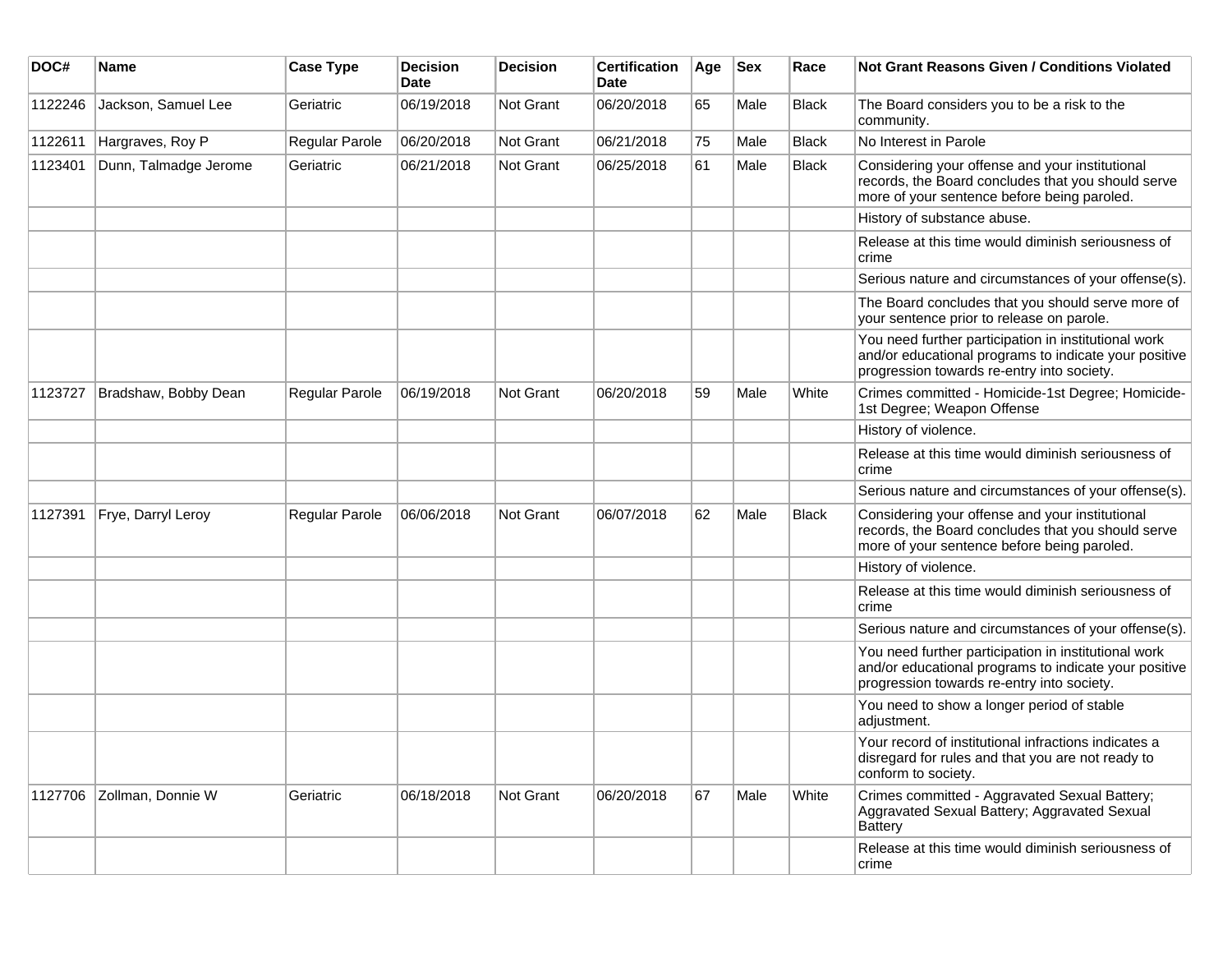| DOC#    | <b>Name</b>             | <b>Case Type</b> | <b>Decision</b><br>Date | <b>Decision</b> | <b>Certification</b><br>Date | Age | <b>Sex</b> | Race         | Not Grant Reasons Given / Conditions Violated                                                                                                               |
|---------|-------------------------|------------------|-------------------------|-----------------|------------------------------|-----|------------|--------------|-------------------------------------------------------------------------------------------------------------------------------------------------------------|
| 1127706 | Zollman, Donnie W       | Geriatric        | 06/18/2018              | Not Grant       | 06/20/2018                   | 67  | Male       | White        | Serious nature and circumstances of your offense(s).                                                                                                        |
|         |                         |                  |                         |                 |                              |     |            |              | The Board concludes that you should serve more of<br>your sentence prior to release on parole.                                                              |
|         |                         |                  |                         |                 |                              |     |            |              | The Board considers you to be a risk to the<br>community.                                                                                                   |
| 1130444 | Carter, David Lee       | Regular Parole   | 06/16/2018              | Not Grant       | 06/18/2018                   | 63  | Male       | <b>Black</b> | No Interest in Parole                                                                                                                                       |
| 1130657 | Jenkins, Joseph Junior  | Regular Parole   | 06/18/2018              | Not Grant       | 06/20/2018                   | 56  | Male       | <b>Black</b> | Release at this time would diminish seriousness of<br>crime                                                                                                 |
|         |                         |                  |                         |                 |                              |     |            |              | Serious nature and circumstances of your offense(s).                                                                                                        |
|         |                         |                  |                         |                 |                              |     |            |              | The Board concludes that you should serve more of<br>your sentence prior to release on parole.                                                              |
|         |                         |                  |                         |                 |                              |     |            |              | Your prior failure(s) and/or convictions while under<br>community supervision indicate that you are unlikely<br>to comply with conditions of release.       |
| 1130672 | Philpot, Johnnie        | Regular Parole   | 06/21/2018              | Not Grant       | 06/26/2018                   | 52  | Male       | <b>Black</b> | Release at this time would diminish seriousness of<br>crime                                                                                                 |
|         |                         |                  |                         |                 |                              |     |            |              | Serious nature and circumstances of your offense(s).                                                                                                        |
|         |                         |                  |                         |                 |                              |     |            |              | The Board concludes that you should serve more of<br>your sentence prior to release on parole.                                                              |
| 1130978 | Ross, Charles Nathanie  | Regular Parole   | 06/25/2018              | Not Grant       | 06/27/2018                   | 51  | Male       | <b>Black</b> | Release at this time would diminish seriousness of<br>crime                                                                                                 |
|         |                         |                  |                         |                 |                              |     |            |              | Serious nature and circumstances of your offense(s).                                                                                                        |
|         |                         |                  |                         |                 |                              |     |            |              | The Board concludes that you should serve more of<br>your sentence prior to release on parole.                                                              |
|         |                         |                  |                         |                 |                              |     |            |              | Your prior failure(s) and/or convictions while under<br>community supervision indicate that you are unlikely<br>to comply with conditions of release.       |
| 1132354 | Wilson, Shedrick Leniel | Regular Parole   | 06/10/2018              | Not Grant       | 06/12/2018                   | 45  | Male       | Black        | No Interest in Parole                                                                                                                                       |
| 1134888 | Muhammed, Ishmael Fakih | Regular Parole   | 06/15/2018              | Not Grant       | 06/18/2018                   | 48  | Male       | <b>Black</b> | Crimes committed - Robbery; Robbery; Robbery                                                                                                                |
|         |                         |                  |                         |                 |                              |     |            |              | Extensive criminal record                                                                                                                                   |
|         |                         |                  |                         |                 |                              |     |            |              | You need further participation in institutional work<br>and/or educational programs to indicate your positive<br>progression towards re-entry into society. |
|         |                         |                  |                         |                 |                              |     |            |              | Your prior failure(s) and/or convictions while under<br>community supervision indicate that you are unlikely<br>to comply with conditions of release.       |
| 1135545 | Miller, Richard Andrew  | Regular Parole   | 06/15/2018              | Not Grant       | 06/18/2018                   | 63  | Male       | White        | Conviction of a new crime while incarcerated                                                                                                                |
|         |                         |                  |                         |                 |                              |     |            |              | Crimes committed - Homicide/Murder;<br>Homicide/Murder; Assault                                                                                             |
|         |                         |                  |                         |                 |                              |     |            |              | Release at this time would diminish seriousness of<br>crime                                                                                                 |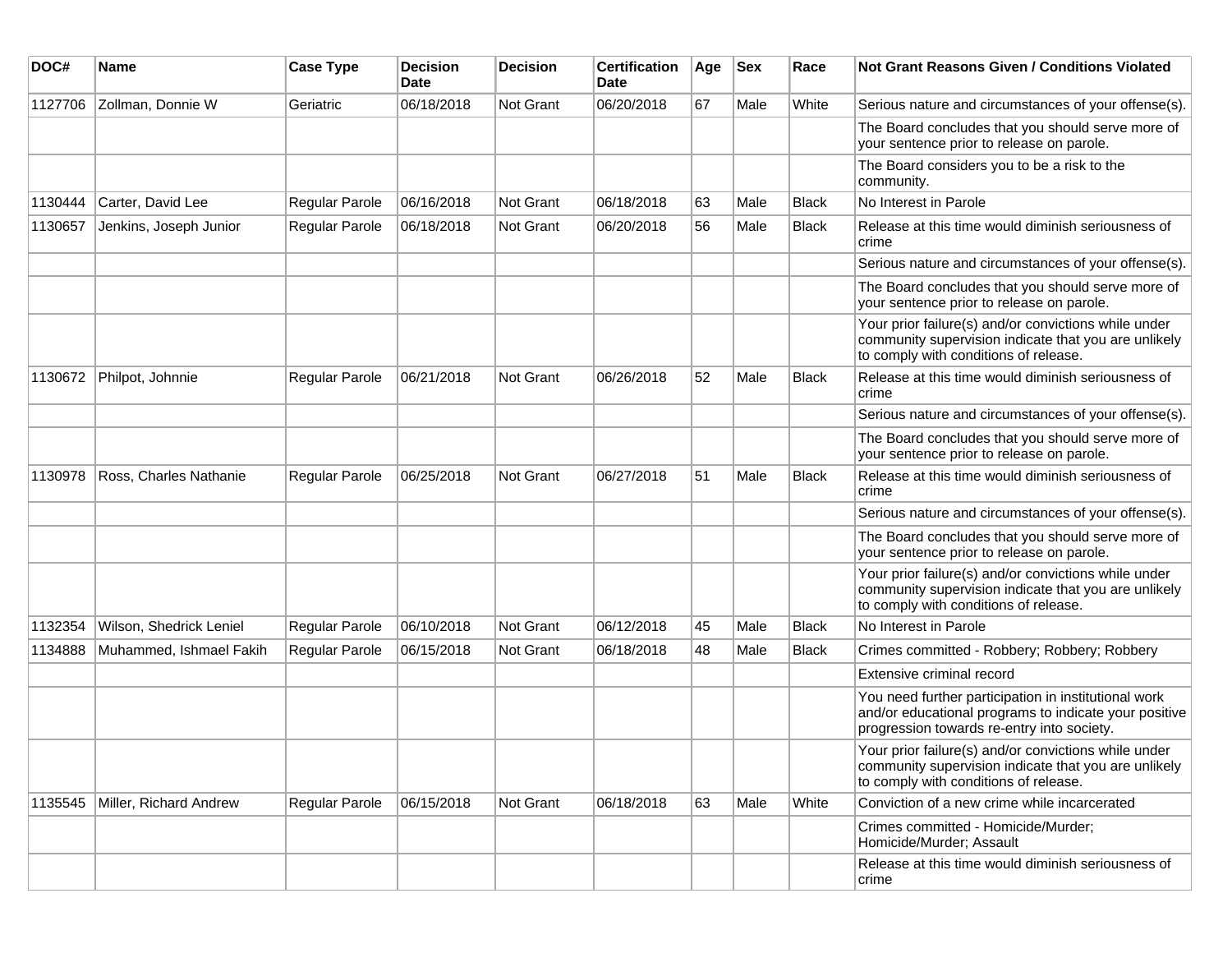| DOC#    | Name                   | <b>Case Type</b>      | <b>Decision</b><br>Date | <b>Decision</b>  | <b>Certification</b><br><b>Date</b> | Age | <b>Sex</b> | Race         | <b>Not Grant Reasons Given / Conditions Violated</b>                                                                                                  |
|---------|------------------------|-----------------------|-------------------------|------------------|-------------------------------------|-----|------------|--------------|-------------------------------------------------------------------------------------------------------------------------------------------------------|
| 1135545 | Miller, Richard Andrew | Regular Parole        | 06/15/2018              | Not Grant        | 06/18/2018                          | 63  | Male       | White        | Serious nature and circumstances of your offense(s).                                                                                                  |
|         |                        |                       |                         |                  |                                     |     |            |              | The Board concludes that you should serve more of<br>your sentence prior to release on parole.                                                        |
| 1136002 | Jacobs, Clinton        | Geriatric             | 06/19/2018              | Not Grant        | 06/20/2018                          | 61  | Male       | <b>Black</b> | Release at this time would diminish seriousness of<br>crime                                                                                           |
|         |                        |                       |                         |                  |                                     |     |            |              | Serious nature and circumstances of your offense(s).                                                                                                  |
|         |                        |                       |                         |                  |                                     |     |            |              | The Board concludes that you should serve more of<br>your sentence prior to release on parole.                                                        |
|         |                        |                       |                         |                  |                                     |     |            |              | The Board considers you to be a risk to the<br>community.                                                                                             |
| 1136649 | Derr, Norman Bruce     | <b>Regular Parole</b> | 06/04/2018              | <b>Not Grant</b> | 06/04/2018                          | 63  | Male       | White        | No Interest in Parole                                                                                                                                 |
| 1138479 | Staton, Larry Darnell  | Regular Parole        | 06/29/2018              | Not Grant        | 06/29/2018                          | 62  | Male       | <b>Black</b> | Considering your offense and your institutional<br>records, the Board concludes that you should serve<br>more of your sentence before being paroled.  |
|         |                        |                       |                         |                  |                                     |     |            |              | Crimes committed - Sex Assault, Rape; Robbery;<br>Robbery                                                                                             |
|         |                        |                       |                         |                  |                                     |     |            |              | Release at this time would diminish seriousness of<br>crime                                                                                           |
|         |                        |                       |                         |                  |                                     |     |            |              | Serious nature and circumstances of your offense(s).                                                                                                  |
|         |                        |                       |                         |                  |                                     |     |            |              | The Board concludes that you should serve more of<br>your sentence prior to release on parole.                                                        |
|         |                        |                       |                         |                  |                                     |     |            |              | The Board considers you to be a risk to the<br>community.                                                                                             |
| 1138699 | Hunley, Robert James   | Regular Parole        | 06/21/2018              | Not Grant        | 06/22/2018                          | 76  | Male       | White        | Conviction of a new crime while incarcerated                                                                                                          |
|         |                        |                       |                         |                  |                                     |     |            |              | Extensive criminal record                                                                                                                             |
|         |                        |                       |                         |                  |                                     |     |            |              | History of violence.                                                                                                                                  |
|         |                        |                       |                         |                  |                                     |     |            |              | Poor institutional adjustment (for example,<br>motivation/attitude, unfavorable reports, lack of<br>program involvement, etc.)                        |
|         |                        |                       |                         |                  |                                     |     |            |              | Release at this time would diminish seriousness of<br>crime                                                                                           |
|         |                        |                       |                         |                  |                                     |     |            |              | Serious nature and circumstances of your offense(s).                                                                                                  |
|         |                        |                       |                         |                  |                                     |     |            |              | The Board concludes that you should serve more of<br>your sentence prior to release on parole.                                                        |
|         |                        |                       |                         |                  |                                     |     |            |              | You need to show a longer period of stable<br>adjustment.                                                                                             |
|         |                        |                       |                         |                  |                                     |     |            |              | Your prior failure(s) and/or convictions while under<br>community supervision indicate that you are unlikely<br>to comply with conditions of release. |
| 1139087 | Woodward, John Evin    | Geriatric             | 06/25/2018              | <b>Not Grant</b> | 06/27/2018                          | 68  | Male       | Black        | Crimes committed - Homicide-2Nd-Degree;<br>Homicide-Attempted; Homicide-Attempted                                                                     |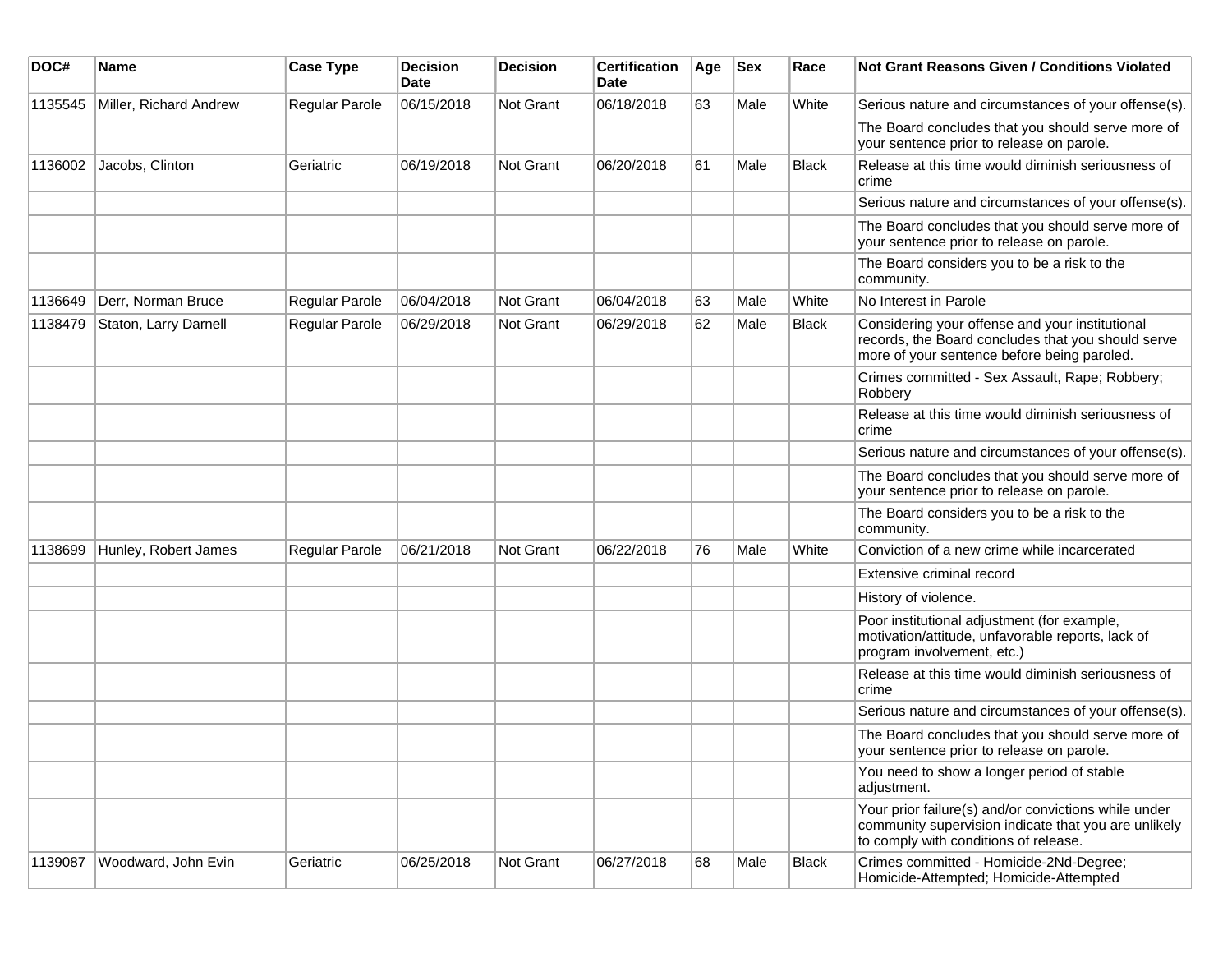| DOC#    | Name                     | <b>Case Type</b> | <b>Decision</b><br><b>Date</b> | <b>Decision</b>  | <b>Certification</b><br><b>Date</b> | Age | <b>Sex</b> | Race         | <b>Not Grant Reasons Given / Conditions Violated</b>                                                                                                        |
|---------|--------------------------|------------------|--------------------------------|------------------|-------------------------------------|-----|------------|--------------|-------------------------------------------------------------------------------------------------------------------------------------------------------------|
| 1139087 | Woodward, John Evin      | Geriatric        | 06/25/2018                     | <b>Not Grant</b> | 06/27/2018                          | 68  | Male       | <b>Black</b> | Extensive criminal record                                                                                                                                   |
|         |                          |                  |                                |                  |                                     |     |            |              | History of substance abuse.                                                                                                                                 |
|         |                          |                  |                                |                  |                                     |     |            |              | Release at this time would diminish seriousness of<br>crime                                                                                                 |
|         |                          |                  |                                |                  |                                     |     |            |              | Serious nature and circumstances of your offense(s).                                                                                                        |
|         |                          |                  |                                |                  |                                     |     |            |              | The Board concludes that you should serve more of<br>your sentence prior to release on parole.                                                              |
|         |                          |                  |                                |                  |                                     |     |            |              | The Board considers you to be a risk to the<br>community.                                                                                                   |
| 1139937 | Worsham, David Ray       | Geriatric        | 06/21/2018                     | <b>Not Grant</b> | 06/22/2018                          | 65  | Male       | White        | Crimes committed - Murder: 1st Degree                                                                                                                       |
|         |                          |                  |                                |                  |                                     |     |            |              | Release at this time would diminish seriousness of<br>crime                                                                                                 |
|         |                          |                  |                                |                  |                                     |     |            |              | Serious nature and circumstances of your offense(s).                                                                                                        |
|         |                          |                  |                                |                  |                                     |     |            |              | The Board concludes that you should serve more of<br>your sentence prior to release on parole.                                                              |
| 1140247 | Smith, Gabert            | Regular Parole   | 06/28/2018                     | <b>Not Grant</b> | 06/28/2018                          | 55  | Male       | <b>Black</b> | Extensive criminal record                                                                                                                                   |
|         |                          |                  |                                |                  |                                     |     |            |              | Release at this time would diminish seriousness of<br>crime                                                                                                 |
|         |                          |                  |                                |                  |                                     |     |            |              | Serious nature and circumstances of your offense(s).                                                                                                        |
| 1141313 | Emmons, Prentiss Pickens | Geriatric        | 06/29/2018                     | <b>Not Grant</b> | 06/29/2018                          | 62  | Male       | <b>Black</b> | History of substance abuse.                                                                                                                                 |
|         |                          |                  |                                |                  |                                     |     |            |              | The Board concludes that you should serve more of<br>your sentence prior to release on parole.                                                              |
|         |                          |                  |                                |                  |                                     |     |            |              | The Board considers you to be a risk to the<br>community.                                                                                                   |
|         |                          |                  |                                |                  |                                     |     |            |              | You need further participation in institutional work<br>and/or educational programs to indicate your positive<br>progression towards re-entry into society. |
|         |                          |                  |                                |                  |                                     |     |            |              | You need to show a longer period of stable<br>adjustment.                                                                                                   |
|         |                          |                  |                                |                  |                                     |     |            |              | Your record of institutional infractions indicates a<br>disregard for rules and that you are not ready to<br>conform to society.                            |
| 1142423 | Silverthorne, Phillip    | Regular Parole   | 06/18/2018                     | Not Grant        | 06/20/2018                          | 62  | Male       | White        | Conviction of a new crime while incarcerated                                                                                                                |
|         |                          |                  |                                |                  |                                     |     |            |              | Crimes committed - Abduct-No Ransom Or Asslt;<br>Abduct-No Ransom Or Asslt; Abduct-No Ransom Or<br>Asslt                                                    |
|         |                          |                  |                                |                  |                                     |     |            |              | History of substance abuse.                                                                                                                                 |
|         |                          |                  |                                |                  |                                     |     |            |              | History of violence.                                                                                                                                        |
|         |                          |                  |                                |                  |                                     |     |            |              | Serious nature and circumstances of your offense(s).                                                                                                        |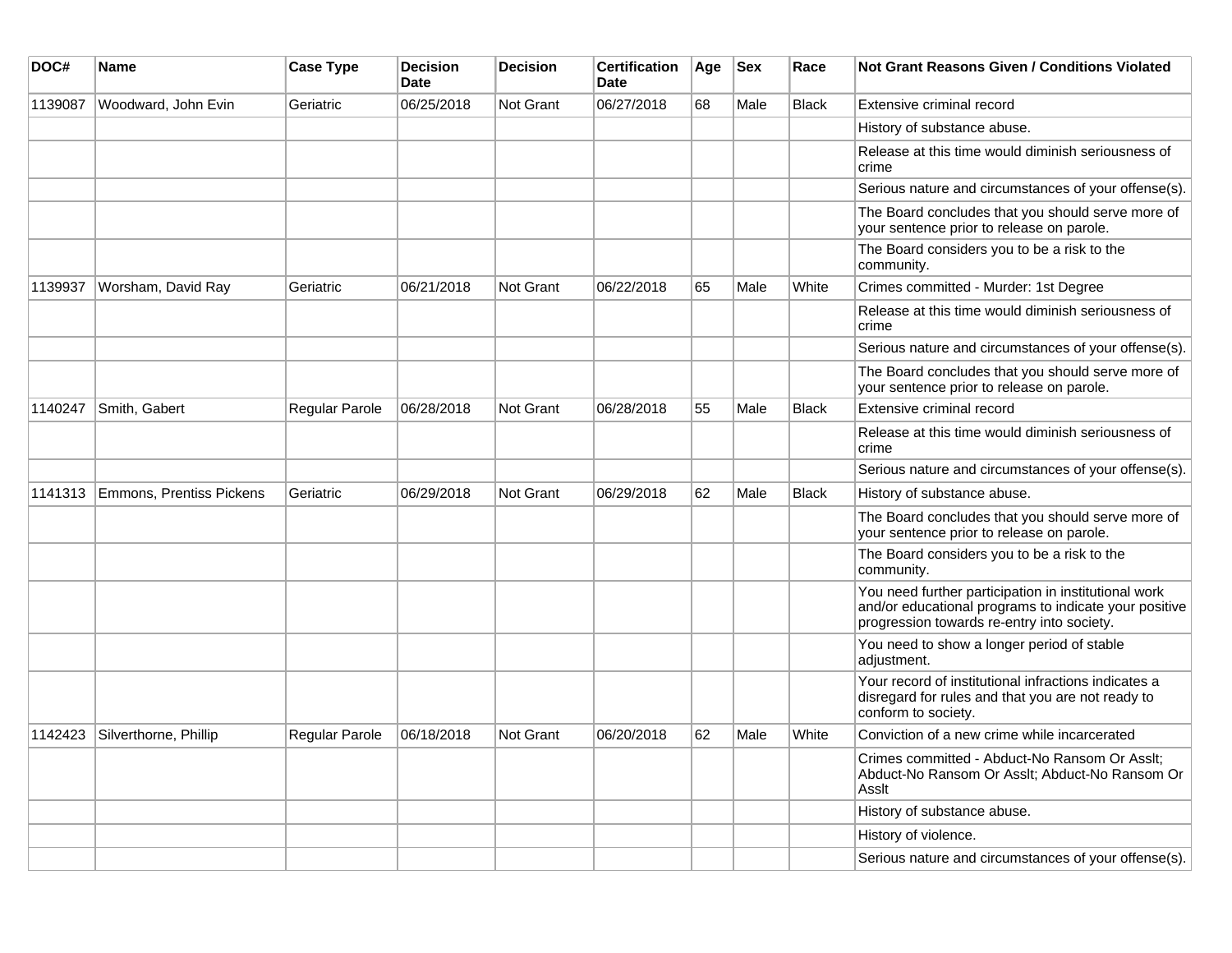| DOC#    | <b>Name</b>             | <b>Case Type</b> | <b>Decision</b><br><b>Date</b> | <b>Decision</b>  | <b>Certification</b><br><b>Date</b> | Age | <b>Sex</b> | Race         | Not Grant Reasons Given / Conditions Violated                                                                                                         |
|---------|-------------------------|------------------|--------------------------------|------------------|-------------------------------------|-----|------------|--------------|-------------------------------------------------------------------------------------------------------------------------------------------------------|
| 1142423 | Silverthorne, Phillip   | Regular Parole   | 06/18/2018                     | Not Grant        | 06/20/2018                          | 62  | Male       | White        | The Board concludes that you should serve more of<br>your sentence prior to release on parole.                                                        |
|         |                         |                  |                                |                  |                                     |     |            |              | The Board considers you to be a risk to the<br>community.                                                                                             |
|         |                         |                  |                                |                  |                                     |     |            |              | Your record of institutional infractions indicates a<br>disregard for rules and that you are not ready to<br>conform to society.                      |
| 1143505 | Lars, Che Anthony       | Regular Parole   | 06/20/2018                     | <b>Not Grant</b> | 06/21/2018                          | 46  | Male       | <b>Black</b> | Conviction of a new crime while incarcerated                                                                                                          |
|         |                         |                  |                                |                  |                                     |     |            |              | Crimes committed - Forcible Sodomy; Forcible<br>Sodomy; Robbery                                                                                       |
|         |                         |                  |                                |                  |                                     |     |            |              | Extensive criminal record                                                                                                                             |
|         |                         |                  |                                |                  |                                     |     |            |              | Serious nature and circumstances of your offense(s).                                                                                                  |
|         |                         |                  |                                |                  |                                     |     |            |              | Your record of institutional infractions indicates a<br>disregard for rules and that you are not ready to<br>conform to society.                      |
| 1144917 | Smith, Reiko Leon       | Regular Parole   | 06/22/2018                     | Not Grant        | 06/26/2018                          | 42  | Male       | <b>Black</b> | Considering your offense and your institutional<br>records, the Board concludes that you should serve<br>more of your sentence before being paroled.  |
|         |                         |                  |                                |                  |                                     |     |            |              | Crimes committed - Forcible Sodomy                                                                                                                    |
|         |                         |                  |                                |                  |                                     |     |            |              | Release at this time would diminish seriousness of<br>crime                                                                                           |
|         |                         |                  |                                |                  |                                     |     |            |              | Serious nature and circumstances of your offense(s).                                                                                                  |
|         |                         |                  |                                |                  |                                     |     |            |              | The Board concludes that you should serve more of<br>your sentence prior to release on parole.                                                        |
|         |                         |                  |                                |                  |                                     |     |            |              | The Board considers you to be a risk to the<br>community.                                                                                             |
| 1145261 | Burns, James Edward Jr. | Regular Parole   | 06/04/2018                     | Not Grant        | 06/06/2018                          | 54  | Male       | <b>Black</b> | Release at this time would diminish seriousness of<br>crime                                                                                           |
|         |                         |                  |                                |                  |                                     |     |            |              | Serious nature and circumstances of your offense(s).                                                                                                  |
|         |                         |                  |                                |                  |                                     |     |            |              | The Board concludes that you should serve more of<br>your sentence prior to release on parole.                                                        |
|         |                         |                  |                                |                  |                                     |     |            |              | The Board considers you to be a risk to the<br>community.                                                                                             |
|         |                         |                  |                                |                  |                                     |     |            |              | Your prior failure(s) and/or convictions while under<br>community supervision indicate that you are unlikely<br>to comply with conditions of release. |
| 1146554 | Carter, Perry Nelson    | Regular Parole   | 06/11/2018                     | Not Grant        | 06/12/2018                          | 67  | Male       | <b>Black</b> | Extensive criminal record                                                                                                                             |
|         |                         |                  |                                |                  |                                     |     |            |              | Poor institutional adjustment (for example,<br>motivation/attitude, unfavorable reports, lack of<br>program involvement, etc.)                        |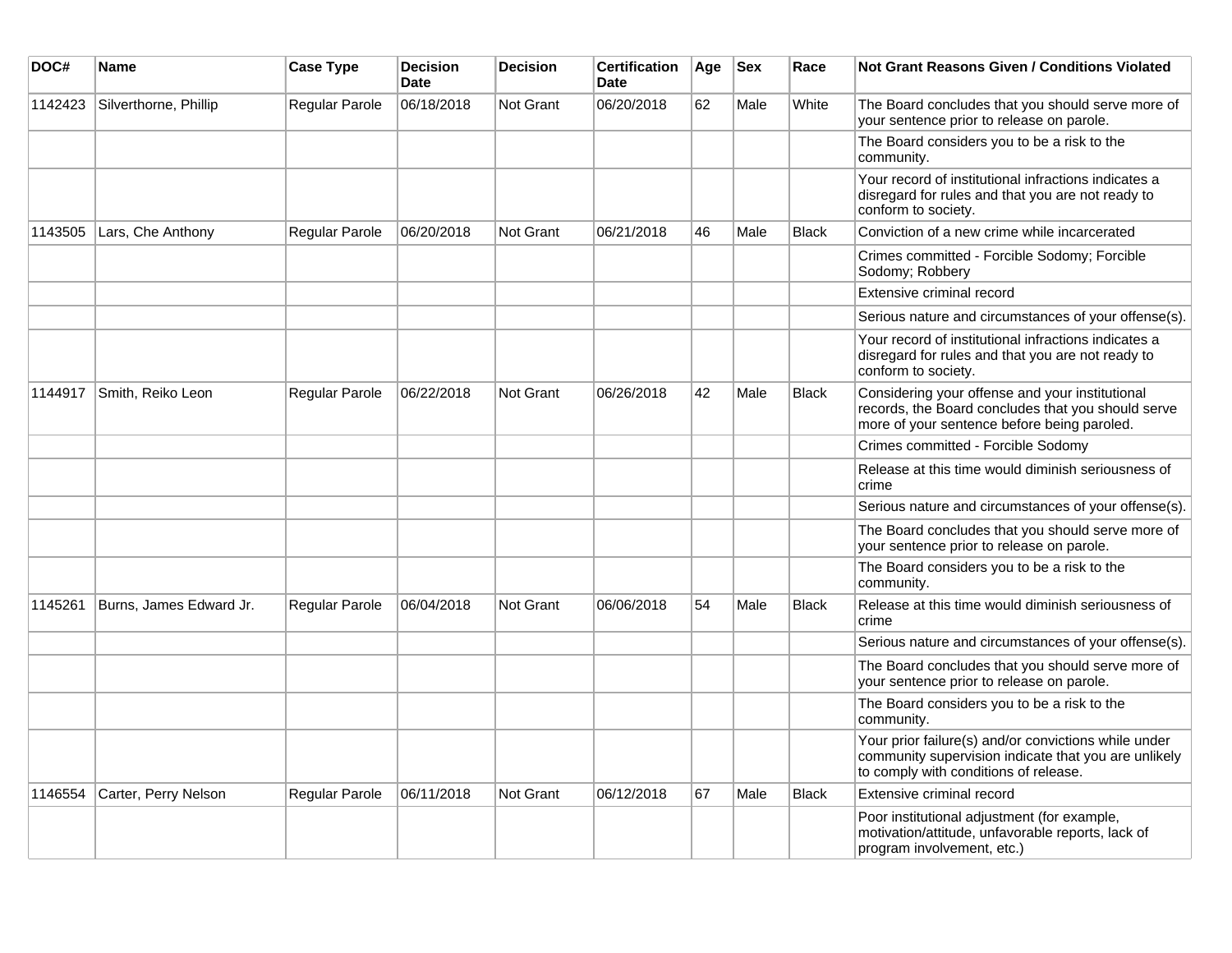| DOC#    | <b>Name</b>                   | <b>Case Type</b>      | <b>Decision</b><br><b>Date</b> | Decision  | <b>Certification</b><br>Date | Age | <b>Sex</b> | Race  | Not Grant Reasons Given / Conditions Violated                                                                                                               |
|---------|-------------------------------|-----------------------|--------------------------------|-----------|------------------------------|-----|------------|-------|-------------------------------------------------------------------------------------------------------------------------------------------------------------|
| 1146554 | Carter, Perry Nelson          | Regular Parole        | 06/11/2018                     | Not Grant | 06/12/2018                   | 67  | Male       | Black | Release at this time would diminish seriousness of<br>crime                                                                                                 |
|         |                               |                       |                                |           |                              |     |            |       | You need further participation in institutional work<br>and/or educational programs to indicate your positive<br>progression towards re-entry into society. |
|         |                               |                       |                                |           |                              |     |            |       | You need to show a longer period of stable<br>adjustment.                                                                                                   |
|         |                               |                       |                                |           |                              |     |            |       | Your record of institutional infractions indicates a<br>disregard for rules and that you are not ready to<br>conform to society.                            |
| 1147950 | Flowers, Thomas Joe           | <b>Regular Parole</b> | 06/21/2018                     | Not Grant | 06/22/2018                   | 66  | Male       | White | Crimes committed - Homicide/Murder;<br>Homicide/Murder; Possession Of Weapon                                                                                |
|         |                               |                       |                                |           |                              |     |            |       | History of violence.                                                                                                                                        |
|         |                               |                       |                                |           |                              |     |            |       | Release at this time would diminish seriousness of<br>crime                                                                                                 |
|         |                               |                       |                                |           |                              |     |            |       | Serious nature and circumstances of your offense(s).                                                                                                        |
|         |                               |                       |                                |           |                              |     |            |       | The Board considers you to be a risk to the<br>community.                                                                                                   |
|         | 1148112 Ferguson, Curtis Dale | Regular Parole        | 06/07/2018                     | Not Grant | 06/08/2018                   | 61  | Male       | White | Extensive criminal record                                                                                                                                   |
|         |                               |                       |                                |           |                              |     |            |       | History of violence.                                                                                                                                        |
|         |                               |                       |                                |           |                              |     |            |       | Release at this time would diminish seriousness of<br>crime                                                                                                 |
|         |                               |                       |                                |           |                              |     |            |       | Serious nature and circumstances of your offense(s).                                                                                                        |
|         |                               |                       |                                |           |                              |     |            |       | The Board considers you to be a risk to the<br>community.                                                                                                   |
|         |                               |                       |                                |           |                              |     |            |       | Your prior failure(s) and/or convictions while under<br>community supervision indicate that you are unlikely<br>to comply with conditions of release.       |
| 1151604 | Kinsey, John                  | Regular Parole        | 06/21/2018                     | Not Grant | 06/22/2018                   | 57  | Male       | White | Crimes committed - Rape: Intercourse By<br>Force/Threat/Intimidation; Burglary: Enter House To<br>Murder/Rape/Etc, Armed                                    |
|         |                               |                       |                                |           |                              |     |            |       | Extensive criminal record                                                                                                                                   |
|         |                               |                       |                                |           |                              |     |            |       | History of substance abuse.                                                                                                                                 |
|         |                               |                       |                                |           |                              |     |            |       | History of violence.                                                                                                                                        |
|         |                               |                       |                                |           |                              |     |            |       | Release at this time would diminish seriousness of<br>crime                                                                                                 |
|         |                               |                       |                                |           |                              |     |            |       | Serious nature and circumstances of your offense(s).                                                                                                        |
|         |                               |                       |                                |           |                              |     |            |       | The Board concludes that you should serve more of<br>your sentence prior to release on parole.                                                              |
|         |                               |                       |                                |           |                              |     |            |       | The Board considers you to be a risk to the<br>community.                                                                                                   |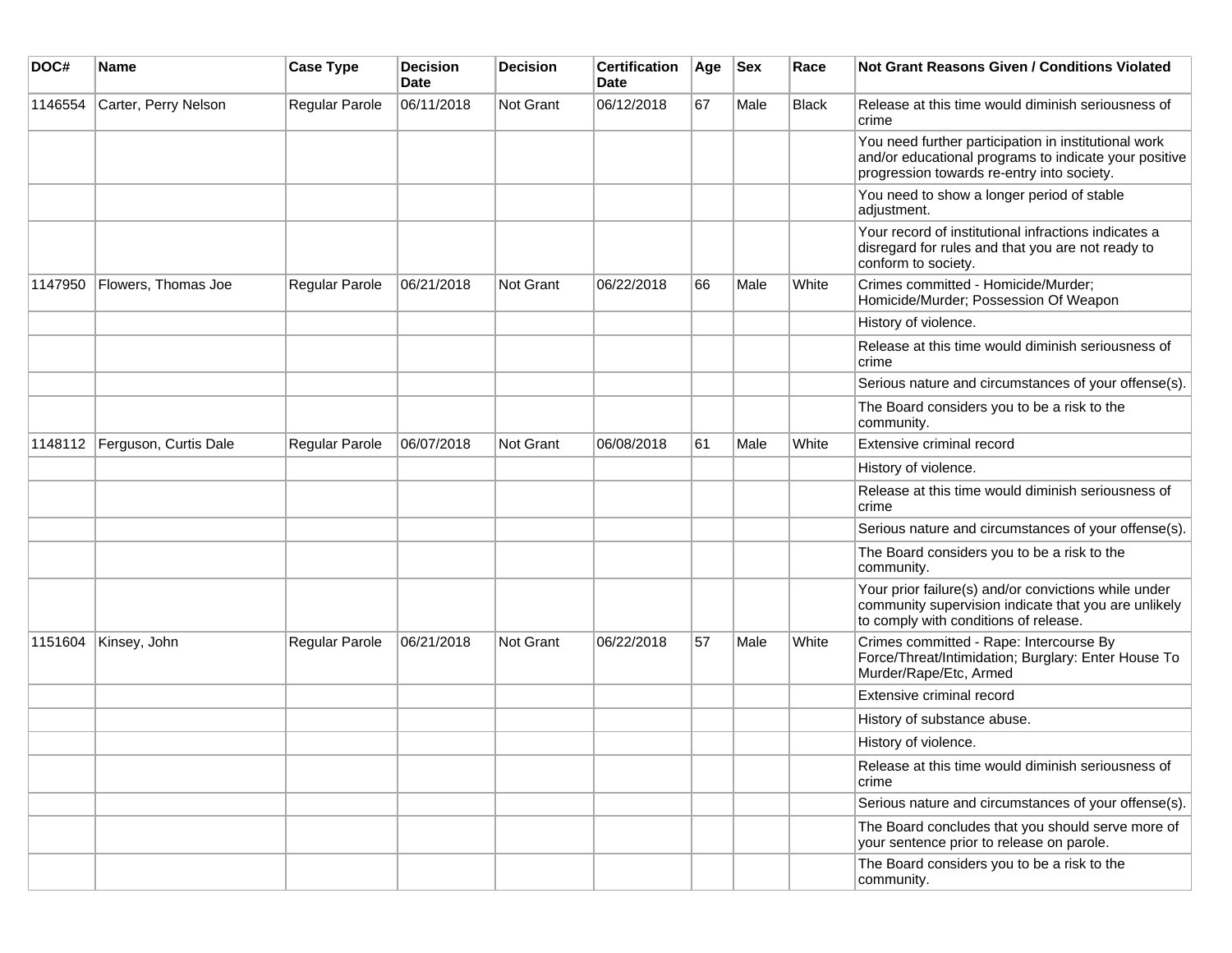| DOC#    | Name                   | <b>Case Type</b> | <b>Decision</b><br><b>Date</b> | <b>Decision</b> | <b>Certification</b><br>Date | Age | <b>Sex</b> | Race         | <b>Not Grant Reasons Given / Conditions Violated</b>                                                                                                  |
|---------|------------------------|------------------|--------------------------------|-----------------|------------------------------|-----|------------|--------------|-------------------------------------------------------------------------------------------------------------------------------------------------------|
| 1152180 | Guy, Charles Russell   | Geriatric        | 05/31/2018                     | Not Grant       | 06/04/2018                   | 71  | Male       | White        | Crimes committed - Aggravated Sexual Battery;<br>Penetrate W/Inanimate Object                                                                         |
|         |                        |                  |                                |                 |                              |     |            |              | Release at this time would diminish seriousness of<br>crime                                                                                           |
|         |                        |                  |                                |                 |                              |     |            |              | Serious nature and circumstances of your offense(s).                                                                                                  |
|         |                        |                  |                                |                 |                              |     |            |              | The Board concludes that you should serve more of<br>your sentence prior to release on parole.                                                        |
| 1155543 | Holloway, Gary Tyrone  | Regular Parole   | 06/03/2018                     | Not Grant       | 06/04/2018                   | 56  | Male       | <b>Black</b> | Crimes committed - Sex Assault, Rape;<br>Mayhem/Maiming; Breaking And Entering                                                                        |
|         |                        |                  |                                |                 |                              |     |            |              | Release at this time would diminish seriousness of<br>crime                                                                                           |
|         |                        |                  |                                |                 |                              |     |            |              | Serious nature and circumstances of your offense(s).                                                                                                  |
|         |                        |                  |                                |                 |                              |     |            |              | The Board concludes that you should serve more of<br>your sentence prior to release on parole.                                                        |
|         |                        |                  |                                |                 |                              |     |            |              | The Board considers you to be a risk to the<br>community.                                                                                             |
|         |                        |                  |                                |                 |                              |     |            |              | Your prior failure(s) and/or convictions while under<br>community supervision indicate that you are unlikely<br>to comply with conditions of release. |
| 1156929 | Osborne, Adam James    | Regular Parole   | 06/11/2018                     | Not Grant       | 06/12/2018                   | 48  | Male       | White        | Crimes committed - Homicide-Wilful Kill-Gun;<br>Robbery; Breaking And Entering                                                                        |
|         |                        |                  |                                |                 |                              |     |            |              | Extensive criminal record                                                                                                                             |
|         |                        |                  |                                |                 |                              |     |            |              | History of violence.                                                                                                                                  |
|         |                        |                  |                                |                 |                              |     |            |              | Release at this time would diminish seriousness of<br>crime                                                                                           |
|         |                        |                  |                                |                 |                              |     |            |              | Serious nature and circumstances of your offense(s).                                                                                                  |
|         |                        |                  |                                |                 |                              |     |            |              | The Board concludes that you should serve more of<br>your sentence prior to release on parole.                                                        |
|         |                        |                  |                                |                 |                              |     |            |              | Your prior failure(s) and/or convictions while under<br>community supervision indicate that you are unlikely<br>to comply with conditions of release. |
| 1157303 | Darden, Charles Marion | Regular Parole   | 06/01/2018                     | Not Grant       | 06/04/2018                   | 58  | Male       | White        | Crimes committed - Penetrate W/Inanimate Object;<br>Forcible Sodomy; Obscene Material-Mfr                                                             |
|         |                        |                  |                                |                 |                              |     |            |              | History of violence.                                                                                                                                  |
|         |                        |                  |                                |                 |                              |     |            |              | Release at this time would diminish seriousness of<br>crime                                                                                           |
|         |                        |                  |                                |                 |                              |     |            |              | Serious nature and circumstances of your offense(s).                                                                                                  |
|         |                        |                  |                                |                 |                              |     |            |              | The Board concludes that you should serve more of<br>your sentence prior to release on parole.                                                        |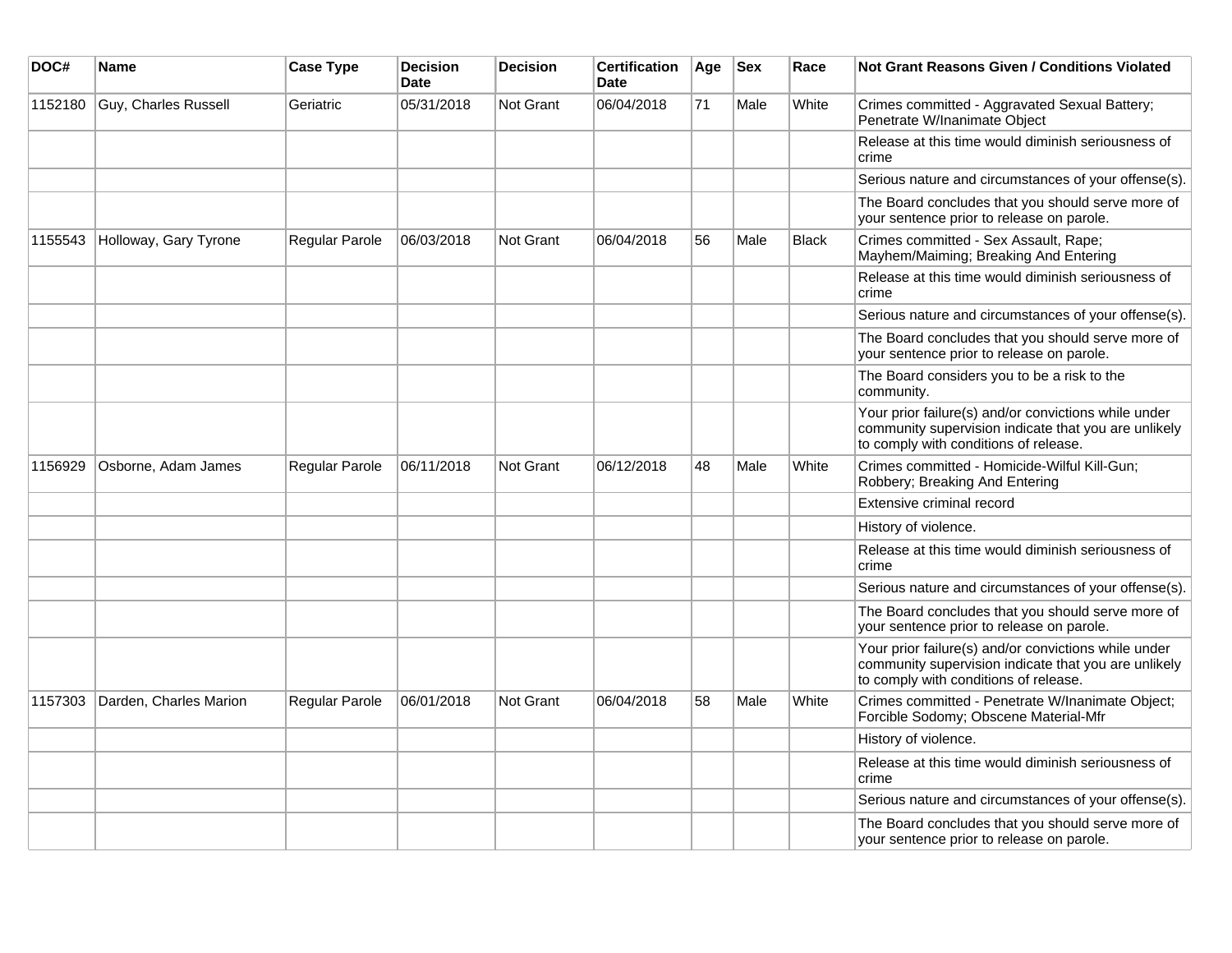| DOC#    | <b>Name</b>               | <b>Case Type</b> | <b>Decision</b><br>Date | <b>Decision</b>  | <b>Certification</b><br><b>Date</b> | Age | <b>Sex</b> | Race         | Not Grant Reasons Given / Conditions Violated                                                                                                         |
|---------|---------------------------|------------------|-------------------------|------------------|-------------------------------------|-----|------------|--------------|-------------------------------------------------------------------------------------------------------------------------------------------------------|
| 1157303 | Darden, Charles Marion    | Regular Parole   | 06/01/2018              | Not Grant        | 06/04/2018                          | 58  | Male       | White        | Your prior failure(s) and/or convictions while under<br>community supervision indicate that you are unlikely<br>to comply with conditions of release. |
| 1158385 | Gholson, Lonnie           | Regular Parole   | 06/22/2018              | Not Grant        | 06/26/2018                          | 47  | Male       | <b>Black</b> | Conviction of a new crime while incarcerated                                                                                                          |
|         |                           |                  |                         |                  |                                     |     |            |              | Extensive criminal record                                                                                                                             |
|         |                           |                  |                         |                  |                                     |     |            |              | History of violence.                                                                                                                                  |
|         |                           |                  |                         |                  |                                     |     |            |              | Release at this time would diminish seriousness of<br>crime                                                                                           |
|         |                           |                  |                         |                  |                                     |     |            |              | Serious nature and circumstances of your offense(s).                                                                                                  |
|         |                           |                  |                         |                  |                                     |     |            |              | The Board concludes that you should serve more of<br>your sentence prior to release on parole.                                                        |
|         |                           |                  |                         |                  |                                     |     |            |              | The Board considers you to be a risk to the<br>community.                                                                                             |
| 1159523 | Dennis, John              | Regular Parole   | 05/30/2018              | Not Grant        | 06/04/2018                          | 64  | Male       | White        | Crimes committed - Forcible Rape - Type Not Clear;<br>Sodomy: By Force Or Victim Helplessness; Sodomy:<br>By Force Or Victim Helplessness             |
|         |                           |                  |                         |                  |                                     |     |            |              | Release at this time would diminish seriousness of<br>crime                                                                                           |
|         |                           |                  |                         |                  |                                     |     |            |              | Serious nature and circumstances of your offense(s).                                                                                                  |
|         |                           |                  |                         |                  |                                     |     |            |              | Your prior failure(s) and/or convictions while under<br>community supervision indicate that you are unlikely<br>to comply with conditions of release. |
| 1160723 | Williams, Kevin Chris Jr. | Regular Parole   | 06/19/2018              | <b>Not Grant</b> | 06/20/2018                          | 43  | Male       | <b>Black</b> | Considering your offense and your institutional<br>records, the Board concludes that you should serve<br>more of your sentence before being paroled.  |
|         |                           |                  |                         |                  |                                     |     |            |              | Conviction of a new crime while incarcerated                                                                                                          |
|         |                           |                  |                         |                  |                                     |     |            |              | Extensive criminal record                                                                                                                             |
|         |                           |                  |                         |                  |                                     |     |            |              | History of substance abuse.                                                                                                                           |
|         |                           |                  |                         |                  |                                     |     |            |              | History of violence.                                                                                                                                  |
|         |                           |                  |                         |                  |                                     |     |            |              | Release at this time would diminish seriousness of<br>crime                                                                                           |
|         |                           |                  |                         |                  |                                     |     |            |              | You need to show a longer period of stable<br>adjustment.                                                                                             |
| 1161111 | Trent, Andrew Faggins     | Geriatric        | 06/22/2018              | <b>Not Grant</b> | 06/22/2018                          | 86  | Male       | <b>Black</b> | History of violence.                                                                                                                                  |
|         |                           |                  |                         |                  |                                     |     |            |              | Release at this time would diminish seriousness of<br>crime                                                                                           |
|         |                           |                  |                         |                  |                                     |     |            |              | Serious nature and circumstances of your offense(s).                                                                                                  |
|         |                           |                  |                         |                  |                                     |     |            |              | The Board concludes that you should serve more of<br>your sentence prior to release on parole.                                                        |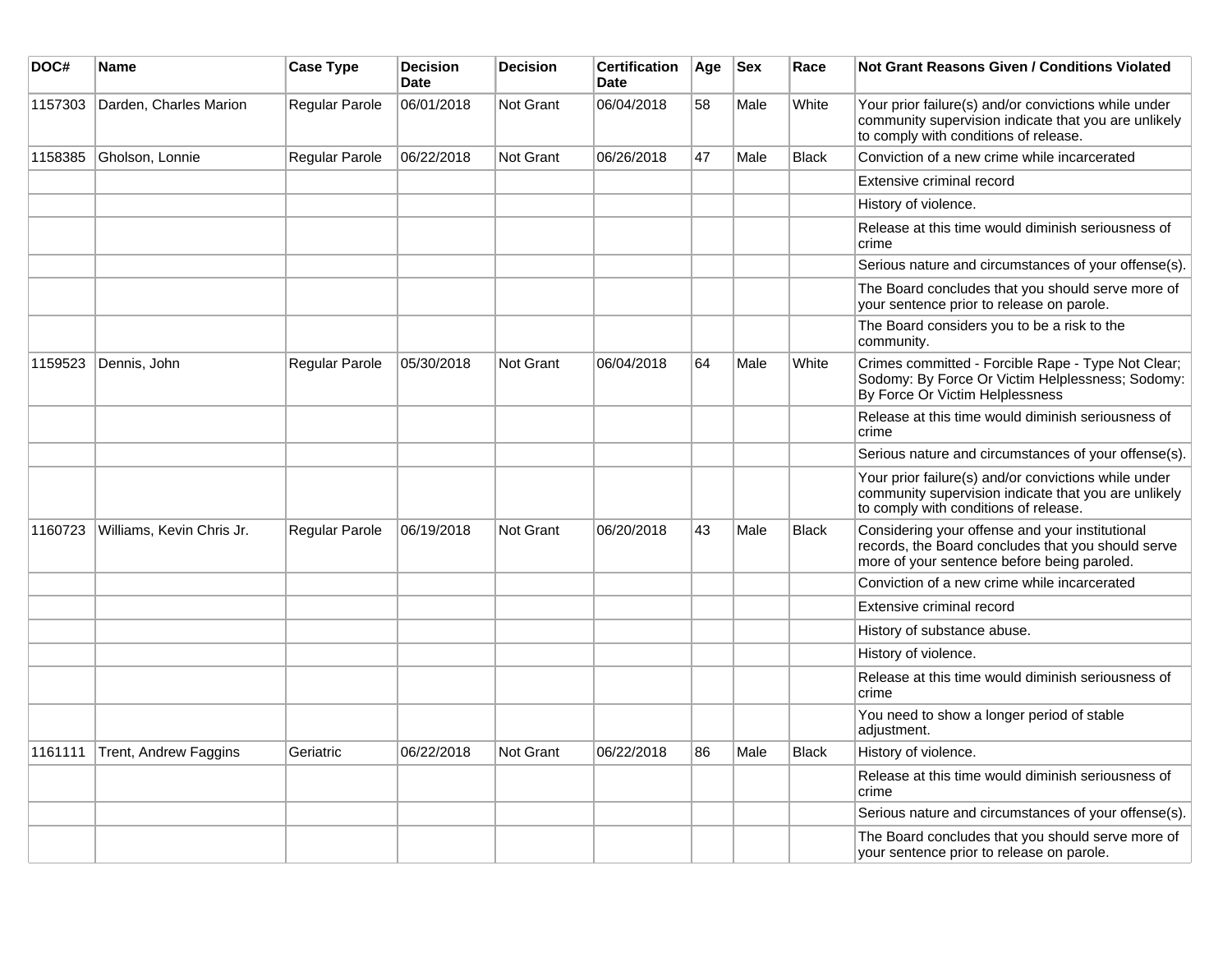| DOC#    | <b>Name</b>                      | <b>Case Type</b>      | <b>Decision</b><br><b>Date</b> | Decision  | <b>Certification</b><br><b>Date</b> | Age | <b>Sex</b>   | Race         | <b>Not Grant Reasons Given / Conditions Violated</b>                                                                                                 |
|---------|----------------------------------|-----------------------|--------------------------------|-----------|-------------------------------------|-----|--------------|--------------|------------------------------------------------------------------------------------------------------------------------------------------------------|
| 1161111 | Trent, Andrew Faggins            | Geriatric             | 06/22/2018                     | Not Grant | 06/22/2018                          | 86  | Male         | <b>Black</b> | The Board considers you to be a risk to the<br>community.                                                                                            |
| 1161615 | Schenkleberger, Gordon<br>Robert | Regular Parole        | 06/21/2018                     | Not Grant | 06/26/2018                          | 55  | Male         | White        | Considering your offense and your institutional<br>records, the Board concludes that you should serve<br>more of your sentence before being paroled. |
|         |                                  |                       |                                |           |                                     |     |              |              | Extensive criminal record                                                                                                                            |
|         |                                  |                       |                                |           |                                     |     |              |              | History of violence.                                                                                                                                 |
|         |                                  |                       |                                |           |                                     |     |              |              | Release at this time would diminish seriousness of<br>crime                                                                                          |
|         |                                  |                       |                                |           |                                     |     |              |              | Serious nature and circumstances of your offense(s).                                                                                                 |
|         |                                  |                       |                                |           |                                     |     |              |              | Your record indicates a serious disregard for the<br>property rights of others.                                                                      |
| 1161864 | Perry, Dexter Rene               | Regular Parole        | 05/31/2018                     | Not Grant | 06/04/2018                          | 56  | Male         | <b>Black</b> | Considering your offense and your institutional<br>records, the Board concludes that you should serve<br>more of your sentence before being paroled. |
|         |                                  |                       |                                |           |                                     |     |              |              | Conviction of a new crime while incarcerated                                                                                                         |
|         |                                  |                       |                                |           |                                     |     |              |              | Crimes committed - Sex Assault, Rape; Sex Asslt-<br>Sodomy-Woman; Aggravated Sexual Battery                                                          |
|         |                                  |                       |                                |           |                                     |     |              |              | History of violence.                                                                                                                                 |
|         |                                  |                       |                                |           |                                     |     |              |              | Release at this time would diminish seriousness of<br>crime                                                                                          |
|         |                                  |                       |                                |           |                                     |     |              |              | Serious nature and circumstances of your offense(s).                                                                                                 |
|         |                                  |                       |                                |           |                                     |     |              |              | The Board considers you to be a risk to the<br>community.                                                                                            |
|         |                                  |                       |                                |           |                                     |     |              |              | Your record of institutional infractions indicates a<br>disregard for rules and that you are not ready to<br>conform to society.                     |
| 1162487 | Jones, Alicia Michelle           | Regular Parole        | 06/04/2018                     | Not Grant | 06/04/2018                          | 39  | Female Black |              | No Interest in Parole                                                                                                                                |
| 1163873 | Julian, William Tony             | Regular Parole        | 06/11/2018                     | Not Grant | 06/12/2018                          | 68  | Male         | White        | Crimes committed - Homicide/Murder; Homicide-<br>Attempted; Kidnap/Abduct                                                                            |
|         |                                  |                       |                                |           |                                     |     |              |              | Extensive criminal record                                                                                                                            |
|         |                                  |                       |                                |           |                                     |     |              |              | Release at this time would diminish seriousness of<br>crime                                                                                          |
|         |                                  |                       |                                |           |                                     |     |              |              | Serious nature and circumstances of your offense(s).                                                                                                 |
| 1164716 | Gravley, Leonard Dean            | <b>Regular Parole</b> | 06/06/2018                     | Not Grant | 06/08/2018                          | 56  | Male         | White        | History of substance abuse.                                                                                                                          |
|         |                                  |                       |                                |           |                                     |     |              |              | Release at this time would diminish seriousness of<br>crime                                                                                          |
|         |                                  |                       |                                |           |                                     |     |              |              | Serious nature and circumstances of your offense(s).                                                                                                 |
|         |                                  |                       |                                |           |                                     |     |              |              | The Board concludes that you should serve more of<br>your sentence prior to release on parole.                                                       |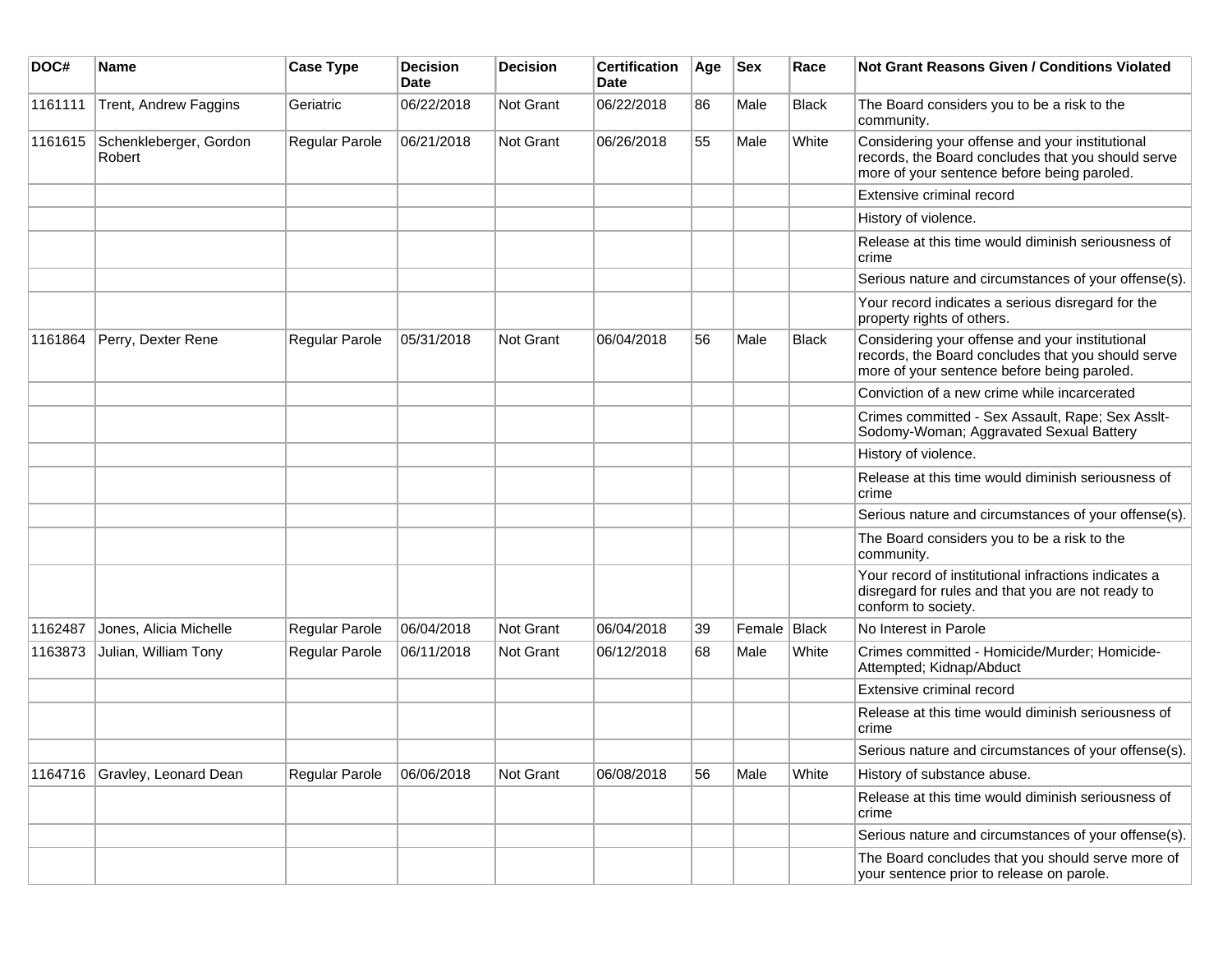| DOC#    | <b>Name</b>               | <b>Case Type</b>      | <b>Decision</b><br><b>Date</b> | <b>Decision</b>  | <b>Certification</b><br>Date | Age | <b>Sex</b> | Race         | <b>Not Grant Reasons Given / Conditions Violated</b>                                                                                                  |
|---------|---------------------------|-----------------------|--------------------------------|------------------|------------------------------|-----|------------|--------------|-------------------------------------------------------------------------------------------------------------------------------------------------------|
| 1164716 | Gravley, Leonard Dean     | Regular Parole        | 06/06/2018                     | <b>Not Grant</b> | 06/08/2018                   | 56  | Male       | White        | The Board considers you to be a risk to the<br>community.                                                                                             |
| 1165304 | Page, Eugene Bernard      | <b>Regular Parole</b> | 06/04/2018                     | Not Grant        | 06/06/2018                   | 49  | Male       | <b>Black</b> | History of substance abuse.                                                                                                                           |
|         |                           |                       |                                |                  |                              |     |            |              | Release at this time would diminish seriousness of<br>crime                                                                                           |
|         |                           |                       |                                |                  |                              |     |            |              | Serious nature and circumstances of your offense(s).                                                                                                  |
|         |                           |                       |                                |                  |                              |     |            |              | The Board concludes that you should serve more of<br>your sentence prior to release on parole.                                                        |
| 1165363 | Vanover, Jessie Lee       | <b>Regular Parole</b> | 06/11/2018                     | Not Grant        | 06/12/2018                   | 67  | Male       | White        | Crimes committed - Homicide/Murder; Possession<br>Of Weapon; Use Of Firearm In Felony                                                                 |
|         |                           |                       |                                |                  |                              |     |            |              | Extensive criminal record                                                                                                                             |
|         |                           |                       |                                |                  |                              |     |            |              | History of violence.                                                                                                                                  |
|         |                           |                       |                                |                  |                              |     |            |              | Release at this time would diminish seriousness of<br>crime                                                                                           |
|         |                           |                       |                                |                  |                              |     |            |              | Serious nature and circumstances of your offense(s).                                                                                                  |
|         |                           |                       |                                |                  |                              |     |            |              | The Board concludes that you should serve more of<br>your sentence prior to release on parole.                                                        |
|         |                           |                       |                                |                  |                              |     |            |              | Your prior failure(s) and/or convictions while under<br>community supervision indicate that you are unlikely<br>to comply with conditions of release. |
| 1166094 | Thomas, Donnell Mathew    | Regular Parole        | 06/11/2018                     | <b>Not Grant</b> | 06/12/2018                   | 58  | Male       | <b>Black</b> | Extensive criminal record                                                                                                                             |
|         |                           |                       |                                |                  |                              |     |            |              | Release at this time would diminish seriousness of<br>crime                                                                                           |
|         |                           |                       |                                |                  |                              |     |            |              | Serious nature and circumstances of your offense(s).                                                                                                  |
|         |                           |                       |                                |                  |                              |     |            |              | You need to show a longer period of stable<br>adjustment.                                                                                             |
|         |                           |                       |                                |                  |                              |     |            |              | Your prior failure(s) and/or convictions while under<br>community supervision indicate that you are unlikely<br>to comply with conditions of release. |
| 1166594 | Parham, Raymond Leon      | <b>Regular Parole</b> | 06/09/2018                     | <b>Not Grant</b> | 06/12/2018                   | 63  | Male       | <b>Black</b> | No Interest in Parole                                                                                                                                 |
| 1169130 | Kershner, William Patrick | Regular Parole        | 06/11/2018                     | Not Grant        | 06/12/2018                   | 53  | Male       | White        | No Interest in Parole                                                                                                                                 |
| 1171286 | Weis, Wayne Gibson        | Regular Parole        | 06/26/2018                     | <b>Not Grant</b> | 06/27/2018                   | 44  | Male       | White        | Release at this time would diminish seriousness of<br>crime                                                                                           |
|         |                           |                       |                                |                  |                              |     |            |              | The Board concludes that you should serve more of<br>your sentence prior to release on parole.                                                        |
|         |                           |                       |                                |                  |                              |     |            |              | The Board considers you to be a risk to the<br>community.                                                                                             |
|         |                           |                       |                                |                  |                              |     |            |              | Your prior failure(s) and/or convictions while under<br>community supervision indicate that you are unlikely<br>to comply with conditions of release. |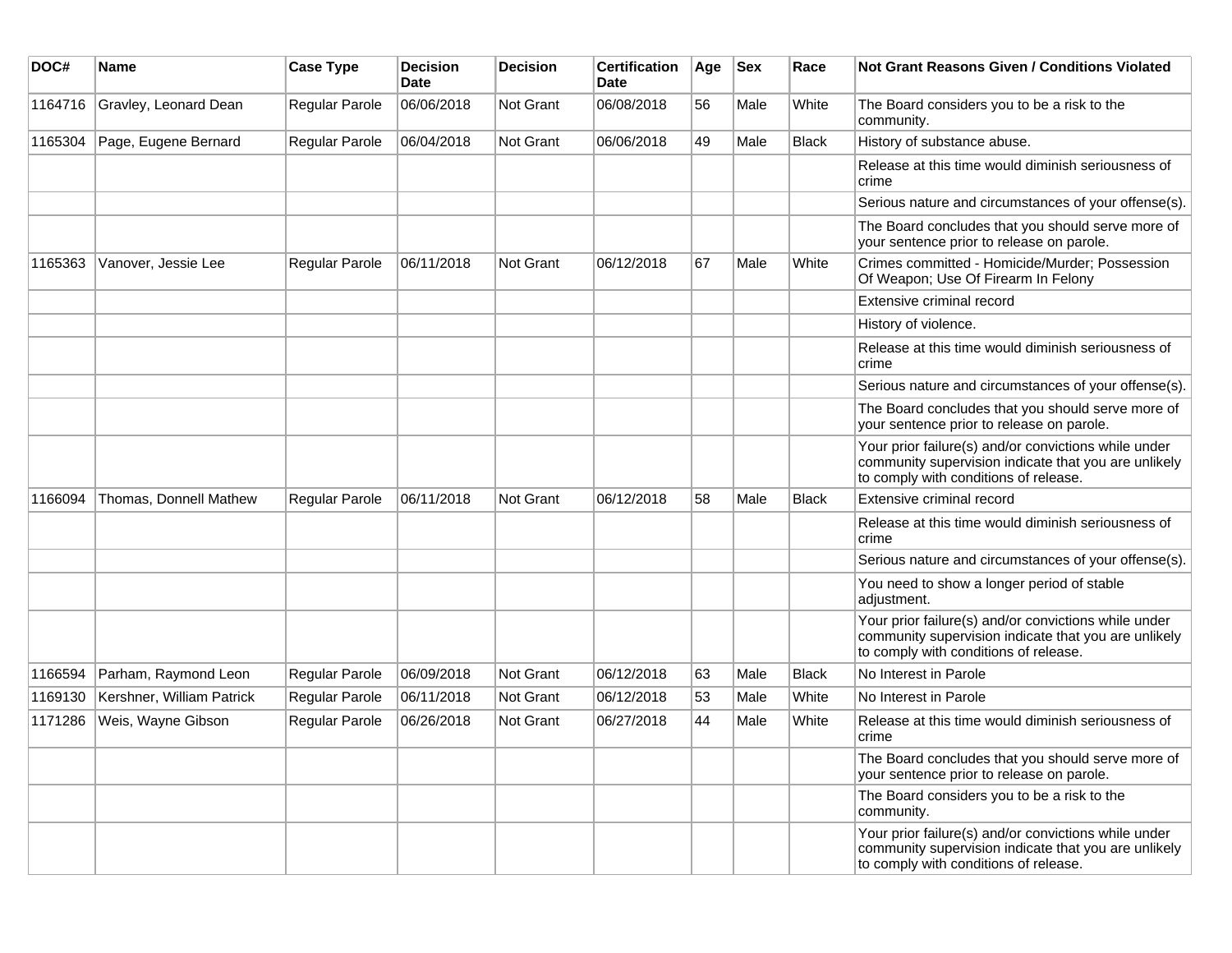| DOC#    | Name                      | <b>Case Type</b>      | <b>Decision</b><br>Date | <b>Decision</b> | <b>Certification</b><br>Date | Age | <b>Sex</b> | Race         | Not Grant Reasons Given / Conditions Violated                                                                                                               |
|---------|---------------------------|-----------------------|-------------------------|-----------------|------------------------------|-----|------------|--------------|-------------------------------------------------------------------------------------------------------------------------------------------------------------|
| 1173126 | Hilton, Donatus Voil      | Geriatric             | 06/11/2018              | Not Grant       | 06/12/2018                   | 64  | Male       | <b>Black</b> | Extensive criminal record                                                                                                                                   |
|         |                           |                       |                         |                 |                              |     |            |              | Release at this time would diminish seriousness of<br>crime                                                                                                 |
|         |                           |                       |                         |                 |                              |     |            |              | Serious nature and circumstances of your offense(s).                                                                                                        |
|         |                           |                       |                         |                 |                              |     |            |              | The Board concludes that you should serve more of<br>your sentence prior to release on parole.                                                              |
| 1174446 | Meredith, Paul Curtis     | <b>Regular Parole</b> | 06/12/2018              | Not Grant       | 06/13/2018                   | 57  | Male       | White        | Extensive criminal record                                                                                                                                   |
|         |                           |                       |                         |                 |                              |     |            |              | Release at this time would diminish seriousness of<br>crime                                                                                                 |
|         |                           |                       |                         |                 |                              |     |            |              | Serious nature and circumstances of your offense(s).                                                                                                        |
|         |                           |                       |                         |                 |                              |     |            |              | Your prior failure(s) and/or convictions while under<br>community supervision indicate that you are unlikely<br>to comply with conditions of release.       |
| 1177520 | Ratliff, Dean Christopher | Regular Parole        | 06/22/2018              | Not Grant       | 06/25/2018                   | 54  | Male       | White        | Extensive criminal record                                                                                                                                   |
|         |                           |                       |                         |                 |                              |     |            |              | History of substance abuse.                                                                                                                                 |
|         |                           |                       |                         |                 |                              |     |            |              | Release at this time would diminish seriousness of<br>crime                                                                                                 |
|         |                           |                       |                         |                 |                              |     |            |              | You need further participation in institutional work<br>and/or educational programs to indicate your positive<br>progression towards re-entry into society. |
|         |                           |                       |                         |                 |                              |     |            |              | Your prior failure(s) and/or convictions while under<br>community supervision indicate that you are unlikely<br>to comply with conditions of release.       |
|         |                           |                       |                         |                 |                              |     |            |              | Your record indicates a serious disregard for the<br>property rights of others.                                                                             |
| 1178490 | Samuels, Felix            | <b>Regular Parole</b> | 06/11/2018              | Not Grant       | 06/12/2018                   | 51  | Male       | <b>Black</b> | Crimes committed - Homicide/Murder; Use Of<br>Firearm In Felony; Simple Assault                                                                             |
|         |                           |                       |                         |                 |                              |     |            |              | Release at this time would diminish seriousness of<br>crime                                                                                                 |
|         |                           |                       |                         |                 |                              |     |            |              | Serious nature and circumstances of your offense(s).                                                                                                        |
|         |                           |                       |                         |                 |                              |     |            |              | The Board concludes that you should serve more of<br>your sentence prior to release on parole.                                                              |
| 1179950 | Bustillo, Alberto         | Geriatric             | 05/30/2018              | Not Grant       | 06/04/2018                   | 65  | Male       | White        | History of violence.                                                                                                                                        |
|         |                           |                       |                         |                 |                              |     |            |              | Release at this time would diminish seriousness of<br>crime                                                                                                 |
|         |                           |                       |                         |                 |                              |     |            |              | Serious nature and circumstances of your offense(s).                                                                                                        |
|         |                           |                       |                         |                 |                              |     |            |              | The Board considers you to be a risk to the<br>community.                                                                                                   |
| 1180151 | Foreman, Glenn Edward     | Regular Parole        | 06/15/2018              | Not Grant       | 06/18/2018                   | 48  | Male       | Black        | Crimes committed - Homicide-1st Degree; Robbery;<br>Cocaine-Possess                                                                                         |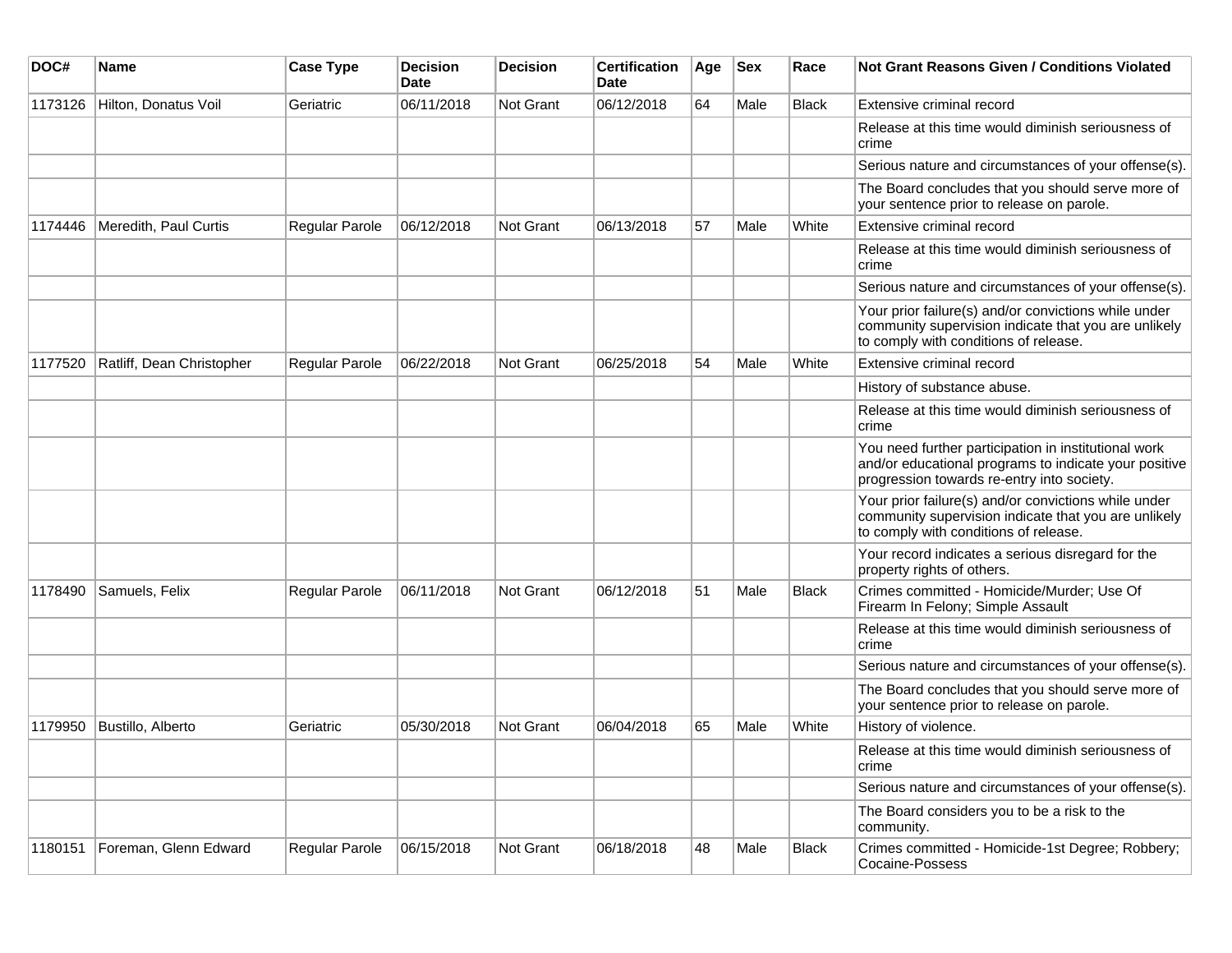| DOC#    | <b>Name</b>            | <b>Case Type</b>      | <b>Decision</b><br><b>Date</b> | <b>Decision</b>  | <b>Certification</b><br><b>Date</b> | Age | <b>Sex</b> | Race         | <b>Not Grant Reasons Given / Conditions Violated</b>                                                                                                        |
|---------|------------------------|-----------------------|--------------------------------|------------------|-------------------------------------|-----|------------|--------------|-------------------------------------------------------------------------------------------------------------------------------------------------------------|
| 1180151 | Foreman, Glenn Edward  | Regular Parole        | 06/15/2018                     | <b>Not Grant</b> | 06/18/2018                          | 48  | Male       | Black        | Extensive criminal record                                                                                                                                   |
|         |                        |                       |                                |                  |                                     |     |            |              | History of violence.                                                                                                                                        |
|         |                        |                       |                                |                  |                                     |     |            |              | The Board considers you to be a risk to the<br>community.                                                                                                   |
|         |                        |                       |                                |                  |                                     |     |            |              | You need further participation in institutional work<br>and/or educational programs to indicate your positive<br>progression towards re-entry into society. |
|         |                        |                       |                                |                  |                                     |     |            |              | Your prior failure(s) and/or convictions while under<br>community supervision indicate that you are unlikely<br>to comply with conditions of release.       |
| 1180181 | Hickman, Paul Ronnie   | Geriatric             | 06/22/2018                     | Not Grant        | 06/26/2018                          | 66  | Male       | <b>Black</b> | History of substance abuse.                                                                                                                                 |
|         |                        |                       |                                |                  |                                     |     |            |              | History of violence.                                                                                                                                        |
|         |                        |                       |                                |                  |                                     |     |            |              | Release at this time would diminish seriousness of<br>crime                                                                                                 |
|         |                        |                       |                                |                  |                                     |     |            |              | Your prior failure(s) and/or convictions while under<br>community supervision indicate that you are unlikely<br>to comply with conditions of release.       |
| 1182104 | Matthews, Alexander    | <b>Board Review</b>   | 06/25/2018                     | Not Grant        | 06/27/2018                          | 47  | Male       | <b>Black</b> | Considering your offense and your institutional<br>records, the Board concludes that you should serve<br>more of your sentence before being paroled.        |
|         |                        |                       |                                |                  |                                     |     |            |              | Release at this time would diminish seriousness of<br>crime                                                                                                 |
|         |                        |                       |                                |                  |                                     |     |            |              | Serious nature and circumstances of your offense(s).                                                                                                        |
|         |                        |                       |                                |                  |                                     |     |            |              | Your record of institutional infractions indicates a<br>disregard for rules and that you are not ready to<br>conform to society.                            |
| 1182146 | Brooks, Eugene Antonio | <b>Regular Parole</b> | 06/21/2018                     | <b>Not Grant</b> | 06/22/2018                          | 52  | Male       | <b>Black</b> | Crimes committed - Kidnap/Abduct; Kidnap/Abduct;<br>Sex Assault, Rape                                                                                       |
|         |                        |                       |                                |                  |                                     |     |            |              | History of violence.                                                                                                                                        |
|         |                        |                       |                                |                  |                                     |     |            |              | Release at this time would diminish seriousness of<br>crime                                                                                                 |
|         |                        |                       |                                |                  |                                     |     |            |              | Serious nature and circumstances of your offense(s).                                                                                                        |
|         |                        |                       |                                |                  |                                     |     |            |              | The Board concludes that you should serve more of<br>your sentence prior to release on parole.                                                              |
|         |                        |                       |                                |                  |                                     |     |            |              | The Board considers you to be a risk to the<br>community.                                                                                                   |
| 1182775 | Epps, Anthony Wayne    | Geriatric             | 06/25/2018                     | Not Grant        | 06/25/2018                          | 62  | Male       | Black        | Crimes committed - Sex Assault, Rape; Sex Assault,<br>Rape                                                                                                  |
|         |                        |                       |                                |                  |                                     |     |            |              | Release at this time would diminish seriousness of<br>crime                                                                                                 |
|         |                        |                       |                                |                  |                                     |     |            |              | Serious nature and circumstances of your offense(s).                                                                                                        |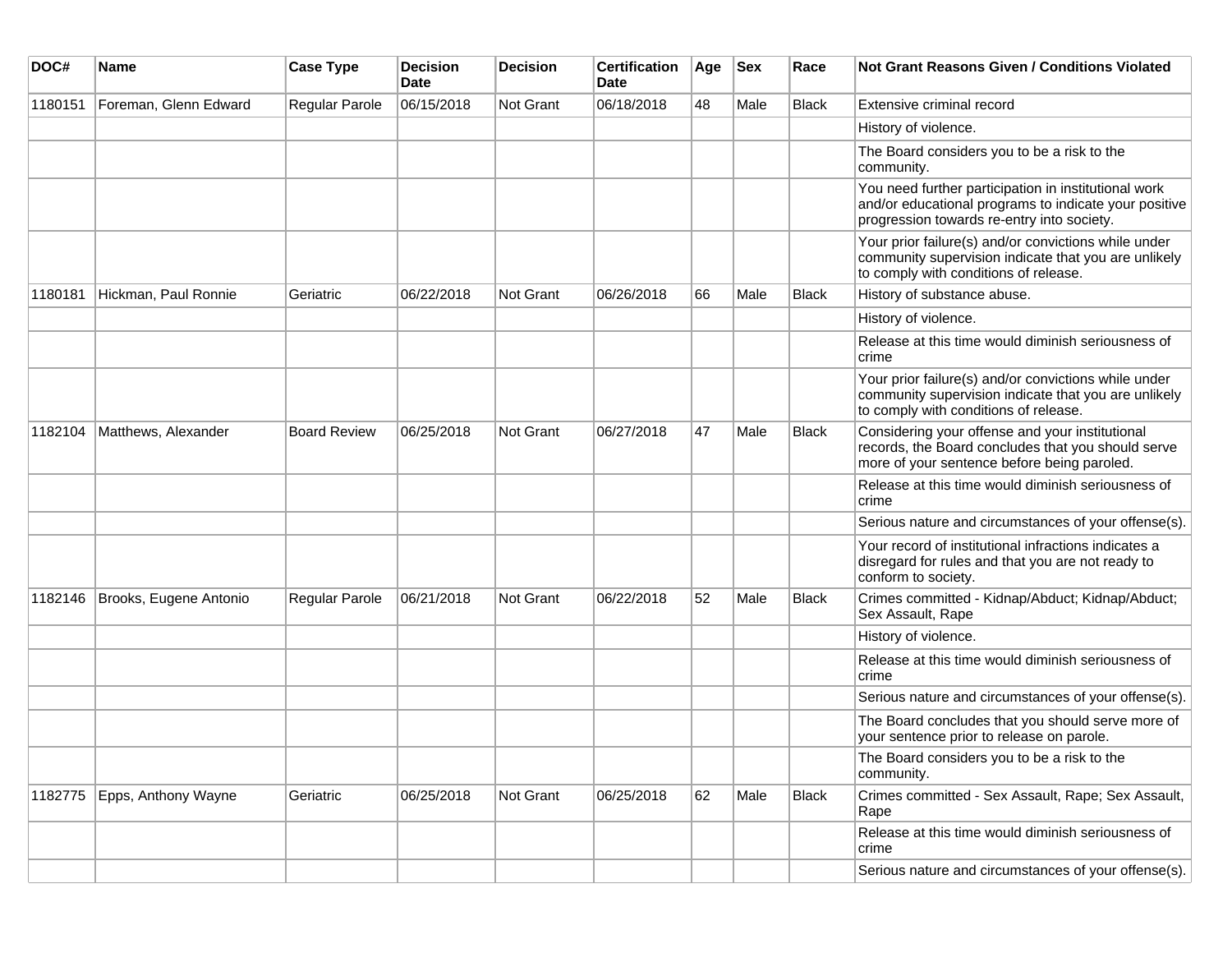| DOC#    | <b>Name</b>                       | <b>Case Type</b> | Decision<br><b>Date</b> | Decision  | <b>Certification</b><br>Date | Age | <b>Sex</b> | Race         | Not Grant Reasons Given / Conditions Violated                                                                                                               |
|---------|-----------------------------------|------------------|-------------------------|-----------|------------------------------|-----|------------|--------------|-------------------------------------------------------------------------------------------------------------------------------------------------------------|
| 1182775 | Epps, Anthony Wayne               | Geriatric        | 06/25/2018              | Not Grant | 06/25/2018                   | 62  | Male       | <b>Black</b> | The Board concludes that you should serve more of<br>your sentence prior to release on parole.                                                              |
|         |                                   |                  |                         |           |                              |     |            |              | The Board considers you to be a risk to the<br>community.                                                                                                   |
| 1184497 | Parker, Alfred Joell              | Geriatric        | 06/21/2018              | Not Grant | 06/25/2018                   | 67  | Male       | <b>Black</b> | Considering your offense and your institutional<br>records, the Board concludes that you should serve<br>more of your sentence before being paroled.        |
|         |                                   |                  |                         |           |                              |     |            |              | Crimes committed - Homicide-1st Degree; Arson                                                                                                               |
|         |                                   |                  |                         |           |                              |     |            |              | History of substance abuse.                                                                                                                                 |
|         |                                   |                  |                         |           |                              |     |            |              | Release at this time would diminish seriousness of<br>crime                                                                                                 |
|         |                                   |                  |                         |           |                              |     |            |              | Serious nature and circumstances of your offense(s).                                                                                                        |
|         |                                   |                  |                         |           |                              |     |            |              | The Board considers you to be a risk to the<br>community.                                                                                                   |
| 1184837 | Mosley, Harry Leo Jr.             | Geriatric        | 06/21/2018              | Not Grant | 06/25/2018                   | 63  | Male       | <b>Black</b> | Crimes committed - Kidnap/Abduct; Statutory<br>Burglary; Burgl: Enter Structure To Commit<br>Larceny/A&B/Etc                                                |
|         |                                   |                  |                         |           |                              |     |            |              | Release at this time would diminish seriousness of<br>crime                                                                                                 |
|         |                                   |                  |                         |           |                              |     |            |              | The Board concludes that you should serve more of<br>your sentence prior to release on parole.                                                              |
|         |                                   |                  |                         |           |                              |     |            |              | The Board considers you to be a risk to the<br>community.                                                                                                   |
| 1187184 | Sublett, Michael John             | Geriatric        | 06/19/2018              | Not Grant | 06/21/2018                   | 61  | Male       | White        | Extensive criminal record                                                                                                                                   |
|         |                                   |                  |                         |           |                              |     |            |              | History of substance abuse.                                                                                                                                 |
|         |                                   |                  |                         |           |                              |     |            |              | History of violence.                                                                                                                                        |
|         |                                   |                  |                         |           |                              |     |            |              | Release at this time would diminish seriousness of<br>crime                                                                                                 |
|         |                                   |                  |                         |           |                              |     |            |              | Serious nature and circumstances of your offense(s).                                                                                                        |
|         |                                   |                  |                         |           |                              |     |            |              | The Board concludes that you should serve more of<br>your sentence prior to release on parole.                                                              |
|         |                                   |                  |                         |           |                              |     |            |              | You need further participation in institutional work<br>and/or educational programs to indicate your positive<br>progression towards re-entry into society. |
|         |                                   |                  |                         |           |                              |     |            |              | Your prior failure(s) and/or convictions while under<br>community supervision indicate that you are unlikely<br>to comply with conditions of release.       |
| 1187752 | Gomezmoron, Alcibiades<br>Segundo | Geriatric        | 06/18/2018              | Not Grant | 06/20/2018                   | 61  | Male       | White        | History of violence.                                                                                                                                        |
|         |                                   |                  |                         |           |                              |     |            |              | Release at this time would diminish seriousness of<br>crime                                                                                                 |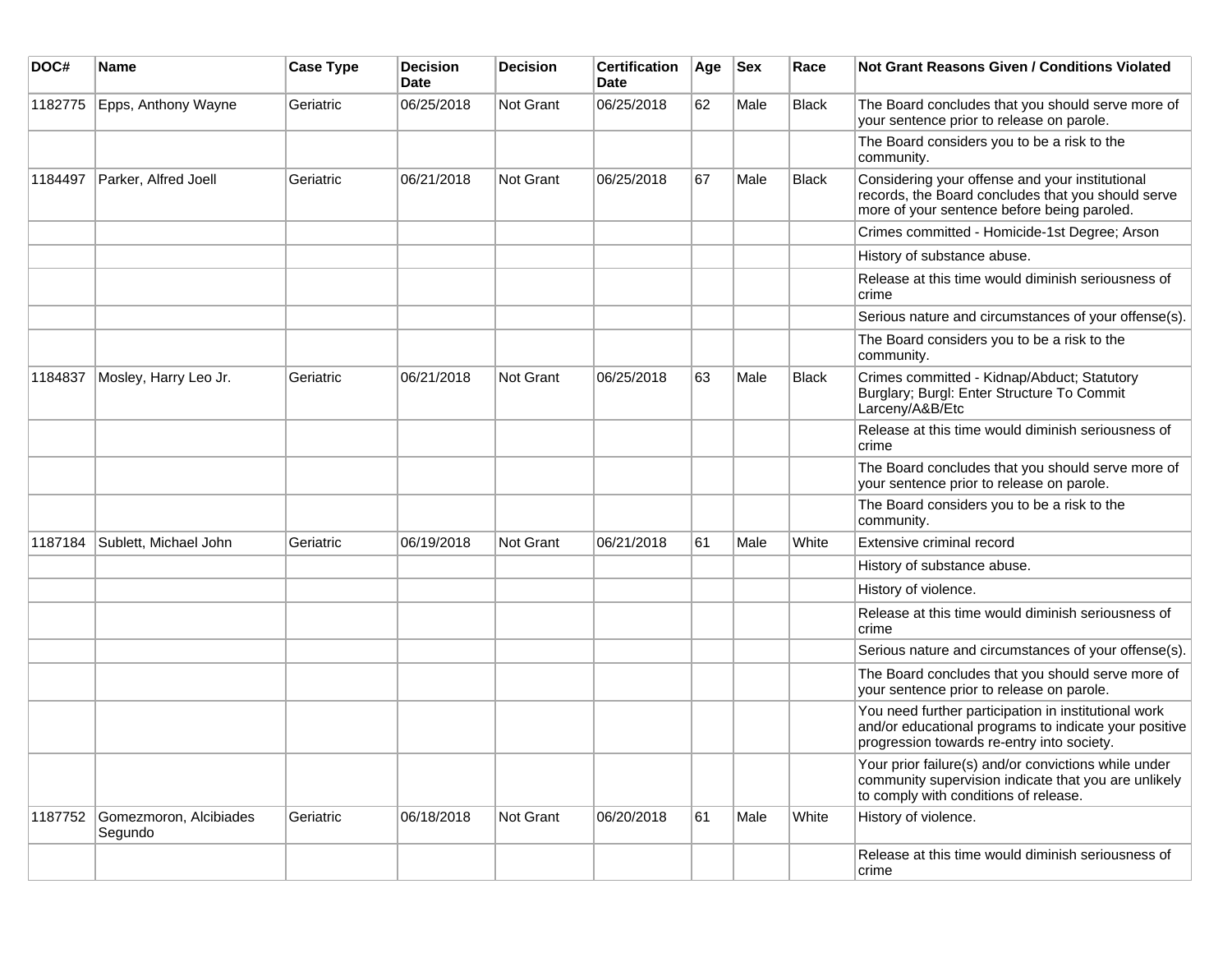| DOC#    | Name                              | <b>Case Type</b> | <b>Decision</b><br>Date | <b>Decision</b> | <b>Certification</b><br><b>Date</b> | Age | <b>Sex</b> | Race         | <b>Not Grant Reasons Given / Conditions Violated</b>                                                                                                  |
|---------|-----------------------------------|------------------|-------------------------|-----------------|-------------------------------------|-----|------------|--------------|-------------------------------------------------------------------------------------------------------------------------------------------------------|
| 1187752 | Gomezmoron, Alcibiades<br>Segundo | Geriatric        | 06/18/2018              | Not Grant       | 06/20/2018                          | 61  | Male       | White        | Serious nature and circumstances of your offense(s).                                                                                                  |
|         |                                   |                  |                         |                 |                                     |     |            |              | The Board concludes that you should serve more of<br>your sentence prior to release on parole.                                                        |
|         |                                   |                  |                         |                 |                                     |     |            |              | The Board considers you to be a risk to the<br>community.                                                                                             |
| 1190395 | Lockett, Terry Lee                | Regular Parole   | 06/22/2018              | Not Grant       | 06/25/2018                          | 55  | Male       | <b>Black</b> | Extensive criminal record                                                                                                                             |
|         |                                   |                  |                         |                 |                                     |     |            |              | History of substance abuse.                                                                                                                           |
|         |                                   |                  |                         |                 |                                     |     |            |              | Release at this time would diminish seriousness of<br>crime                                                                                           |
|         |                                   |                  |                         |                 |                                     |     |            |              | Serious nature and circumstances of your offense(s).                                                                                                  |
|         |                                   |                  |                         |                 |                                     |     |            |              | Your prior failure(s) and/or convictions while under<br>community supervision indicate that you are unlikely<br>to comply with conditions of release. |
| 1201822 | Dudley, James William Jr.         | Geriatric        | 06/21/2018              | Not Grant       | 06/22/2018                          | 70  | Male       | White        | Crimes committed - Sex Assault, Rape; Forcible<br>Sodomy; Fraud                                                                                       |
|         |                                   |                  |                         |                 |                                     |     |            |              | History of substance abuse.                                                                                                                           |
|         |                                   |                  |                         |                 |                                     |     |            |              | Release at this time would diminish seriousness of<br>crime                                                                                           |
|         |                                   |                  |                         |                 |                                     |     |            |              | The Board concludes that you should serve more of<br>your sentence prior to release on parole.                                                        |
|         |                                   |                  |                         |                 |                                     |     |            |              | The Board considers you to be a risk to the<br>community.                                                                                             |
| 1202369 | Brown, Robert Jr.                 | Geriatric        | 06/21/2018              | Not Grant       | 06/22/2018                          | 65  | Male       | <b>Black</b> | Release at this time would diminish seriousness of<br>crime                                                                                           |
|         |                                   |                  |                         |                 |                                     |     |            |              | Serious nature and circumstances of your offense(s).                                                                                                  |
|         |                                   |                  |                         |                 |                                     |     |            |              | The Board concludes that you should serve more of<br>your sentence prior to release on parole.                                                        |
|         |                                   |                  |                         |                 |                                     |     |            |              | The Board considers you to be a risk to the<br>community.                                                                                             |
| 1205200 | Matthews, Buddy Ray               | Geriatric        | 06/26/2018              | Not Grant       | 06/27/2018                          | 64  | Male       | White        | History of violence.                                                                                                                                  |
|         |                                   |                  |                         |                 |                                     |     |            |              | Release at this time would diminish seriousness of<br>crime                                                                                           |
|         |                                   |                  |                         |                 |                                     |     |            |              | Serious nature and circumstances of your offense(s).                                                                                                  |
|         | 1299151   Brockett, Gerald Donald | Geriatric        | 06/19/2018              | Not Grant       | 06/21/2018                          | 66  | Male       | <b>Black</b> | Crimes committed - Murder: 1st Degree; Cruelty To<br>Animals: Generally                                                                               |
|         |                                   |                  |                         |                 |                                     |     |            |              | History of violence.                                                                                                                                  |
|         |                                   |                  |                         |                 |                                     |     |            |              | Release at this time would diminish seriousness of<br>crime                                                                                           |
|         |                                   |                  |                         |                 |                                     |     |            |              | Serious nature and circumstances of your offense(s).                                                                                                  |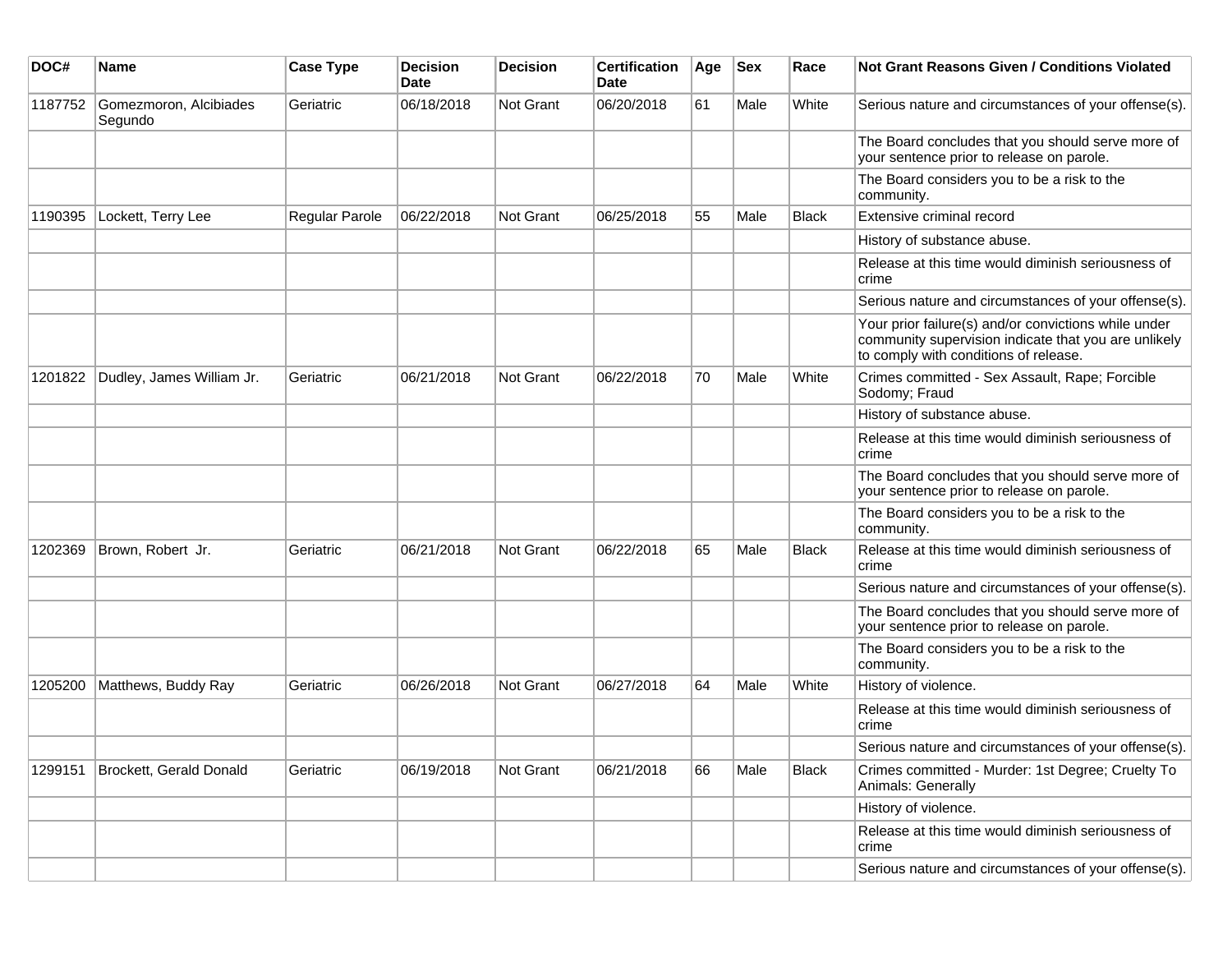| DOC#    | Name                                  | <b>Case Type</b> | <b>Decision</b><br><b>Date</b> | Decision  | <b>Certification</b><br><b>Date</b> | Age | <b>Sex</b> | Race         | <b>Not Grant Reasons Given / Conditions Violated</b>                                                                                                     |
|---------|---------------------------------------|------------------|--------------------------------|-----------|-------------------------------------|-----|------------|--------------|----------------------------------------------------------------------------------------------------------------------------------------------------------|
| 1299151 | Brockett, Gerald Donald               | Geriatric        | 06/19/2018                     | Not Grant | 06/21/2018                          | 66  | Male       | <b>Black</b> | The Board concludes that you should serve more of<br>your sentence prior to release on parole.                                                           |
| 1407040 | Caviness, Harold R                    | Geriatric        | 06/25/2018                     | Not Grant | 06/27/2018                          | 75  | Male       | White        | Crimes committed - Aggravated Sexual Battery:<br>Victim <13 Yrs; Aggravated Sexual Battery: Victim<br><13 Yrs; Aggravated Sexual Battery: Victim <13 Yrs |
|         |                                       |                  |                                |           |                                     |     |            |              | Release at this time would diminish seriousness of<br>crime                                                                                              |
|         |                                       |                  |                                |           |                                     |     |            |              | The Board considers you to be a risk to the<br>community.                                                                                                |
| 1415219 | Rogopoulos, William Richard Geriatric |                  | 06/21/2018                     | Not Grant | 06/22/2018                          | 60  | Male       | White        | Crimes committed - Object Sexual Penetration:<br>Victim <13 Yrs; Aggravated Sexual Battery: Victim<br><13 Yrs; Sodomy: Victim <13 Yrs                    |
|         |                                       |                  |                                |           |                                     |     |            |              | Release at this time would diminish seriousness of<br>crime                                                                                              |
|         |                                       |                  |                                |           |                                     |     |            |              | Serious nature and circumstances of your offense(s).                                                                                                     |
|         |                                       |                  |                                |           |                                     |     |            |              | The Board considers you to be a risk to the<br>community.                                                                                                |
| 1492419 | Whited, Larry William                 | Geriatric        | 06/27/2018                     | Not Grant | 06/28/2018                          | 66  | Male       | White        | Crimes committed - Object Sexual Penetration:<br>Victim <13 Yrs; Object Sexual Penetration: Victim<br><13 Yrs; Aggravated Sexual Battery: Victim <13 Yrs |
|         |                                       |                  |                                |           |                                     |     |            |              | Release at this time would diminish seriousness of<br>crime                                                                                              |
| 1496501 | Manley, Eddie Ray                     | Geriatric        | 06/19/2018                     | Not Grant | 06/21/2018                          | 66  | Male       | White        | Crimes committed - Possess Obscene Material With<br>Minor, Felony; Child Pornography: Possess, 2+ Off;<br>Child Pornography: Possess, 2+ Off             |
|         |                                       |                  |                                |           |                                     |     |            |              | Release at this time would diminish seriousness of<br>crime                                                                                              |
|         |                                       |                  |                                |           |                                     |     |            |              | Serious nature and circumstances of your offense(s).                                                                                                     |
|         |                                       |                  |                                |           |                                     |     |            |              | The Board concludes that you should serve more of<br>your sentence prior to release on parole.                                                           |
| 1506439 | Gallup, Robert Vance                  | Geriatric        | 06/18/2018                     | Not Grant | 06/18/2018                          | 65  | Male       | White        | Crimes committed -                                                                                                                                       |
|         |                                       |                  |                                |           |                                     |     |            |              | Extensive criminal record                                                                                                                                |
|         |                                       |                  |                                |           |                                     |     |            |              | Release at this time would diminish seriousness of<br>crime                                                                                              |
|         |                                       |                  |                                |           |                                     |     |            |              | Serious nature and circumstances of your offense(s).                                                                                                     |
|         |                                       |                  |                                |           |                                     |     |            |              | The Board concludes that you should serve more of<br>your sentence prior to release on parole.                                                           |
|         |                                       |                  |                                |           |                                     |     |            |              | The Board considers you to be a risk to the<br>community.                                                                                                |
| 1694351 | Grubb, Leslie Jay                     | Regular Parole   | 06/13/2018                     | Not Grant | 06/13/2018                          | 69  | Male       | White        | Crimes committed - Sodomy: Non-Forcible; Sodomy:<br>Non-Forcible; Sodomy: Non-Forcible                                                                   |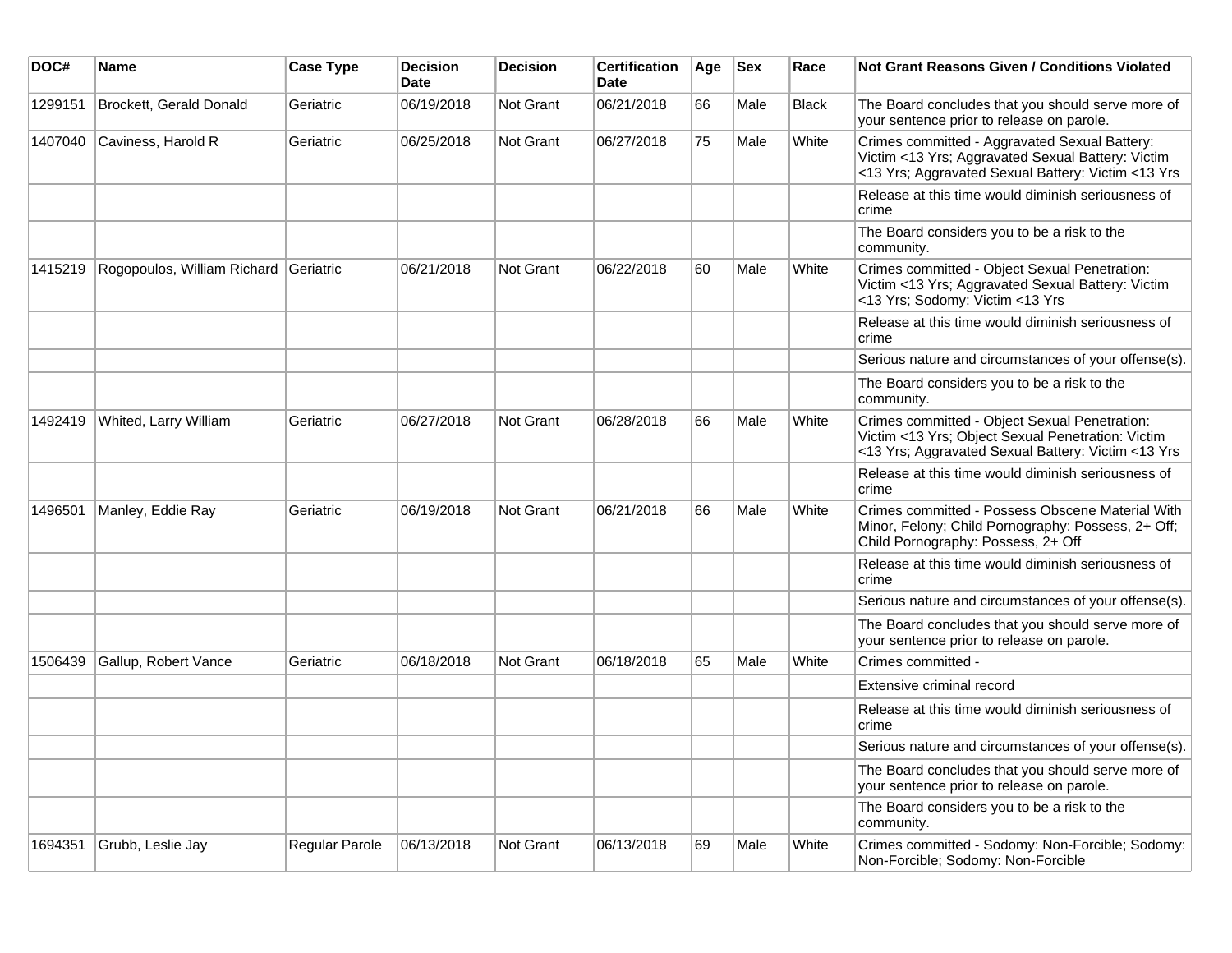| DOC#    | <b>Name</b>               | <b>Case Type</b>      | <b>Decision</b><br><b>Date</b> | <b>Decision</b> | <b>Certification</b><br>Date | Age | <b>Sex</b> | Race         | Not Grant Reasons Given / Conditions Violated                                                                                                               |
|---------|---------------------------|-----------------------|--------------------------------|-----------------|------------------------------|-----|------------|--------------|-------------------------------------------------------------------------------------------------------------------------------------------------------------|
| 1694351 | Grubb, Leslie Jay         | Regular Parole        | 06/13/2018                     | Not Grant       | 06/13/2018                   | 69  | Male       | White        | Release at this time would diminish seriousness of<br>crime                                                                                                 |
|         |                           |                       |                                |                 |                              |     |            |              | Serious nature and circumstances of your offense(s).                                                                                                        |
|         |                           |                       |                                |                 |                              |     |            |              | The Board concludes that you should serve more of<br>your sentence prior to release on parole.                                                              |
| 1745177 | Cherry, Daquan Kentrell   | Regular Parole        | 05/30/2018                     | Not Grant       | 06/04/2018                   | 21  | Male       | <b>Black</b> | Crimes committed - Burglary: Enter House To<br>Commit Larceny/A&B/Etc; Grand Larceny: >=<br>\$200 Not From A Person; Grand Larceny: Auto Theft              |
|         |                           |                       |                                |                 |                              |     |            |              | Extensive criminal record                                                                                                                                   |
|         |                           |                       |                                |                 |                              |     |            |              | Release at this time would diminish seriousness of<br>crime                                                                                                 |
|         |                           |                       |                                |                 |                              |     |            |              | Serious nature and circumstances of your offense(s).                                                                                                        |
|         |                           |                       |                                |                 |                              |     |            |              | You need further participation in institutional work<br>and/or educational programs to indicate your positive<br>progression towards re-entry into society. |
|         |                           |                       |                                |                 |                              |     |            |              | You need to show a longer period of stable<br>adjustment.                                                                                                   |
| 1778244 | Ayushbaatar, Batbagana    | <b>Regular Parole</b> | 06/18/2018                     | Not Grant       | 06/20/2018                   | 21  | Male       | White        | Release at this time would diminish seriousness of<br>crime                                                                                                 |
|         |                           |                       |                                |                 |                              |     |            |              | The Board considers you to be a risk to the<br>community.                                                                                                   |
|         |                           |                       |                                |                 |                              |     |            |              | You need further participation in institutional work<br>and/or educational programs to indicate your positive<br>progression towards re-entry into society. |
|         |                           |                       |                                |                 |                              |     |            |              | Your record of institutional infractions indicates a<br>disregard for rules and that you are not ready to<br>conform to society.                            |
| 1779190 | Booth, Jemmil Antrel      | Regular Parole        | 06/19/2018                     | Not Grant       | 06/21/2018                   | 20  | Male       | <b>Black</b> | Release at this time would diminish seriousness of<br>crime                                                                                                 |
|         |                           |                       |                                |                 |                              |     |            |              | Serious nature and circumstances of your offense(s).                                                                                                        |
|         |                           |                       |                                |                 |                              |     |            |              | The Board concludes that you should serve more of<br>your sentence prior to release on parole.                                                              |
|         |                           |                       |                                |                 |                              |     |            |              | You need further participation in institutional work<br>and/or educational programs to indicate your positive<br>progression towards re-entry into society. |
| 1784477 | Malone Iii, Archer Kiddle | Regular Parole        | 06/21/2018                     | Not Grant       | 06/26/2018                   | 23  | Male       | Black        | Other                                                                                                                                                       |
|         |                           |                       |                                |                 |                              |     |            |              | Serious nature and circumstances of your offense(s).                                                                                                        |
|         |                           |                       |                                |                 |                              |     |            |              | The Board concludes that you should serve more of<br>your sentence prior to release on parole.                                                              |
|         |                           |                       |                                |                 |                              |     |            |              | You need further participation in institutional work<br>and/or educational programs to indicate your positive<br>progression towards re-entry into society. |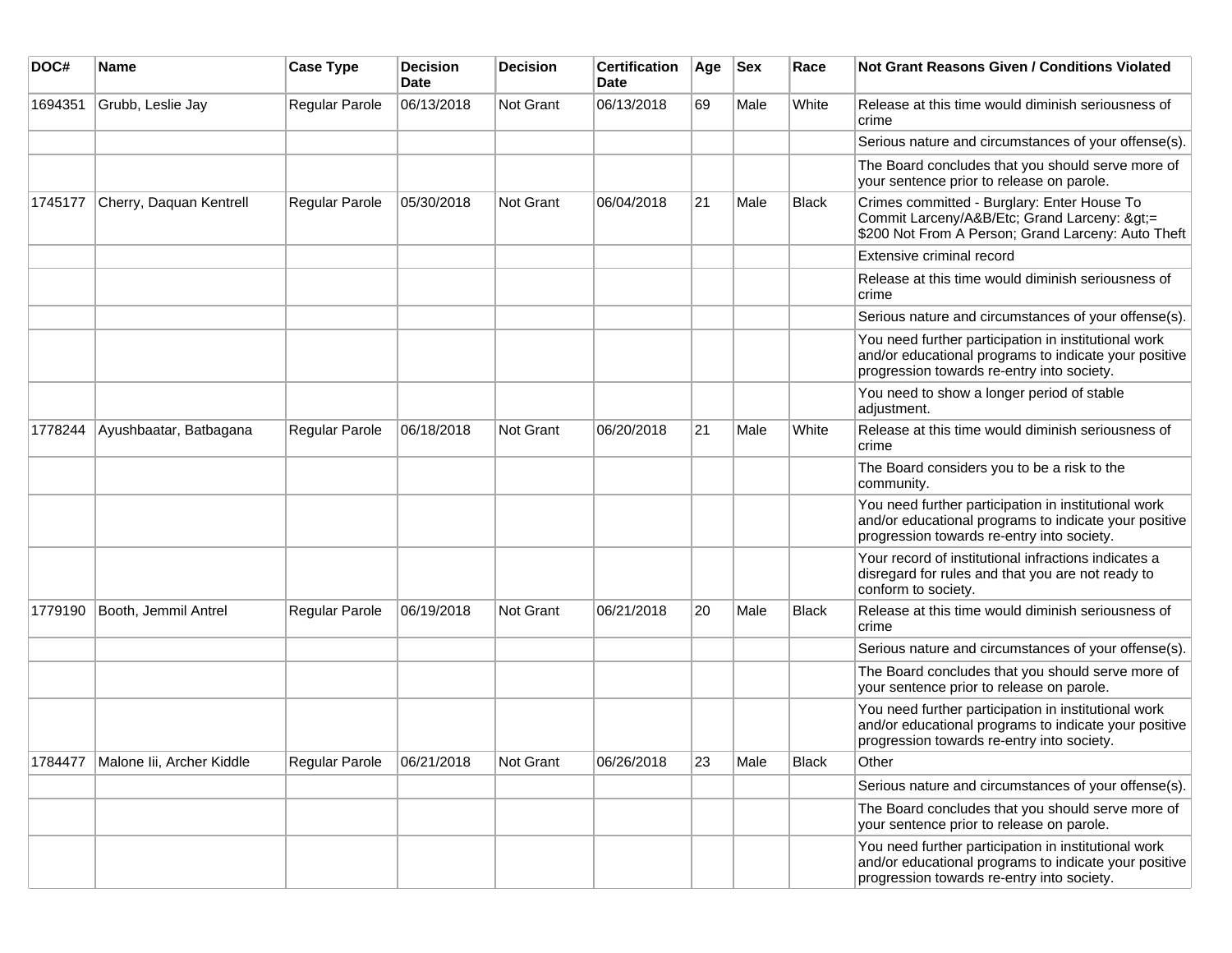| DOC#    | <b>Name</b>               | <b>Case Type</b> | <b>Decision</b><br><b>Date</b> | <b>Decision</b>  | <b>Certification</b><br><b>Date</b> | Age | <b>Sex</b> | Race         | <b>Not Grant Reasons Given / Conditions Violated</b>                                                                                                                   |
|---------|---------------------------|------------------|--------------------------------|------------------|-------------------------------------|-----|------------|--------------|------------------------------------------------------------------------------------------------------------------------------------------------------------------------|
| 1784477 | Malone lii, Archer Kiddle | Regular Parole   | 06/21/2018                     | <b>Not Grant</b> | 06/26/2018                          | 23  | Male       | Black        | You need to show a longer period of stable<br>adjustment.                                                                                                              |
|         |                           |                  |                                |                  |                                     |     |            |              | Your record of institutional infractions indicates a<br>disregard for rules and that you are not ready to<br>conform to society.                                       |
| 1785284 | Delbridge, Ta'Shawn Laron | Regular Parole   | 06/01/2018                     | Not Grant        | 06/04/2018                          | 20  | Male       | Black        | Crimes committed - Burglary: Enter House To<br>Commit Larceny/A&B/Etc; Stolen Goods:<br>Buy/Receive, Larceny >=\$200; Law Enf Command:<br>Disregard Or Elude, Endanger |
|         |                           |                  |                                |                  |                                     |     |            |              | Release at this time would diminish seriousness of<br>crime                                                                                                            |
|         |                           |                  |                                |                  |                                     |     |            |              | Serious nature and circumstances of your offense(s).                                                                                                                   |
|         |                           |                  |                                |                  |                                     |     |            |              | You need further participation in institutional work<br>and/or educational programs to indicate your positive<br>progression towards re-entry into society.            |
|         |                           |                  |                                |                  |                                     |     |            |              | You need to show a longer period of stable<br>adjustment.                                                                                                              |
| 1797931 | Johnson, Austin Glen      | Regular Parole   | 06/20/2018                     | <b>Not Grant</b> | 06/22/2018                          | 20  | Male       | White        | Crimes committed - Grand Larceny: >=\$200 Not<br>From A Person; Grand Larceny: >=\$200 Not From<br>A Person; Grand Larceny: >=\$200 Not From A<br>Person               |
|         |                           |                  |                                |                  |                                     |     |            |              | Release at this time would diminish seriousness of<br>crime                                                                                                            |
|         |                           |                  |                                |                  |                                     |     |            |              | The Board concludes that you should serve more of<br>your sentence prior to release on parole.                                                                         |
|         |                           |                  |                                |                  |                                     |     |            |              | The Board considers you to be a risk to the<br>community.                                                                                                              |
|         |                           |                  |                                |                  |                                     |     |            |              | You need further participation in institutional work<br>and/or educational programs to indicate your positive<br>progression towards re-entry into society.            |
| 1815042 | Sherwood, Liam Harrison   | Regular Parole   | 06/11/2018                     | <b>Not Grant</b> | 06/12/2018                          | 20  | Male       | White        | Release at this time would diminish seriousness of<br><b>crime</b>                                                                                                     |
|         |                           |                  |                                |                  |                                     |     |            |              | Serious nature and circumstances of your offense(s).                                                                                                                   |
|         |                           |                  |                                |                  |                                     |     |            |              | You need further participation in institutional work<br>and/or educational programs to indicate your positive<br>progression towards re-entry into society.            |
|         |                           |                  |                                |                  |                                     |     |            |              | Your prior failure(s) and/or convictions while under<br>community supervision indicate that you are unlikely<br>to comply with conditions of release.                  |
| 1850782 | Asbury, Malik Hassan      | Regular Parole   | 06/15/2018                     | <b>Not Grant</b> | 06/18/2018                          | 20  | Male       | <b>Black</b> | Release at this time would diminish seriousness of<br>crime                                                                                                            |
|         |                           |                  |                                |                  |                                     |     |            |              | The Board concludes that you should serve more of<br>your sentence prior to release on parole.                                                                         |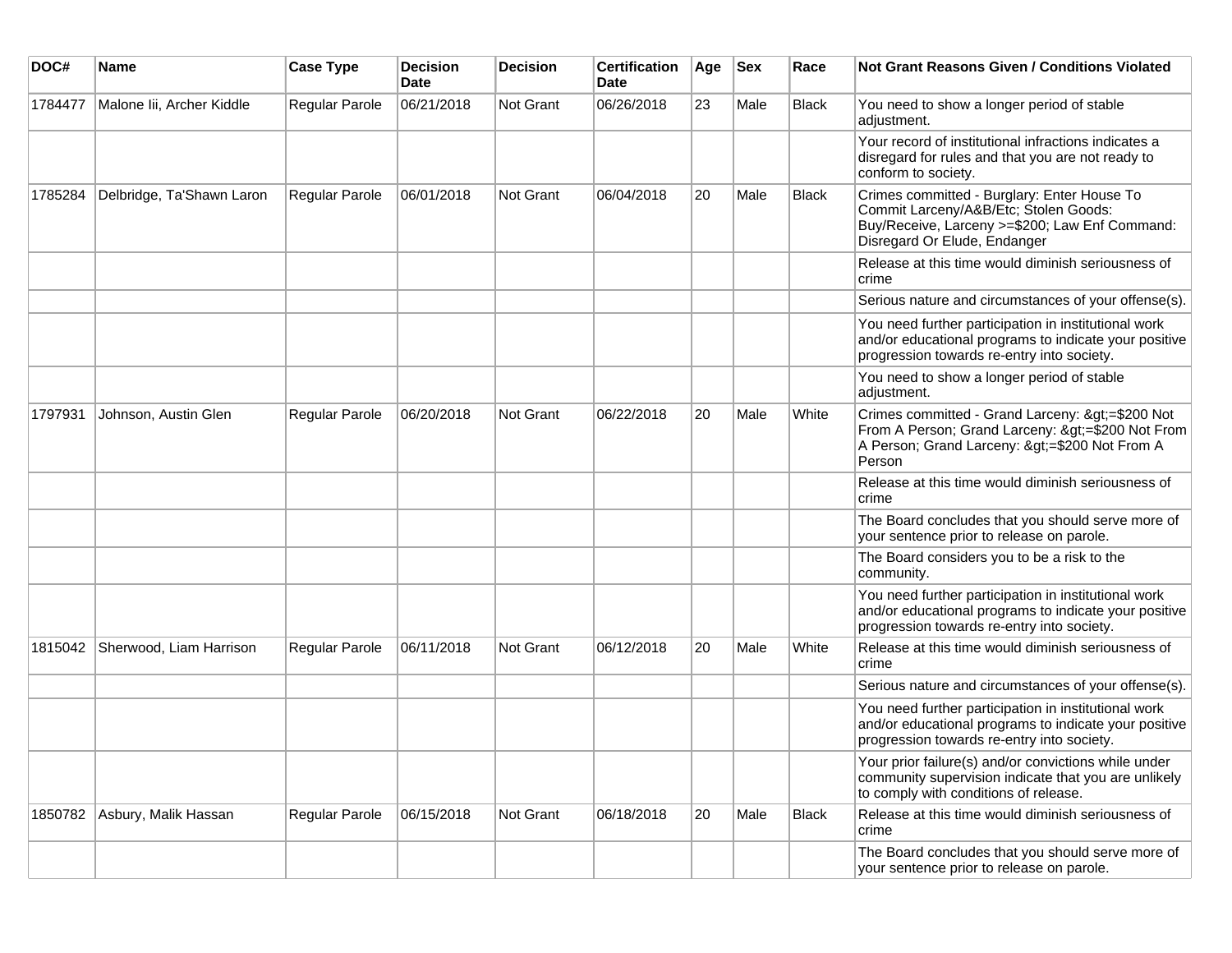| DOC#    | <b>Name</b>                  | <b>Case Type</b> | <b>Decision</b><br><b>Date</b> | <b>Decision</b>  | <b>Certification</b><br><b>Date</b> | Age | <b>Sex</b> | Race         | <b>Not Grant Reasons Given / Conditions Violated</b>                                                                                                        |
|---------|------------------------------|------------------|--------------------------------|------------------|-------------------------------------|-----|------------|--------------|-------------------------------------------------------------------------------------------------------------------------------------------------------------|
|         | 1850782 Asbury, Malik Hassan | Regular Parole   | 06/15/2018                     | <b>Not Grant</b> | 06/18/2018                          | 20  | Male       | <b>Black</b> | The Board considers you to be a risk to the<br>community.                                                                                                   |
|         |                              |                  |                                |                  |                                     |     |            |              | You need further participation in institutional work<br>and/or educational programs to indicate your positive<br>progression towards re-entry into society. |
|         |                              |                  |                                |                  |                                     |     |            |              | You need to show a longer period of stable<br>adjustment.                                                                                                   |
|         |                              |                  |                                |                  |                                     |     |            |              | Your record indicates a serious disregard for the<br>property rights of others.                                                                             |
| 1873163 | Dowell, Tyrel Anthony        | Regular Parole   | 06/25/2018                     | Not Grant        | 06/27/2018                          | 19  | Male       | Black        | Crimes committed - Robbery: Street W/ Use Of Gun<br>Or Simulated Gun; Robbery: Street W/ Use Of Gun<br>Or Simulated Gun                                     |
|         |                              |                  |                                |                  |                                     |     |            |              | Release at this time would diminish seriousness of<br>crime                                                                                                 |
|         |                              |                  |                                |                  |                                     |     |            |              | The Board concludes that you should serve more of<br>your sentence prior to release on parole.                                                              |
|         |                              |                  |                                |                  |                                     |     |            |              | You need further participation in institutional work<br>and/or educational programs to indicate your positive<br>progression towards re-entry into society. |
| 1886946 | Burnell, Jawan Jamal         | Regular Parole   | 06/12/2018                     | Not Grant        | 06/13/2018                          | 18  | Male       | <b>Black</b> | Extensive criminal record                                                                                                                                   |
|         |                              |                  |                                |                  |                                     |     |            |              | Release at this time would diminish seriousness of<br>crime                                                                                                 |
|         |                              |                  |                                |                  |                                     |     |            |              | Serious nature and circumstances of your offense(s).                                                                                                        |
|         |                              |                  |                                |                  |                                     |     |            |              | The Board concludes that you should serve more of<br>your sentence prior to release on parole.                                                              |
|         |                              |                  |                                |                  |                                     |     |            |              | You need further participation in institutional work<br>and/or educational programs to indicate your positive<br>progression towards re-entry into society. |
| 1907953 | Williams, James Edward III   | Regular Parole   | 06/19/2018                     | <b>Not Grant</b> | 06/21/2018                          | 18  | Male       | <b>Black</b> | Release at this time would diminish seriousness of<br>crime                                                                                                 |
|         |                              |                  |                                |                  |                                     |     |            |              | Serious nature and circumstances of your offense(s).                                                                                                        |
|         |                              |                  |                                |                  |                                     |     |            |              | The Board concludes that you should serve more of<br>your sentence prior to release on parole.                                                              |
|         |                              |                  |                                |                  |                                     |     |            |              | You need further participation in institutional work<br>and/or educational programs to indicate your positive<br>progression towards re-entry into society. |
|         |                              |                  |                                |                  |                                     |     |            |              | Your record of institutional infractions indicates a<br>disregard for rules and that you are not ready to<br>conform to society.                            |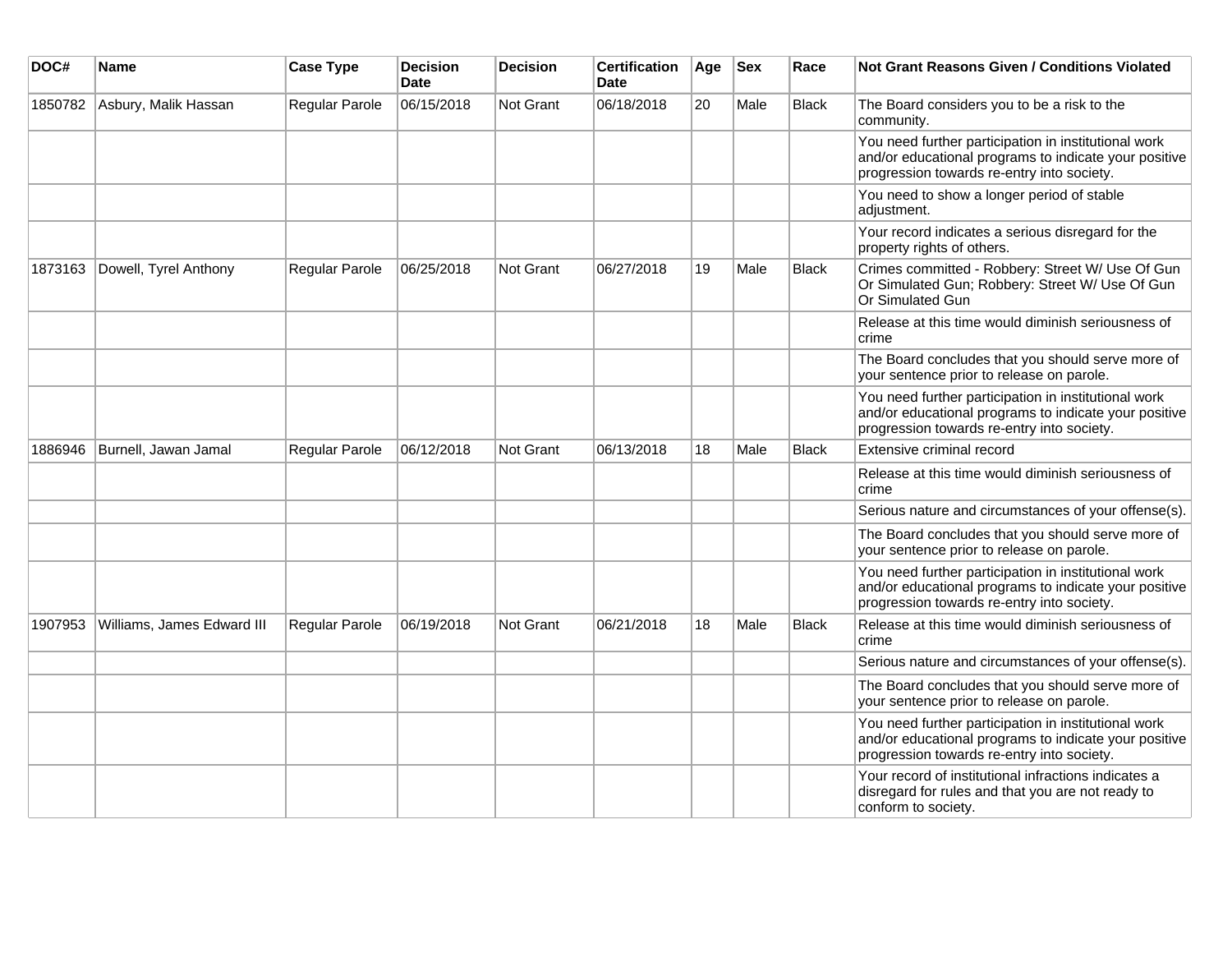| DOC#    | Name                            | <b>Case Type</b>     | <b>Decision</b><br><b>Date</b> | <b>Decision</b> | <b>Certification</b><br><b>Date</b> | Age | Sex  | Race         | Not Grant Reasons Given / Conditions Violated                                                                                                                                                                                                                                                                                                                                                                                                                                                                                                                                                                                                                                                                                                                                                                                                                                                                                                                                                                                                                                                                                                                                                                                                                                                                                                                                                                                                                                                                                                                                              |
|---------|---------------------------------|----------------------|--------------------------------|-----------------|-------------------------------------|-----|------|--------------|--------------------------------------------------------------------------------------------------------------------------------------------------------------------------------------------------------------------------------------------------------------------------------------------------------------------------------------------------------------------------------------------------------------------------------------------------------------------------------------------------------------------------------------------------------------------------------------------------------------------------------------------------------------------------------------------------------------------------------------------------------------------------------------------------------------------------------------------------------------------------------------------------------------------------------------------------------------------------------------------------------------------------------------------------------------------------------------------------------------------------------------------------------------------------------------------------------------------------------------------------------------------------------------------------------------------------------------------------------------------------------------------------------------------------------------------------------------------------------------------------------------------------------------------------------------------------------------------|
| 1001553 | Miles, Simeon Noah              | Violation<br>Hearing | 06/13/2018                     | Revoke          | 06/19/2018                          | 55  | Male | <b>Black</b> | Special Condition (Specify) Virginia Parole Board's<br>Mandatory Parole Conditions upon release on<br>Mandatory Parole:<br>1. Sex offender assessment, not at the discretion of<br>the parole officer, and follow any treatment<br>recommendations;<br>2. No contact with victims, neither directly, indirectly,<br>through third parties, or electronic means;<br>3. No unsupervised contact with any minor child<br>younger than age 18 including family members;<br>4. Forever prohibited from going within 100 feet of<br>the premises of any place owned or operated by a<br>locality or private entity that he knows or should<br>know is a school, daycare center, playground,<br>athletic field or facility, gymnasium or any other<br>facility or business known to accommodate children<br>younger than age 18;<br>5. May not be in possession of pornography or any<br>obscene materials:<br>6. May not patronize any establishment in the sex<br>industry, to include but not limited to houses of<br>prostitution; topless bars; X-rated stores or<br>bookstores;<br>7. No alcohol;<br>8. Substance abuse assessment and treatment; if<br>deemed necessary by your parole officer;<br>9. May not be in possession of any electronic device<br>with internet access without prior approval from your<br>supervising parole officer;<br>10. You must abide by any and all other conditions<br>of release imposed by your supervising parole<br>officer.<br>The supervising parole officer may petition the Board<br>at any time for modification of any mandatory<br>condition. |
| 1003373 | Wilson, Stephen Dale<br>Anthony | Violation<br>Hearing | 06/18/2018                     | Revoke          | 06/21/2018                          | 51  | Male | White        |                                                                                                                                                                                                                                                                                                                                                                                                                                                                                                                                                                                                                                                                                                                                                                                                                                                                                                                                                                                                                                                                                                                                                                                                                                                                                                                                                                                                                                                                                                                                                                                            |
|         |                                 |                      |                                |                 |                                     |     |      |              | 01. I will obey all Federal, State and local laws and<br>ordinances.                                                                                                                                                                                                                                                                                                                                                                                                                                                                                                                                                                                                                                                                                                                                                                                                                                                                                                                                                                                                                                                                                                                                                                                                                                                                                                                                                                                                                                                                                                                       |
| 1005464 | Benn, Phillip Nathanie          | Violation<br>Hearing | 06/19/2018                     | Revoke          | 06/21/2018                          | 55  | Male | Black        | 06. I will follow the Probation and Parole Officer's<br>instructions and will be truthful, cooperative, and<br>report as instructed.                                                                                                                                                                                                                                                                                                                                                                                                                                                                                                                                                                                                                                                                                                                                                                                                                                                                                                                                                                                                                                                                                                                                                                                                                                                                                                                                                                                                                                                       |
|         |                                 |                      |                                |                 |                                     |     |      |              | 08. I will not unlawfully use, possess or distribute<br>controlled substances or related paraphernalia.                                                                                                                                                                                                                                                                                                                                                                                                                                                                                                                                                                                                                                                                                                                                                                                                                                                                                                                                                                                                                                                                                                                                                                                                                                                                                                                                                                                                                                                                                    |
| 1091685 | Travers, Howard Lee Jr.         | Violation<br>Hearing | 06/12/2018                     | Revoke          | 06/13/2018                          | 54  | Male | <b>Black</b> |                                                                                                                                                                                                                                                                                                                                                                                                                                                                                                                                                                                                                                                                                                                                                                                                                                                                                                                                                                                                                                                                                                                                                                                                                                                                                                                                                                                                                                                                                                                                                                                            |